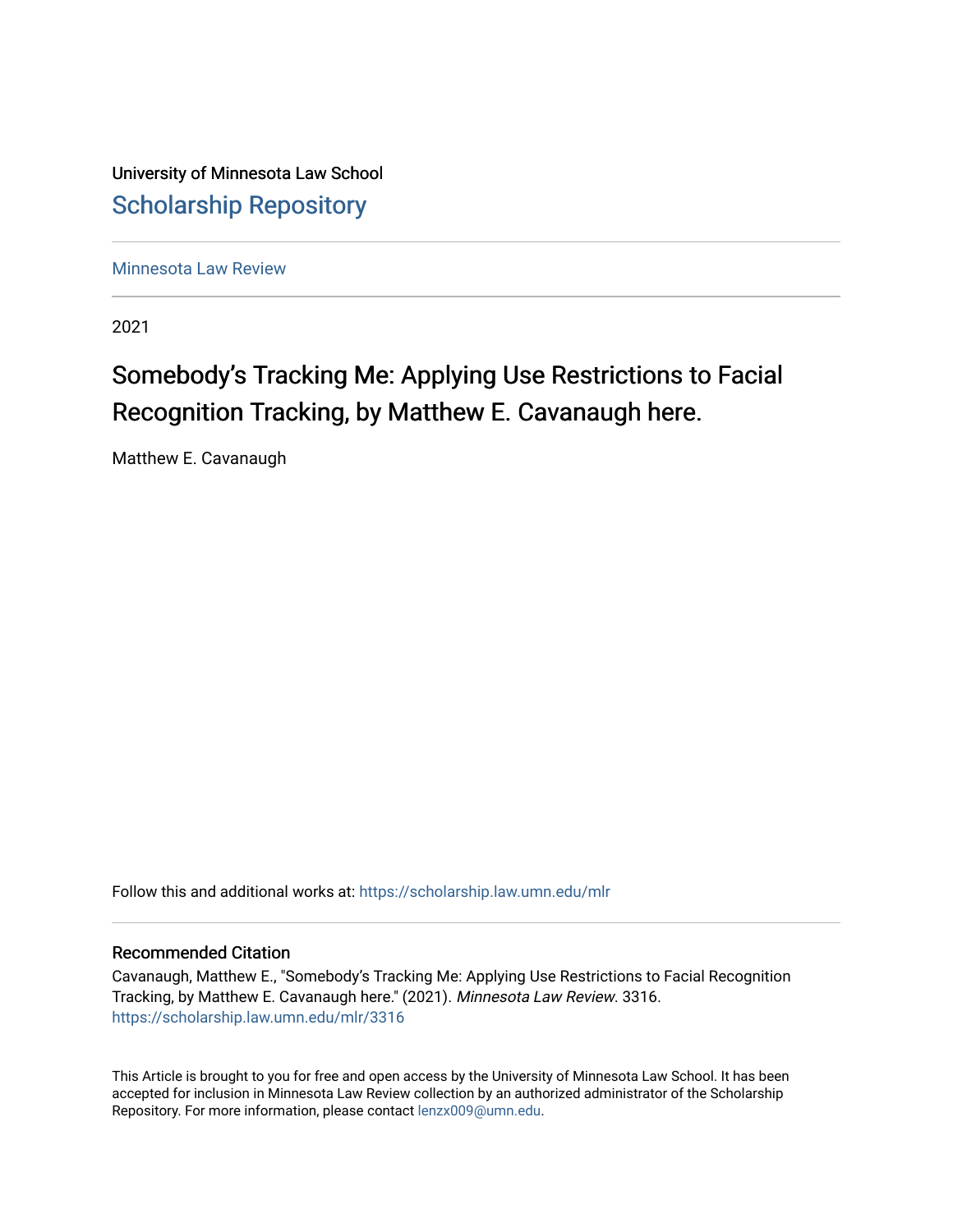# **Note**

# **Somebody's Tracking Me: Applying Use Restrictions to Facial Recognition Tracking**

*Matthew E. Cavanaugh*\*

A person does not surrender all Fourth Amendment protection by venturing into the public sphere.

–Chief Justice John Roberts, *Carpenter v. United States*

The future of surveillance is a future of use restrictions.

–Orin Kerr

## INTRODUCTION

In the very near future, the technology will be in place for all public movements to be recorded. As you walk down the street, a network of cameras will capture your movements and be able to identify you from your facial features. Facial-recognition-capable cameras will watch from shop windows, from telephone poles, and from body cameras worn by patrolling police officers. Every person will carry at least one such camera with them on their phone.

All of this data will be fed into centralized databases, where it can be stored indefinitely. At any time, the police will be able to enter your name into a database and review a log of every place your face has been recorded, including precisely how long you stayed there.<sup>1</sup> They will also be able to query a particular location for the names of anyone whose face was recorded there, including yours. They can do so on a

<sup>1.</sup> See Rachel Levinson-Waldman, *Hiding in Plain Sight: A Fourth Amendment Framework for Analyzing Government Surveillance in Public, 66* EMORY L.J. 527, 540-42 (2017) (describing combination of surveillance cameras and storage for later access).



J.D. Candidate 2021, University of Minnesota Law School. I would like to thank Professor Alan Rozenshtein for his thoughts and feedback throughout the Note-writing process. I would also like to thank the staff and editors of the *Minnesota Law Review* for their editorial work on this Note, especially Sarah Nelson and Melanie Griffith. Finally, I would like to thank Kelsey Goergen for her encouragement and support. Copyright  $©$  2021 by Matthew E. Cavanaugh.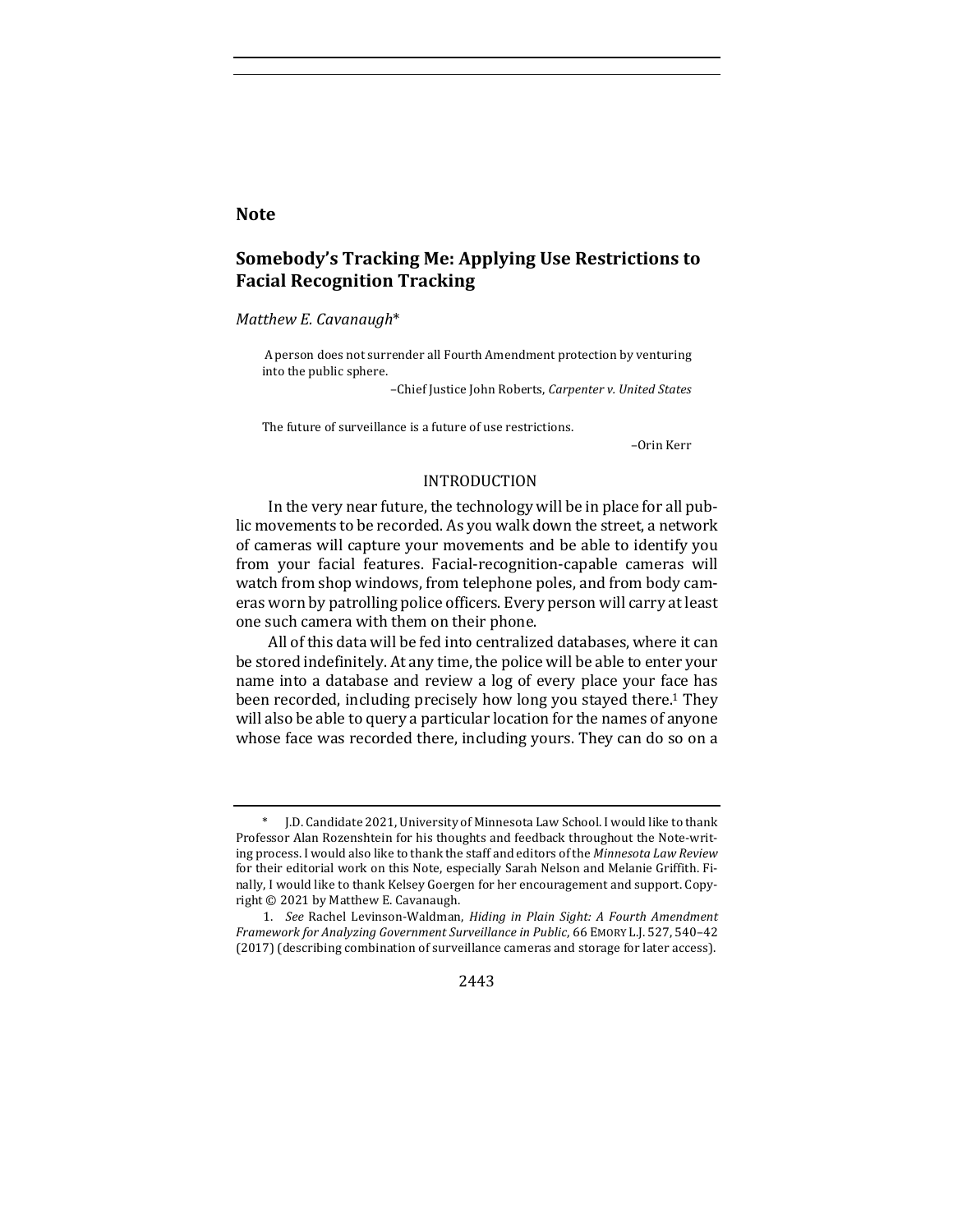hunch, and without constitutional oversight, because none of this constitutes a search under the Fourth Amendment.<sup>2</sup>

This future is closer than you may think. It is largely in place in China<sup>3</sup> and is rapidly progressing in the United States. Cities across the country are constructing massive networks of cameras equipped with facial recognition technology, with little oversight governing its use.<sup>4</sup> This detection apparatus is compounded by social media—in January 2020, the *New York Times* reported that police departments across the country are using Clearview, an app that enables its users to identify a person by comparing their face to a database of three billion photos compiled from Facebook, LinkedIn, and other social media.<sup>5</sup>

Rapid advances in technology in the twentieth century led to a growth in state surveillance power that was mostly unchecked by the courts. However, in 2018, the Supreme Court indicated a new approach to technological surveillance in the landmark decision *Carpen*ter *v. United States*.<sup>6</sup> There, the Court held that the acquisition of seven days of cell-site location information (CSLI) records by police constituted a search.<sup>7</sup>

While *Carpenter* is a step in the right direction, constitutional gaps remain. One such issue is the distinction between how data is collected and how it is used, which has not been explicitly recognized

<sup>2.</sup> *See infra* Part II.B.

<sup>3.</sup> *See, e.g.*, Emily Feng, *How China Is Using Facial Recognition Technology*, NPR (Dec. 16, 2019, 4:24 PM), https://www.npr.org/2019/12/16/788597818/how-china -is-using-facial-recognition-technology [https://perma.cc/N5LX-3B7H] (describing Chinese facial recognition-powered surveillance apparatus that tracks individuals and groups them by ethnicity); see also Ross Andersen, *The Panopticon Is Already Here*, AT-LANTIC (Sept. 2020), https://www.theatlantic.com/magazine/archive/2020/09/ china-ai-surveillance/614197 [https://perma.cc/NG4P-6V46] (describing China's extensive use of facial recognition to monitor its Uighur population); Richard Van Noorden, The Ethical Questions that Haunt Facial-Recognition Research, NATURE (Nov. 18, 2020), https://www.nature.com/articles/d41586-020-03187-3 [https://perma.cc/ J6P2-PPXH] (same).

<sup>4.</sup> *See infra* Part I.B.

<sup>5.</sup> *See* Kashmir Hill, *The Secretive Company that Might End Privacy as We Know* It, N.Y. TIMES (Jan. 18, 2020), https://www.nytimes.com/2020/01/18/technology/ clearview-privacy-facial-recognition.html [https://perma.cc/8DMW-73FD]; *see also*  Ryan Mac, Caroline Haskins & Logan McDonald, *Clearview's Facial Recognition App Has Been Used by the Justice Department, ICE, Macy's, WalMart, and the NBA*, BUZZFEED NEWS (Feb. 27, 2020, 3:43 PM), https://www.buzzfeednews.com/article/ryanmac/ clearview-ai-fbi-ice-global-law-enforcement [https://perma.cc/B4RW-GBR9]. Note that, at the time of this writing, Clearview and its use are surrounded by questions, both legal and otherwise.

<sup>6.</sup> 138 S. Ct. 2206 (2018).

<sup>7.</sup> *Id.* at 2217 n.3.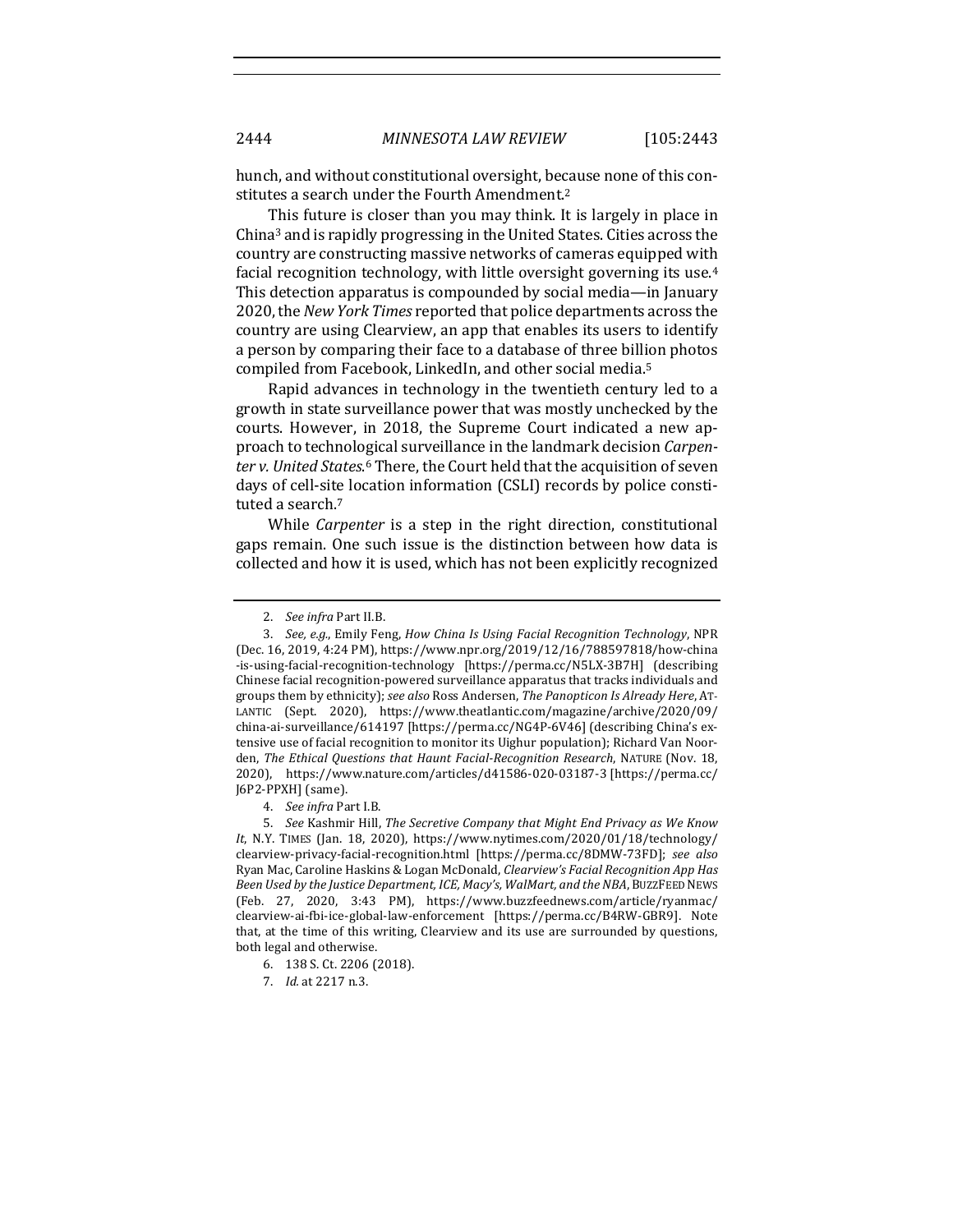2021] *SOMEBODY'S TRACKING ME* 2445

by the courts. The concept of use restrictions attempts to address this gap. Use restrictions are grounded in the idea that in a digital world, how data is *used* raises a distinct (and potentially more important) Fourth Amendment issue than how the data was acquired.<sup>8</sup> This Note argues that the Fourth Amendment limits the ability of law enforcement to track the population by using the fruits of facial recognition technology and that the courts should employ use restrictions to protect this right.

This Note proceeds in three Parts. Part I begins by describing how facial recognition technology works, how it can be used to track people, and the ongoing development of sophisticated networks of cameras and databases across the United States that will make such tracking possible. Part I concludes with an overview of how Fourth Amendment jurisprudence has developed alongside changing technology and policing methods in recent years, leading to the introduction of a new mode of analysis presented in *Carpenter*.

Part II argues that facial recognition tracking is a dangerous threat to liberty. It begins with a discussion of the effects of police surveillance on individuals and populations and explains why Fourth Amendment restraints on state power are distinct from concerns about a more general erosion of privacy. Part II then argues that both the collection of data and the use of that data can constitute potential Fourth Amendment searches and that even if facial identification is not considered a search, the aggregation of multiple points of identification to provide location information should be. Part II concludes by arguing that the unbridled use of a surveillance apparatus to track individuals' movements violates the Fourth Amendment right to be free from unreasonable searches.

Part III argues for a way forward through applying the Fourth Amendment to the use of facial recognition tracking based on the principles stated in *Carpenter*. Part III argues that (1) the use of seven days of aggregated facial recognition data constitutes a search under *Carpenter* and (2) any aggregation of such data should be considered a Fourth Amendment search. Part III argues that this approach strikes the proper balance between individual rights and society's broader interests and concludes by considering how this approach might interact with the reasonableness requirement of the Fourth Amendment.

<sup>8.</sup> *See* Harold J. Krent, *Of Diaries and Data Banks: Use Restrictions Under the* Fourth Amendment, 74 TEX. L. REV. 49, 50-53 (1995) (arguing that law enforcement's use of certain kinds of lawfully acquired information should be governed by the Fourth Amendment).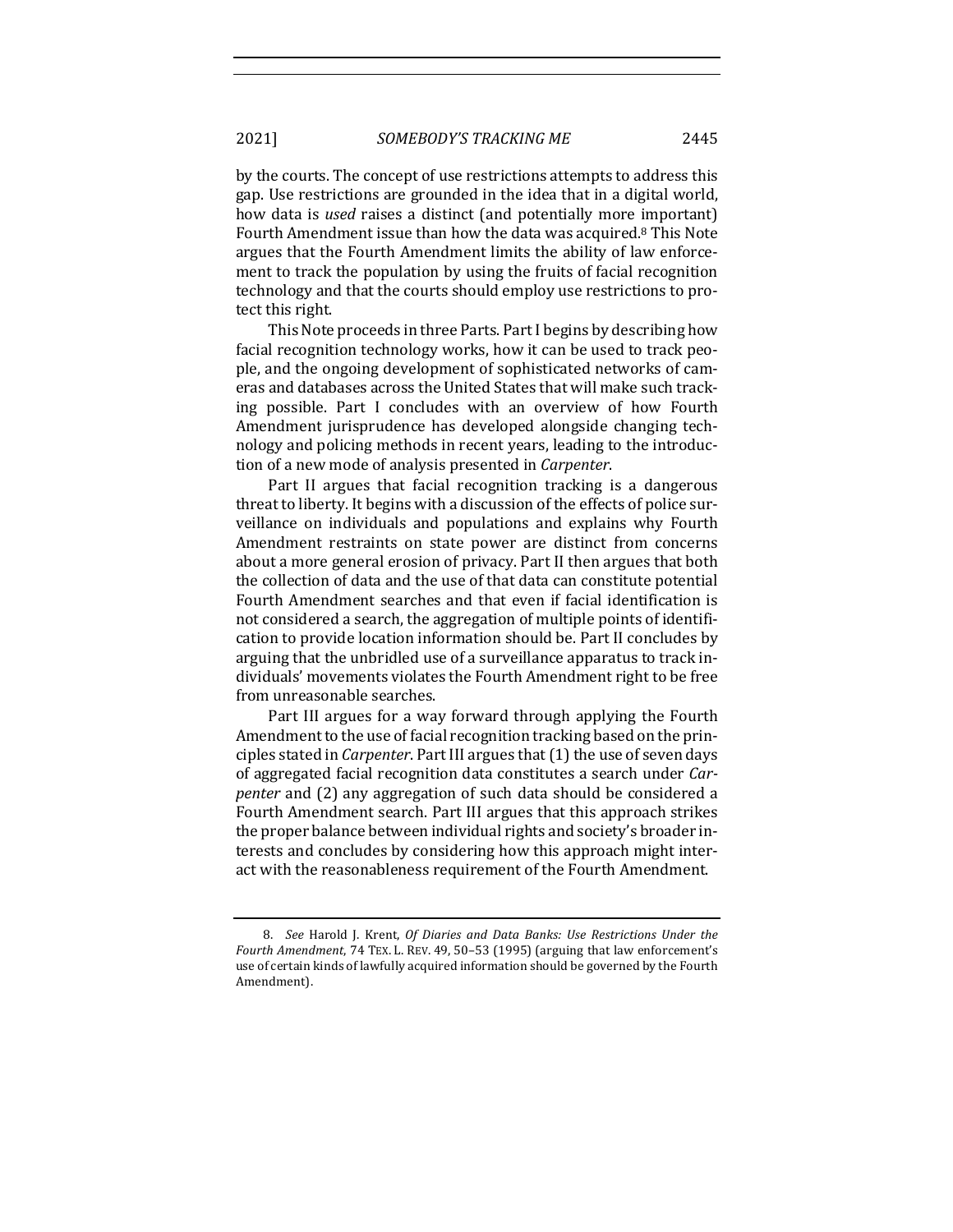## I. FACIAL RECOGNITION TECHNOLOGY, SURVEILLANCE AND POWER, AND THE FOURTH AMENDMENT

This Part provides an overview of facial recognition technology, how it can be used to track people, and how courts have struggled to apply the Fourth Amendment to surveillance technologies. It begins by describing the mechanics of facial recognition technology and how that technology can be used by law enforcement. It then describes the growth of a network of cameras equipped with facial recognition technology in American cities, as well as the large databases that enable the matching of a person's image to their identity. This Part concludes by describing the ongoing struggle of Fourth Amendment jurisprudence to reckon with the meaning of a "reasonable expectation of privacy" in the face of rapidly changing technology, culminating with *Carpenter v. United States*.

#### A. FACIAL RECOGNITION TECHNOLOGY

Facial recognition technology is a computer process that uses artificial intelligence and machine learning to identify an individual by their facial features.<sup>9</sup> It is one of a series of technologies known as "biometrics," which use some physiological or behavioral characteristic to identity a person.<sup>10</sup> At a high level, facial recognition can be understood as a computer generating probabilities that an image of a person matches an image in a database.<sup>11</sup>

## 1. The Mechanics of Facial Recognition

The facial recognition process works as follows. First, an algorithm converts photos or images of human faces (called "probe

<sup>9.</sup> *See* Kristine Hamann & Rachel Smith, *Facial Recognition Technology: Where Will It Take Us?*, 34 CRIM. JUST. 9, 9-10 (2019). For an overview of the mechanics of the technology, see generally HANDBOOK OF FACE RECOGNITION (Stan Z. Li & Anil K. Jain eds., 2005) (describing the mechanics of pattern recognition broadly and facial recognition specifically).

<sup>10.</sup> *See LISA S. NELSON, AMERICA IDENTIFIED* 1 (2011) (providing an overview of biometrics and defining biometric technologies as "automated methods of verifying or recognizing the identity of a living person based on a physiological or behavioral characteristic").

<sup>11.</sup> See generally The Complete Guide to Facial Recognition Technology, PANDA SEC. (Oct. 11, 2019), https://www.pandasecurity.com/mediacenter/panda-security/facial -recognition-technology [https://perma.cc/ENB5-MYLC] (providing a comprehensive explanation of the facial recognition process); Adam Geitgey, *Machine Learning Is Fun! Part 4: Modern Face Recognition with Deep Learning, MEDIUM* (July 24, 2016), https:// medium.com/@ageitgey/machine-learning-is-fun-part-4-modern-face-recognition -with-deep-learning-c3cffc121d78 [https://perma.cc/2S99-DGA3] (describing machine learning process for facial recognition).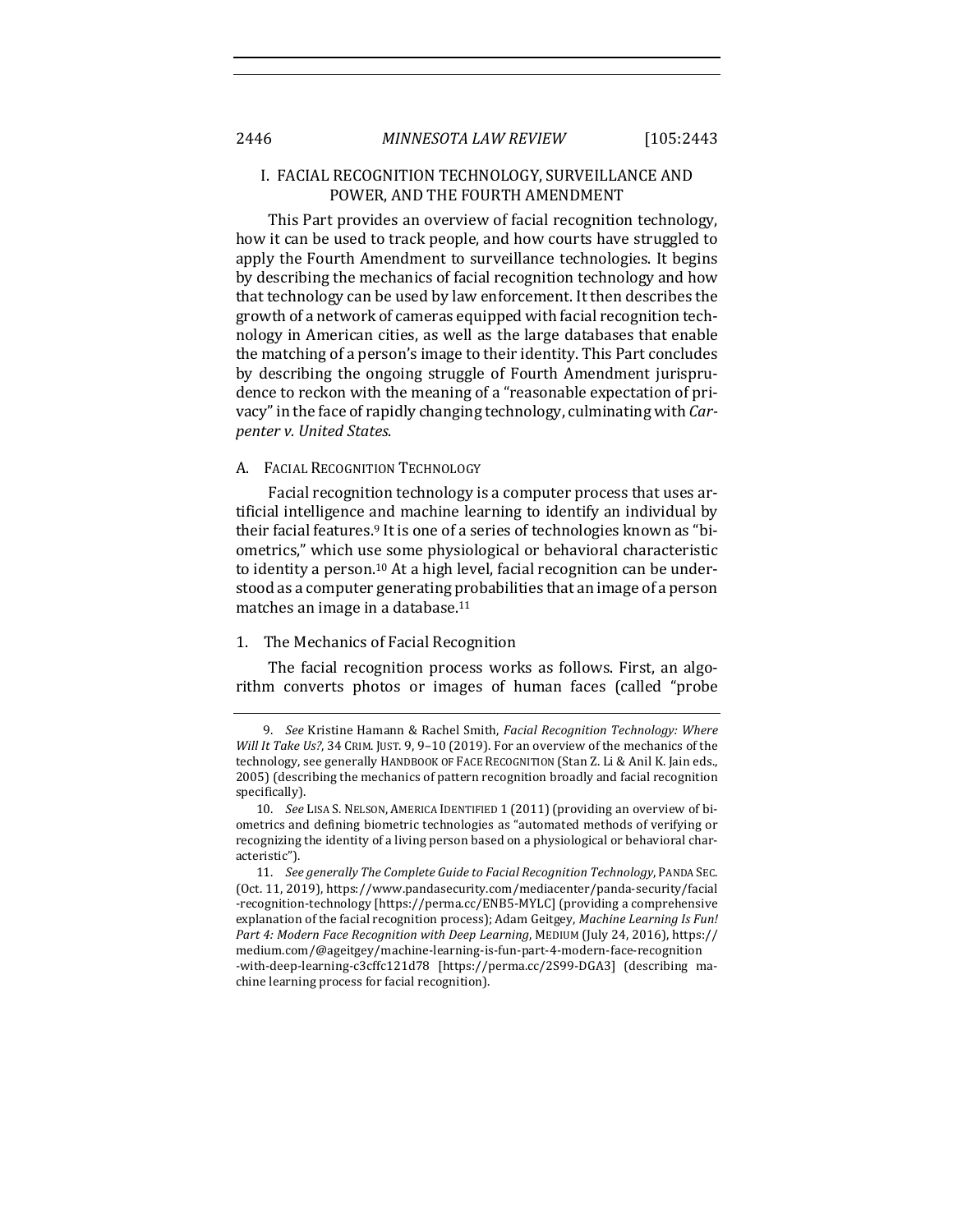photos"<sup>12</sup>) to a numerical code, called a faceprint. Importantly, a probe photo can come from anywhere—it can be an image the system captures in real-time, a photograph taken in the past, or an image of a person pulled from their social media page.<sup>13</sup> The facial features analyzed by a facial recognition system include "nodal points," which are distinguishable landmarks on an individual's face.<sup>14</sup> Because any given individual has around eighty nodal points, facial recognition programs are able to use each individual's face to assign that individual a unique identifying number.<sup>15</sup>

Once the probe photo becomes a number, the next step is for the algorithm to match that number against a database of photos, i.e., codes, to generate a probability that the probe photo is the person in the database.<sup>16</sup> For facial recognition technology to effectively identify an individual, the system must have access to a database of photos to compare against the probe photo.<sup>17</sup> Each photo in the database is converted to a unique value (a "template") using the same process that creates a numerical value for probe photos.<sup>18</sup> Then, an algorithm compares the two values, resulting in a similarity or "match" score that estimates the probability that the photos are of the same person.<sup>19</sup>

16. NELSON, *supra* note 10, at 39.

19. NELSON, *supra* note 10, at 39; *see also* SEC. INDUS. ASS'N, *supra* note 18.

<sup>12.</sup> *See* Hamann & Smith, *supra* note 9, at 10. For one example of this terminology being used by a law enforcement agency, see U.S. DEP'T OF HOMELAND SEC., FACE RECOG-NITION POLICY DEVELOPMENT TEMPLATE (2017) (referring to "probe photos" throughout the document).

<sup>13.</sup> See, e.g., PATRICK GROTHER, MEI NGAN & KAYEE HANAOKA, NAT'L INST. OF STAND-ARDS & TECH., U.S. DEP'T OF COM., ONGOING FACE RECOGNITION VENDOR TEST (FRVT) PART 2: IDENTIFICATION 2 (2018) (describing probe photos as including "reasonably well-controlled live portrait photos" as well as "more unconstrained photos" including "webcam images . . . photojournalism and amateur photographer photos . . . and faces cropped from surveillance-style video clips"). For a discussion of probe photos coming from police body cameras, see generally JENNIFER LYNCH, FACE OFF: LAW ENFORCEMENT USE OF FACE RECOGNITION TECHNOLOGY 4-6 (2020). A probe photo can even be based on a lookalike. See Clare Garvie, Garbage In, Garbage Out: Face Recognition on Flawed *Data*, GEO. L. CTR. ON PRIV. & TECH. (May 2019), https://www.flawedfacedata.com [https://perma.cc/NQA9-8DUK] (describing the use of a web image of Woody Harrelson as a probe photo when the detective thought the suspect resembled Harrelson).

<sup>14.</sup> *See The Complete Guide to Facial Recognition Technology, supra* note 11.

<sup>15.</sup> *Id.*

<sup>17.</sup> *See id.* ("The extracted features are compared against the stored [database] templates to generate match scores . . . ."); Van Noorden, *supra* note 3.

<sup>18.</sup> *See NELSON, supra note* 10, at 38; *see also SEC. INDUS. ASS'N, FACE FACTS: DISPEL-*LING COMMON MYTHS ASSOCIATED WITH FACIAL RECOGNITION TECHNOLOGY 2, https:// www.securityindustry.org/wp-content/uploads/2019/06/facial-recognition-20193 .pdf [https://perma.cc/6TD2-WKJ9].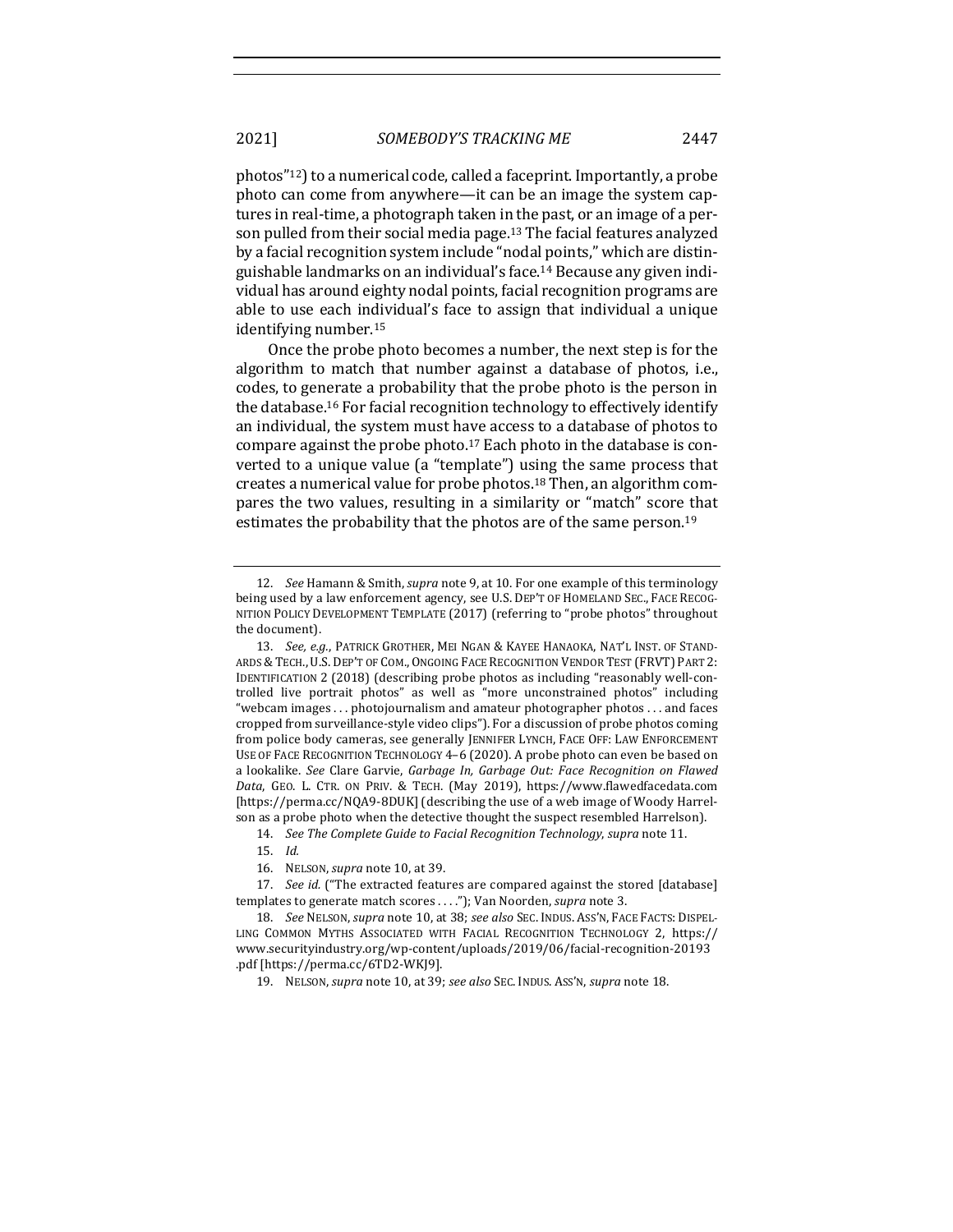The rate at which facial recognition systems are able to accurately match a probe photo to a database photo is rapidly improving through the use of artificial neural networks, also known as machine learning.<sup>20</sup> These networks are self-improving; the more photos they are able to access, and the more times they go through the matching process, the more accurate they become.<sup>21</sup>

Despite these improvements, facial recognition is still an imperfect technology—it can falsely identify a person who should have been accepted ("false acceptance") or reject a person who should have been identified ("false rejection").<sup>22</sup> Of particular concern, facial recognition is more likely to misidentify minorities<sup>23</sup> and women.<sup>24</sup> For example, in 2018, Amazon's Rekognition<sup>25</sup> incorrectly identified twenty-eight members of the United States Congress as other people who had previously been arrested for a crime.<sup>26</sup> The incorrect matches were

- 21. *See* Kharkovyna, *supra* note 20.
- 22. *See* NELSON,*supra* note 10, at 40–41.

23. *See* Natasha Singer & Cade Metz, *Many Facial-Recognition Systems Are Biased*, *Says U.S. Study*, N.Y. TIMES (Dec. 19, 2019), https://www.nytimes.com/2019/12/19/ technology/facial-recognition-bias.html [https://perma.cc/3DGX-T4AN]; *see also*  Garvie, supra note 13 (describing general biases in facial recognition).

24. This is largely attributable to the fact that these populations are underrepresented in photo databases. See Joy Buolamwini & Timnit Gebru, Gender Shades: Inter*sectional Accuracy Disparities in Commercial Gender Classification*, 81 PROC. OF MACH. LEARNING RSCH. 1-15 (2018).

25. Amazon advertises its Rekognition software as "provid[ing] highly accurate facial analysis and facial search capabilities that you can use to detect, analyze, and compare faces for a wide variety of user verification, people counting, and public safety use cases." See Amazon Rekognition, AMAZON, https://aws.amazon.com/rekognition [https://perma.cc/9LSA-MFCR]. Its customers include the NFL, CBS, and National Geographic. *Id.* Amazon has faced criticism and pressure from investors over its role in the facial recognition market. See Natasha Singer, *Amazon Faces Investor Pressure over Facial Recognition*, N.Y. TIMES (May 20, 2019), https://www.nytimes.com/2019/05/ 20/technology/amazon-facial-recognition.html [https://perma.cc/53C7-5WNX]. In June 2020, Amazon placed a one-year moratorium on police use of its Rekognition software. See Karen Weise & Natasha Singer, *Amazon Pauses Police Use of Its Facial Recognition Software*, N.Y. TIMES (June 10, 2020), https://www.nytimes.com/2020/06/10/ technology/amazon-facial-recognition-backlash.html [https://perma.cc/HD7A -TKVL].

26. Jacob Snow, *Amazon's Face Recognition Falsely Matched 28 Members of Congress with Mugshots*, ACLU (July 26, 2018, 8:00 AM), https://www.aclu.org/blog/

<sup>20.</sup> *See* Oleksii Kharkovyna, An Intro to Deep Learning for Face Recognition, ME-DIUM (June 26, 2019), https://towardsdatascience.com/an-intro-to-deep-learning-for -face-recognition-aa8dfbbc51fb [https://perma.cc/FJ8X-2SQZ] (explaining deep learning and how it is used by facial recognition); see also GROTHER ET AL., supra note 13 ("The major result of the evaluation is that massive gains in accuracy have been achieved in the last five years (2013-2018) and these far exceed improvements made in the prior period  $(2010-2013)$ .").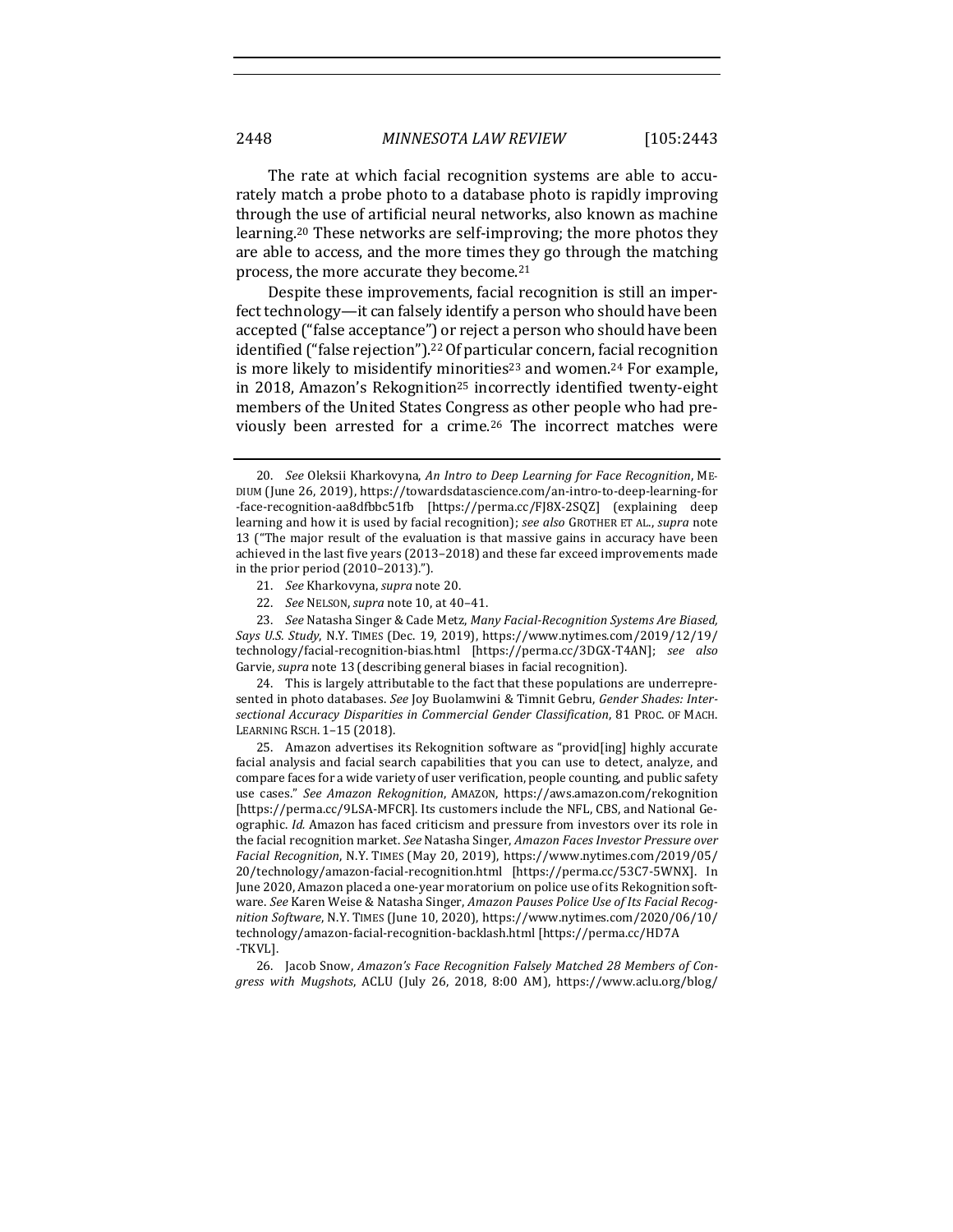disproportionately people of color.<sup>27</sup> This problem underlies one of the common critiques of facial recognition today—that it is not accurate enough to use in policing.<sup>28</sup> Although databases are becoming more representative and accuracy is improving, $29$  the concerns described throughout this Note are exacerbated for both minorities and women. A full exploration of these issues is beyond the scope of this Note, but they are at the forefront of the broad concerns posed by facial recognition technology.

2. Types of Facial Recognition, Including Facial Identification and Face Tracking

Facial recognition technology can be used in many different ways by a broad range of actors in society.<sup>30</sup> Professor Andrew Ferguson defines the four main types of facial recognition used for law enforcement purposes as  $(1)$  face surveillance,  $(2)$  face identification,  $(3)$  face tracking, and  $(4)$  face verification.<sup>31</sup> "Face surveillance" refers to the

29. *See* Castelvecchi, *supra* note 28 (describing "significant improvement" in facerecognition accuracy). IBM is working to create a more diverse database, and some researchers allege that improved algorithms have accuracy rates for African Americans that are equal to that of Caucasians. See Krishnapriya K.S., Kushal Vangara, Michael C. King, Vítor Albiero & Kevin Bowyer, Characterizing the Variability in Face Recognition Accuracy Relative to Race (Apr. 2019) (unpublished manuscript), https:// arxiv.org/ftp/arxiv/papers/1904/1904.07325.pdf [https://perma.cc/DX82-C2RC]; *see also* GROTHER ET AL., *supra* note 13.

30. *See* Sharon Nakar & Dov Greenbaum, *Now You See Me. Now You Still Do: Facial Recognition Technology and the Growing Lack of Privacy*, 23 B.U. J. SCI. & TECH. L. 88, 96  $(2016)$  (describing "the many and broad uses" of facial recognition including "security, commerce, social media, personal use, and even for religious purposes" (footnotes omitted)). Note that, at the time of this writing, facial recognition surveillance has been deployed around the world to track the spread of the novel coronavirus. See Natasha Singer & Chloe Sang-Hun, As Coronavirus Surveillance Escalates, Personal Privacy Plum*mets*, N.Y. TIMES (Apr. 17, 2020), https://www.nytimes.com/2020/03/23/ technology/coronavirus-surveillance-tracking-privacy.html [https://perma.cc/U4GN -MCU9]; Antoaneta Roussi, *Resisting the Rise of Facial Recognition*, NATURE (Nov. 18, 2020), https://www.nature.com/articles/d41586-020-03188-2 [https://perma.cc/ X6M9-MFLB].

31. *See* Andrew Guthrie Ferguson, *Facial Recognition and the Fourth Amendment*, 105 MINN. L. REV. 1105, 1116-28 (2021). Note that face verification, which is generally

privacy-technology/surveillance-technologies/amazons-face-recognition-falsely -matched-28 [https://perma.cc/V3U7-VVGX].

<sup>27.</sup> *Id.*

<sup>28.</sup> *See, e.g.*, Garvie, *supra* note 13; Buolamwini & Gebru, *supra* note 24, at 2; Davide Castelvecchi, *Is Facial Recognition Too Biased To Be Let Loose?*, NATURE (Nov. 18, 2020), https://www.nature.com/articles/d41586-020-03186-4 [https://perma.cc/ CDS2-5CT8]; Tawana Petty, *Defending Black Lives Means Banning Facial Recognition*, WIRED (July 10, 2020), https://www.wired.com/story/defending-black-lives-means -banning-facial-recognition [https://perma.cc/J2GG-768E].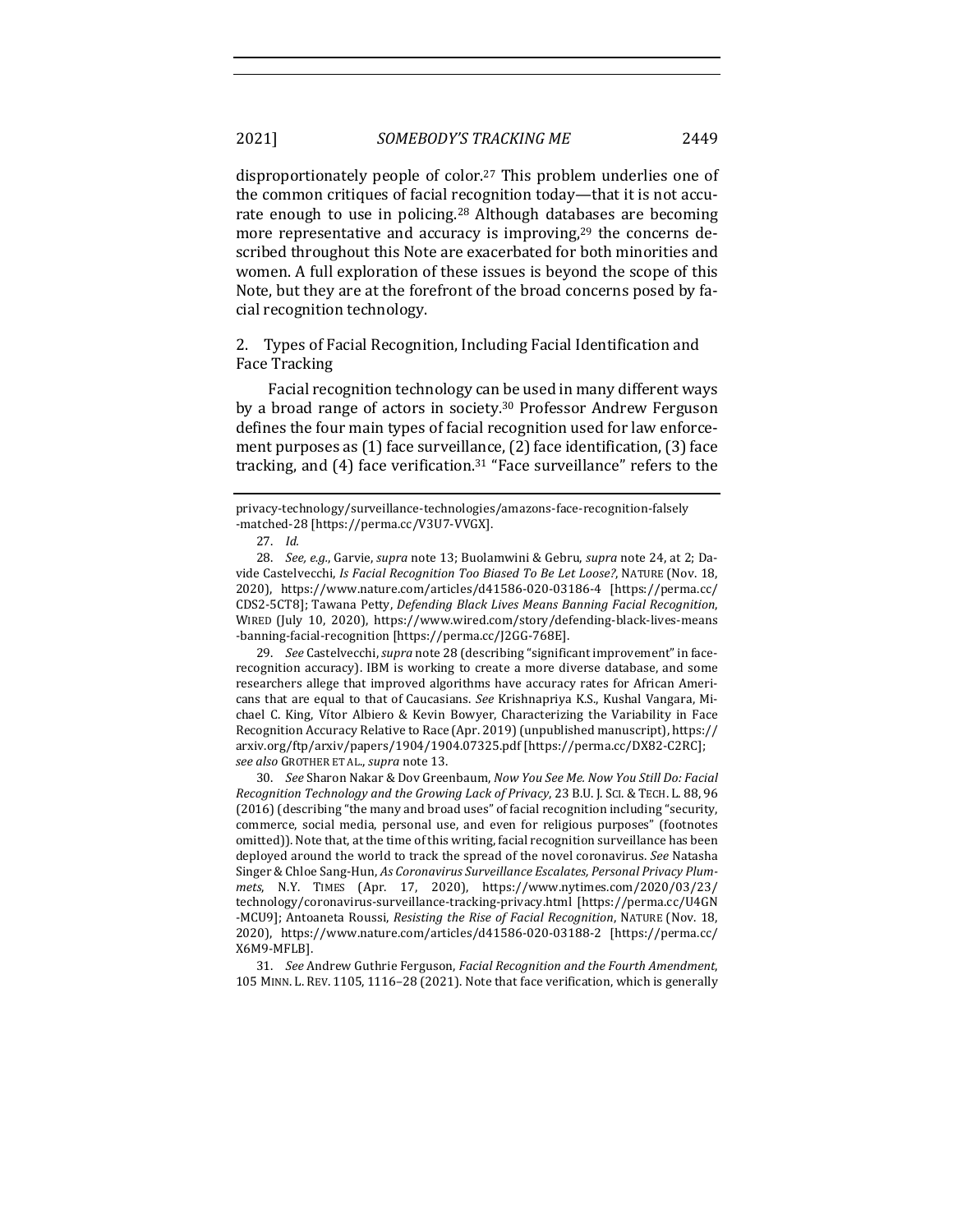generalized monitoring of a public space.<sup>32</sup> Face identification matches a particular person (individualized suspicion is present).<sup>33</sup> Facial recognition tracking, or "face tracking," $34$  combines the two-it describes the practice of obtaining information about an individual's movements using aggregated data obtained via facial identification.<sup>35</sup>

There are basic similarities between tracking with CSLI and facial recognition tracking. Just as cell phone providers can store information about a person's location,<sup>36</sup> facial recognition tracking could enable law enforcement or third parties to track a person's whereabouts based on where their face appears.<sup>37</sup> The key distinction between facial recognition tracking and other uses of facial recognition is the locational component—it is not simply identifying a person at one point in time, but instead is identifying a person at multiple points and aggregating those points to create a record of movements. This tracking can be done in real-time (as one's face appears in front of a camera at various points) or retrospectively (by aggregating stored images of captured movements).

In thinking about how facial recognition tracking works, it is helpful to understand the concept of the "data life cycle."<sup>38</sup> Data is generated in myriad ways, from making a phone call to visiting a website to crossing the path of a camera. Once generated, data can then be collected, stored, and analyzed.<sup>39</sup> "Use" occurs when any action is taken

34. Throughout this Note, the terms "face tracking" and "facial recognition tracking" are used to refer to the use of facial recognition data to produce information about that person's movements.

36. *See* NAT'L ASS'N OF CRIM. DEF. LAWS. & SAMUELSON L. TECH. & PUB. POL'Y CLINIC AT U.C. BERKELEY, CELL PHONE LOCATION TRACKING (2016), https://www.law.berkeley.edu/ wp-content/uploads/2015/04/2016-06-07\_Cell-Tracking-Primer\_Final.pdf [https:// perma.cc/5WVX-JPZV].

37. See Jens-Martin Loebel, *Is Privacy Dead?—An Inquiry into GPS-Based Geoloca*tion and Facial Recognition Systems, IFIP INT'L CONF. ON HUM. CHOICE & COMPUTS. 338, 343 (2012) (describing the mechanics of how facial recognition and GPS location systems can be used together). A service that allows employers to use facial recognition to track the location and movements of its employees is already being advertised. See FINDD, https://www.findd.io [https://perma.cc/8AZR-C2R5].

38. *See* WILLIAM MCGEVERAN, PRIVACY AND DATA PROTECTION LAW 325 (2016) (describing the "life cycle of data" consisting of collection, processing and use, storage, and disclosures).

39. *Id.*

used to confirm that a person is who they say they are, is not relevant to the issues discussed in this Note.

<sup>32.</sup> *Id.* at 113.

<sup>33.</sup> *Id.* at 117.

<sup>35.</sup> *Id.* at 120.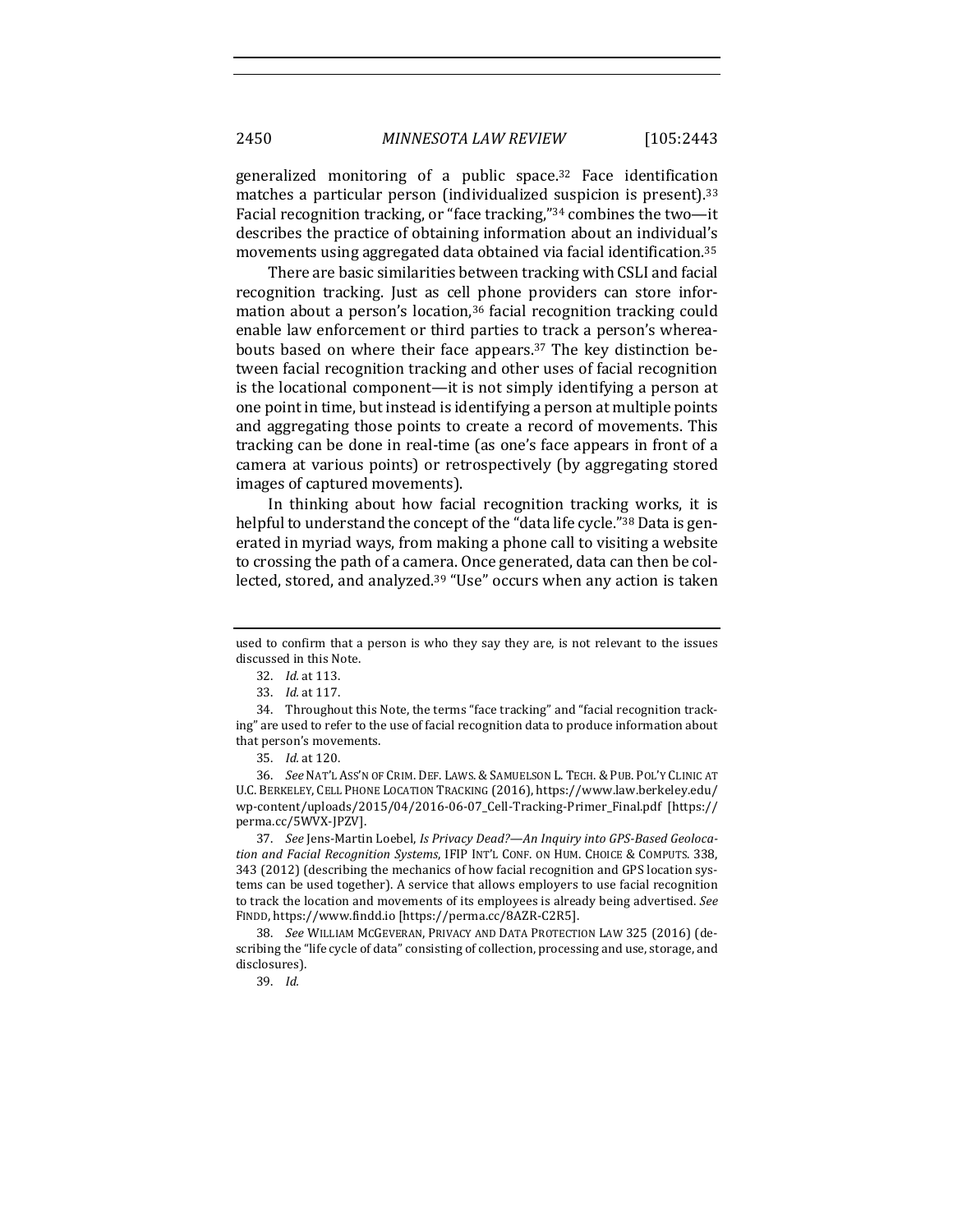2021] *SOMEBODY'S TRACKING ME* 2451

using the collected data, including a query of the data.<sup>40</sup> In the case of facial recognition tracking, data is collected when a camera captures and stores a person's image. It is used for facial recognition tracking when those points are aggregated and viewed by a human operator. That use can occur immediately following collection or at a later date.

Facial recognition tracking can reveal an individual's movements and thus a great deal of information about them.<sup>41</sup> For this reason, facial recognition tracking is a tremendously powerful surveillance tool, particularly in the hands of law enforcement. There are two key components necessary for facial recognition tracking to move from theory to reality: extensive networks of cameras and databases of faces. The next Section describes how each of these elements are rapidly developing, providing the tools necessary for facial recognition tracking to become widespread in the near future.

B. CAMERA-FILLED CITIES AND BILLION-PERSON DATABASES: AN AMERICAN DRAGNET

This Section describes the rapid growth of a facial recognitionpowered surveillance apparatus in the United States. It begins by providing an overview of the cities and police departments that have been most active in deploying sophisticated networks of cameras. It then turns to the databases that are necessary for this system to be effective. This apparatus is already being used by law enforcement to identify suspects and investigate leads.<sup>42</sup> As it continues to grow and the scope of surveillance expands, the aggregation of location data will enable the creation of records of a person's physical movements.

1. Facial Recognition-Enabled Camera Networks Around the United States

A 2019 Georgetown Center on Privacy and Technology report describes a rapidly developing surveillance system in the United

<sup>40.</sup> See Rebecca Lipman, Protecting Privacy with Fourth Amendment Use Re*strictions*, 25 GEO. MASON L. REV. 412, 413 (2018).

<sup>41.</sup> *See Laura K. Donohue, The Fourth Amendment in a Digital World, 71 N.Y.U.* ANN. SURV. AM. L. 553, 626 (2016) ("[T]he insight provided by [location data] into individuals' lives is profound.").

<sup>42.</sup> *See* Jennifer Valentino-DeVries, *How the Police Use Facial Recognition, and Where It Falls Short*, N.Y. TIMES (Jan. 12, 2020), https://www.nytimes.com/2020/01/ 12/technology/facial-recognition-police.html [https://perma.cc/JKR6-GQ6S]; Alex Hern, *What Is Facial Recognition – and How Do Police Use It?*, GUARDIAN (Jan. 24, 2020, 9:39 AM), https://www.theguardian.com/technology/2020/jan/24/what-is-facial -recognition-and-how-do-police-use-it [https://perma.cc/BBT5-EFLH] (discussing police capability to track and pinpoint individuals using facial recognition technology).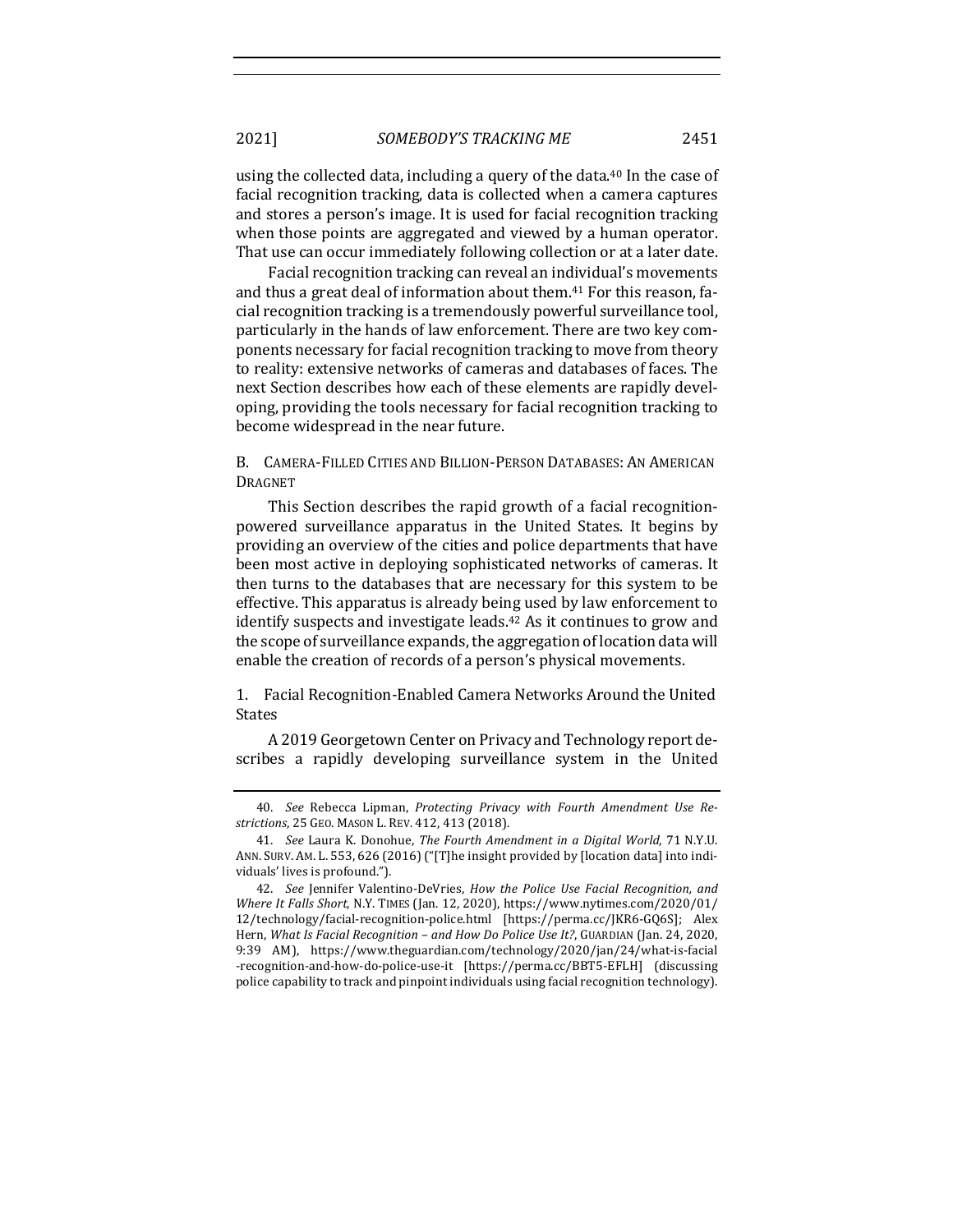States.<sup>43</sup> The report focuses on the surveillance practices of Detroit and Chicago, noting that similar systems are developing in New York City, Orlando, and Washington, DC.<sup>44</sup> These systems as they exist today are comprised of extensive networks of cameras equipped with facial recognition<sup>45</sup> and massive databases powered by the public and private sectors.<sup>46</sup>

In 2017, the city of Detroit entered into a three-year contract to license a real-time video surveillance system equipped with facial recognition technology.<sup>47</sup> This system "provides continuous screening and monitoring of live video streams" throughout the city.<sup>48</sup> Detroit is able to implement an advanced face surveillance system in part because of Project Green Light, a partnership between the city and local businesses that began in  $2016<sup>49</sup>$  The program, which installed more than five hundred high-definition cameras throughout Detroit, was initially confined to businesses open late at night, but has expanded in recent years into other businesses as well as community centers.<sup>50</sup> Many of these cameras are now equipped with facial recognition

46. *See* Gregory Barber & Tom Simonite, Some US Cities Are Moving into Real-Time Facial Surveillance, WIRED (May 17, 2019, 7:00 AM), https://www.wired.com/story/ some-us-cities-moving-real-time-facial-surveillance [https://perma.cc/T4DL-CST4].

47. Garvie & Moy, *supra* note 43 (citing CITY OF DETROIT, CONTRACT NO. 6000801, PROFESSIONAL SERVICES CONTRACT BETWEEN CITY OF DETROIT, MICHIGAN AND DATAWORKS PLUS (2017)).

48. *Id.*

49. *See* Juleyka Lantigua-Wlliams, *Using a Green Light To Bring Crime to a Stop*, ATLANTIC (May 19, 2016), https://www.theatlantic.com/politics/archive/2016/05/ project-green-light/483300 [https://perma.cc/X8JU-MBSC] (describing Project Green Light initiative where business owners paid to have surveillance cameras that are monitored by police installed at their business).

50. *See id.*; Garvie & Moy, *supra* note 43.

<sup>43.</sup> *See generally* Clare Garvie & Laura M. Moy, *America Under Watch*, GEO. L. CTR. ON PRIV. & TECH. (May 16, 2019), https://www.americaunderwatch.com [https:// perma.cc/W79E-WVJ6] (describing the state of facial recognition surveillance in American cities).

<sup>44.</sup> *See id.*

<sup>45.</sup> Although facial recognition technology can be applied to an image captured by any camera, cameras equipped with facial recognition allow for real-time use. See Jon Schuppe, *Facial Recognition Gives Police a Powerful New Tracking Tool. It's Also Raising Alarms., NBC NEWS (July 30, 2018, 3:08 AM), https://www.nbcnews.com/* news/us-news/facial-recognition-gives-police-powerful-new-tracking-tool-it-s -n894936 [https://perma.cc/W4HT-LFB4] (describing the advancement of real-time facial recognition systems); Ava Kofman, *Real-Time Face Recognition Threatens To Turn Cops' Body Cameras into Surveillance Machines*, INTERCEPT (Mar. 22, 2017), https://theintercept.com/2017/03/22/real-time-face-recognition-threatens-to-turn -cops-body-cameras-into-surveillance-machines [https://perma.cc/T2SH-XF3F] (same).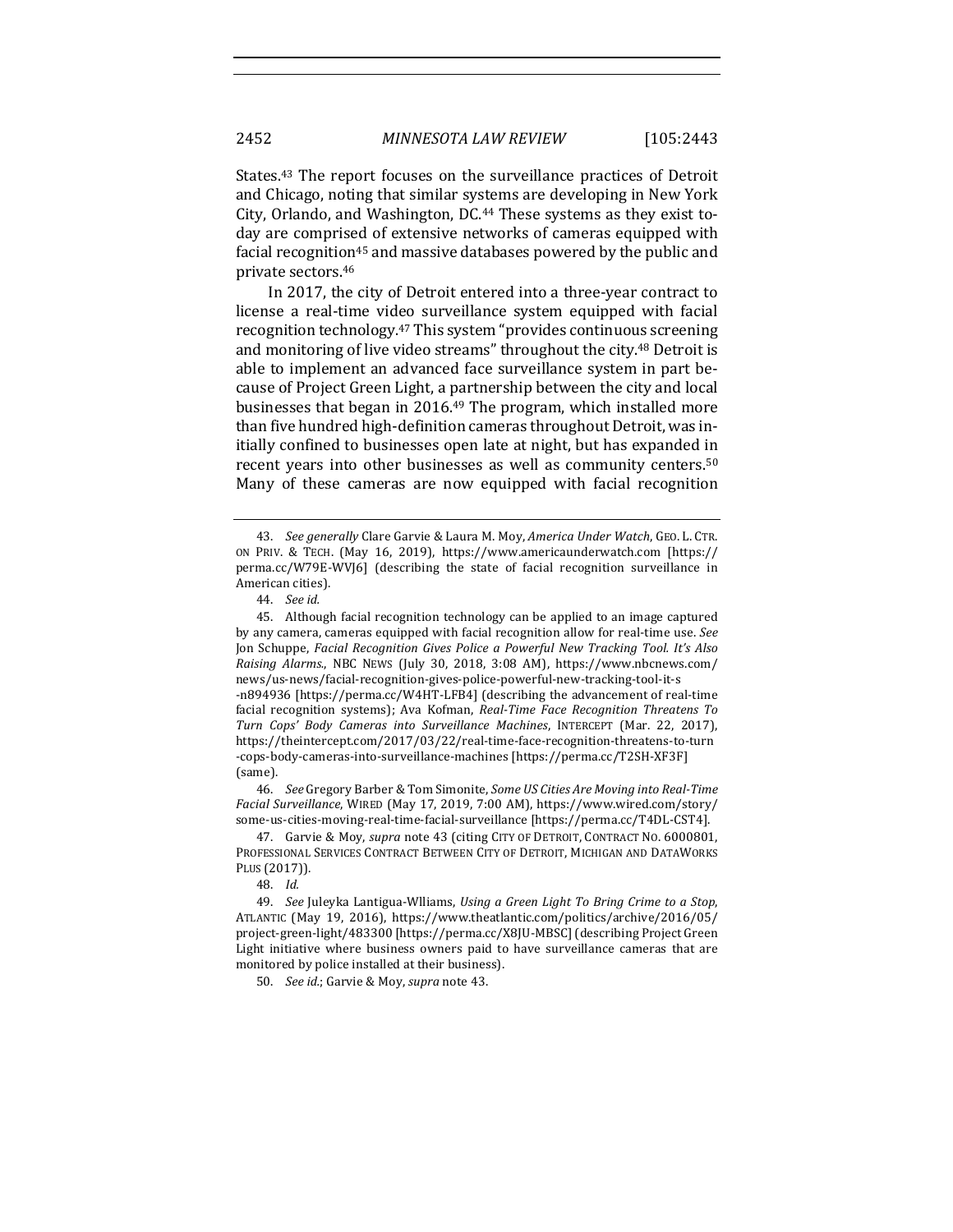2021] *SOMEBODY'S TRACKING ME* 2453

capability.<sup>51</sup> That capability may soon be attached to police officers and drones as well—the Detroit Police Department's stated policy is that it "may connect the face recognition system to *any* interface that performs live video, including cameras, drone footage, and body-worn cameras."<sup>52</sup> Despite its implications for surveillance in the city, the adoption of facial recognition does not appear to have been subjected to any public discussion. The Detroit Police Department has downplayed its significance and the program is not mentioned on the Project Green Light webpage.<sup>53</sup>

Detroit is just one example; there are many more. Chicago, which is equipped with more than twenty thousand cameras, has also been at the forefront of implementing facial recognition technology into policing, first applying for a grant from the Department of Homeland Security in 2009.<sup>54</sup> Orlando pulled plans for a facial recognition system after it was the subject of widespread public backlash.<sup>55</sup> New York City has had a facial recognition system in place since 2011 and has plans to install facial recognition cameras at bridges and tunnels.<sup>56</sup> The city

52. *Id.* (quoting CRIME INTEL. UNIT, DETROIT POLICE DEP'T, STANDARD OPERATING PRO-CEDURE § 8: FACIAL RECOGNITION (2019)).

53. George Hunter, *Project Green Light To Add Facial Recognition Software*, DET. NEWS (Oct. 30, 2017, 11:52 AM), https://www.detroitnews.com/story/news/local/ detroit-city/2017/10/30/detroit-police-facial-recognition-software/107166498 [https://perma.cc/W24J-NZJL] ("This isn't some super-secret piece of technology,' [Assistant Police Chief James] White said."); *Project Green Light Detroit*, CITY DET., https://detroitmi.gov/departments/police-department/project-green-light-detroit [https://perma.cc/G7V5-XVLK] (omitting any mention of facial recognition).

54. Garvie & Moy, *supra* note 43. Since 2016, Chicago has had a contract in place with DataWorksPlus that allows it to monitor these cameras using real-time facial recognition. *See id.* In November 2016, the Chicago Police Department responded to an ACLU request by stating that it "does not use facial recognition technology in real-time situations." *Id.* (citing Letter from Charise Valente, Gen. Couns., Chi. Police Dep't, to Karen Sheley, Dir., Police Pracs. Project, Roger Baldwin Found. of ACLU, Inc. (Nov. 10, 2016) (on file with author)).

55. *See Facial Recognition Pilot Program*, CITY ORLANDO, https://www.orlando .gov/Initiatives/Facial-Recognition-Pilot-Program [https://perma.cc/U3AU-M4GQ] (announcing that Orlando ended its pilot facial recognition program); see also Davey Alba, With No Laws To Guide It, Here's How Orlando Is Using Amazon's Facial Recogni*tion Technology*, BUZZFEED NEWS (Oct. 30, 2018), https://www.buzzfeednews.com/ article/daveyalba/amazon-facial-recognition-orlando-police-department [https:// perma.cc/Z8C5-FW2Q] (describing Orlando's use of facial recognition technology).

56. *See* Joseph Goldstein & Ali Watkins, *She Was Arrested at 14. Then Her Photo Went to a Facial Recognition Database, N.Y. TIMES (Aug. 1, 2019), https://www.nytimes* .com/2019/08/01/nyregion/nypd-facial-recognition-children-teenagers.html [https://perma.cc/FXM6-RW2E] (noting that New York City has had some version of facial recognition in place since 2011). The state of New York has already attempted to use facial recognition to identify motorists, and though that program failed, the state

<sup>51.</sup> Garvie & Moy, *supra* note 43.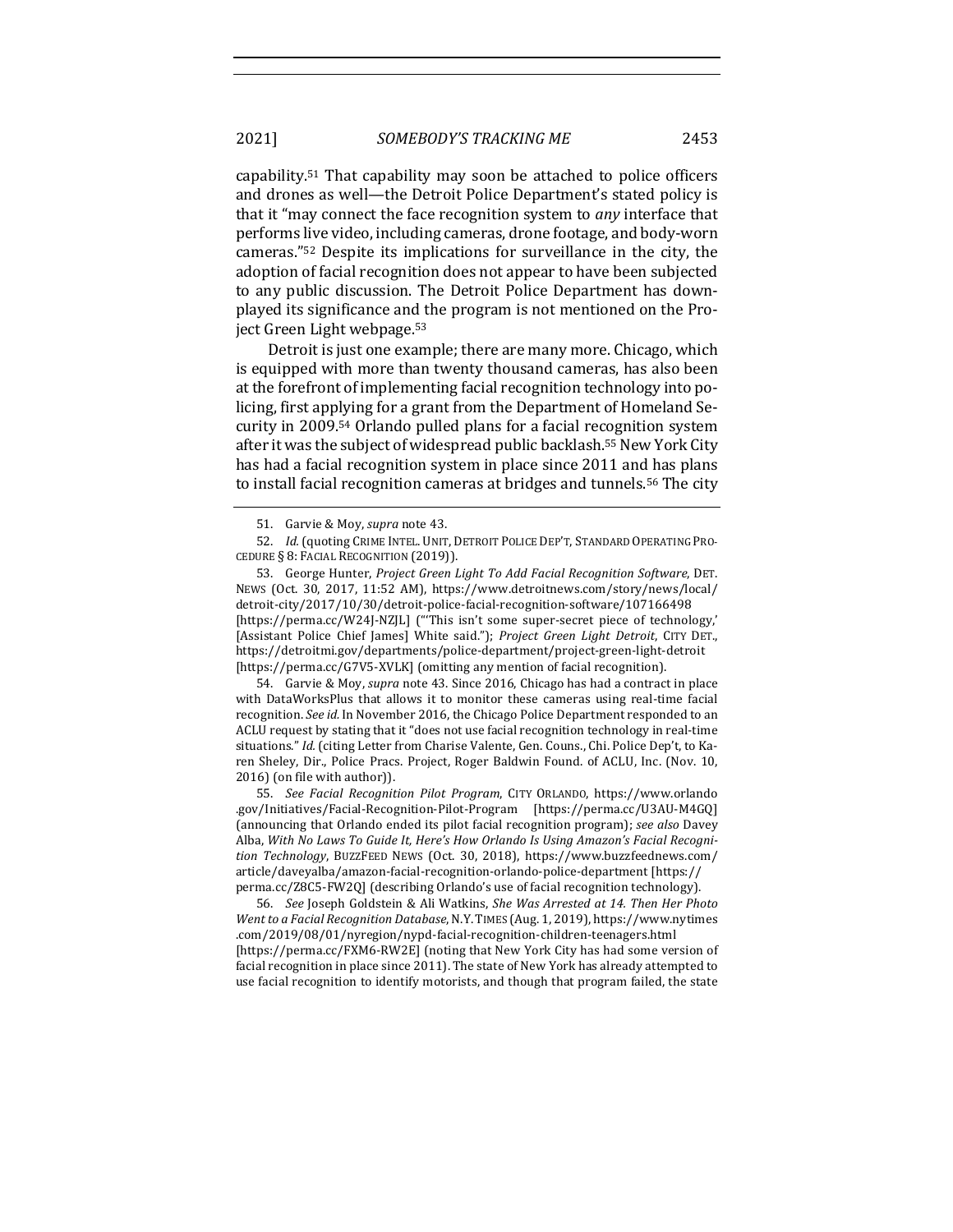installed a vast network of cameras as part of its "Domain Awareness" System," which gives police warrantless access to footage for up to thirty days.<sup>57</sup> In 2018 Washington, D.C., itself equipped with a vast network of cameras, began experimenting with facial recognition security systems at the White House and other federal buildings.<sup>58</sup> In 2015, the Baltimore Police Department used a facial recognition program called Geofeedia to identify protesters based on their social media profiles.<sup>59</sup> In May 2020, as protests unfolded in Minneapolis following the death of George Floyd, BuzzFeed News reported that the Minneapolis Police had contracted with Clearview to employ the use of facial recognition technology.<sup>60</sup> This list could continue on; a search for local governments employing facial recognition reveals that this is happening all over America, in small towns as well as large cities.<sup>61</sup>

In addition to these networks of fixed cameras, some police departments around the country are experimenting with the possibility of body-worn cameras equipped with facial recognition technology.<sup>62</sup>

58. *See* Jon Schuppe, *Secret Service Tests Facial Recognition Surveillance System Outside the White House, NBC NEWS (Dec. 4, 2018, 11:43 AM), https://www.nbcnews* .com/news/us-news/secret-service-tests-facial-recognition-surveillance-system -outside-white-house-n943536 [https://perma.cc/5ART-2U2T] (describing the White House's testing of facial recognition technology).

59. *See* Letter from ACLU to U.S. Dep't of Just. (Oct. 18, 2016) (asserting that an ACLU investigation found that Baltimore PD had used facial recognition to monitor protestors in the riots following Freddie Gray's death); see also GEOFEEDIA, BALTIMORE COUNTY POLICE DEPARTMENT AND GEOFEEDIA PARTNER TO PROTECT THE PUBLIC DURING FREDDIE GRAY RIOTS, https://congress.gov/116/meeting/house/109521/documents/ HHRG-116-GO00-20190522-SD012.pdf [https://perma.cc/7GW5-8J5H](promotional document advertising that its facial recognition services were used by Baltimore PD following Freddie Gray's death).

60. *See* Caroline Haskins & Ryan Mac, *Here Are the Minneapolis Police's Tools To Identify Protesters*, BUZZFEED NEWS (May 29, 2020), https://www.buzzfeednews.com/ article/carolinehaskins1/george-floyd-protests-surveillance-technology [https:// perma.cc/SY2X-ESMB].

61. For a dynamic, interactive map showing the use of facial recognition surveillance throughout the country, see BAN FACIAL RECOGNITION, https://www .banfacialrecognition.com/map [https://perma.cc/T77S-8VM7] (showing that law enforcement's use of facial recognition is widespread).

62*. See Police Body Worn Cameras: A Policy Scorecard*, UPTURN (Nov. 2017), https://www.bwcscorecard.org [https://perma.cc/69ES-WL2P] [listing police

has plans to try again. See Paul Berger, *MTA's Initial Foray into Facial Recognition at High Speed Is a Bust*, WALL ST. J. (Apr. 7, 2019, 9:00 AM), https://www.wsj.com/ articles/mtas-initial-foray-into-facial-recognition-at-high-speed-is-a-bust -11554642000 [https://perma.cc/9EJB-MWZ2]. 

<sup>57.</sup> *See* Chris Francescani, *NYPD Expands Surveillance Net To Fight Crime as Well as Terrorism*, REUTERS (June 21, 2013), https://www.reuters.com/article/usa-ny -surveillance/nypd-expands-surveillance-net-to-fight-crime-as-well-as-terrorism -idINL2N0EV0D220130621 [https://perma.cc/FBZ6-Y54C].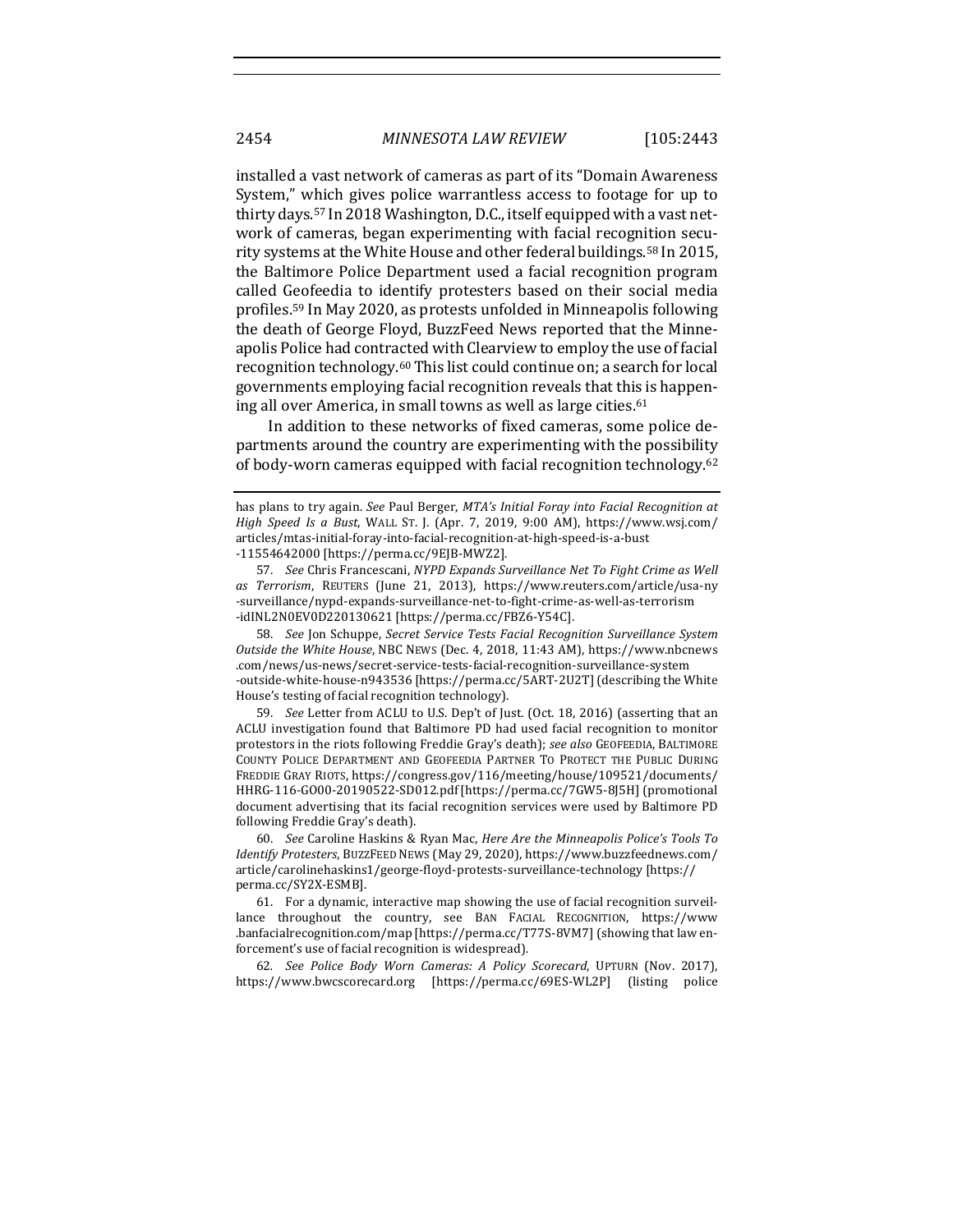A full consideration of the benefits and drawbacks of body-worn cameras as a policy matter is beyond the scope of this Note.<sup>63</sup> But the possibility of equipping these cameras with facial recognition technology adds a further dimension to the potential of the surveillance apparatus discussed here.<sup>64</sup>

This omnipresent network of cameras may seem chilling in its own right, but it is only a part of this story. The second part, discussed next, is the rise of massive databases that provide the identifying data necessary to turn a face into a name.

2. From Mugshots to Facebook: You're Probably in a Database

Once a facial recognition system has created a template and algorithmic representation of a person's face, it needs something to match that template to. $65$  This is where databases enter the equation. There is no shortage of such databases in America.<sup>66</sup>

Each of the cities described above uses databases as part of the facial recognition process. In Detroit, the program is authorized to

63. For a consideration of the privacy implications of police worn body cameras, see generally Kelly Freund, Note, *When Cameras Are Rolling: Privacy Implications of Body-Mounted Cameras on Police*, 49 COLUM. J.L. & SOC. PROBS. 91 (2015).

64. *See generally* Stephen E. Henderson, *Fourth Amendment Time Machines (and What They Might Say About Police Body Cameras)*, 18 U. PA. J. CONST. L. 933 (2016) (discussing the Fourth Amendment implications of police worn body cameras with a particular emphasis on their potential for creating a retrospective record); Katelyn Ringrose, Law Enforcement's Pairing of Facial Recognition Technology with Body-Worn Cameras Escalates Privacy Concerns, 105 VA. L. REV. ONLINE 57 (2019).

65. *See* Hamann & Smith, *supra* note 9, at 10 (describing how such matches are made).

66. *See* Clare Garvie, Alvaro Bedoya & Jonathan Frankle, The Perpetual Line-Up: *Unregulated Police Face Recognition in America, GEO. L. CTR. ON PRIV. & TECH. (Oct. 18,* 2016), https://www.perpetuallineup.org [https://perma.cc/8R36-HCV5] (describing the various types of databases used in conjunction with facial recognition); Cade Metz, *Facial Recognition Tech Is Growing Stronger, Thanks to Your Face, N.Y. TIMES* (July 13, 2019), https://www.nytimes.com/2019/07/13/technology/databases-faces-facial -recognition-technology.html [https://perma.cc/LMG2-5LZB] (describing growth of databases). 

departments that have adopted body cameras). In October 2019, California passed the Body Camera Accountability Act (AB 1215), banning the use of facial recognition technology in police-worn body cameras for three years. See Bryan Anderson, New Law *Bans California Cops from Using Facial Recognition Tech on Body Cameras*, SACRAMENTO BEE (Oct. 8, 2019), https://www.sacbee.com/news/politics-government/capitol -alert/article235940507.html [https://perma.cc/JYY4-BQFD]; *Breaking: California* Senate Passes AB 1215, Blocking Face Recognition on Police Body Cameras, MEDIAJUSTICE (Sept. 11, 2019), https://mediajustice.org/news/breaking-california-senate-passes -ab-1215-blocking-face-recognition-on-police-body-cameras [https://perma.cc/ SH5N-KD36].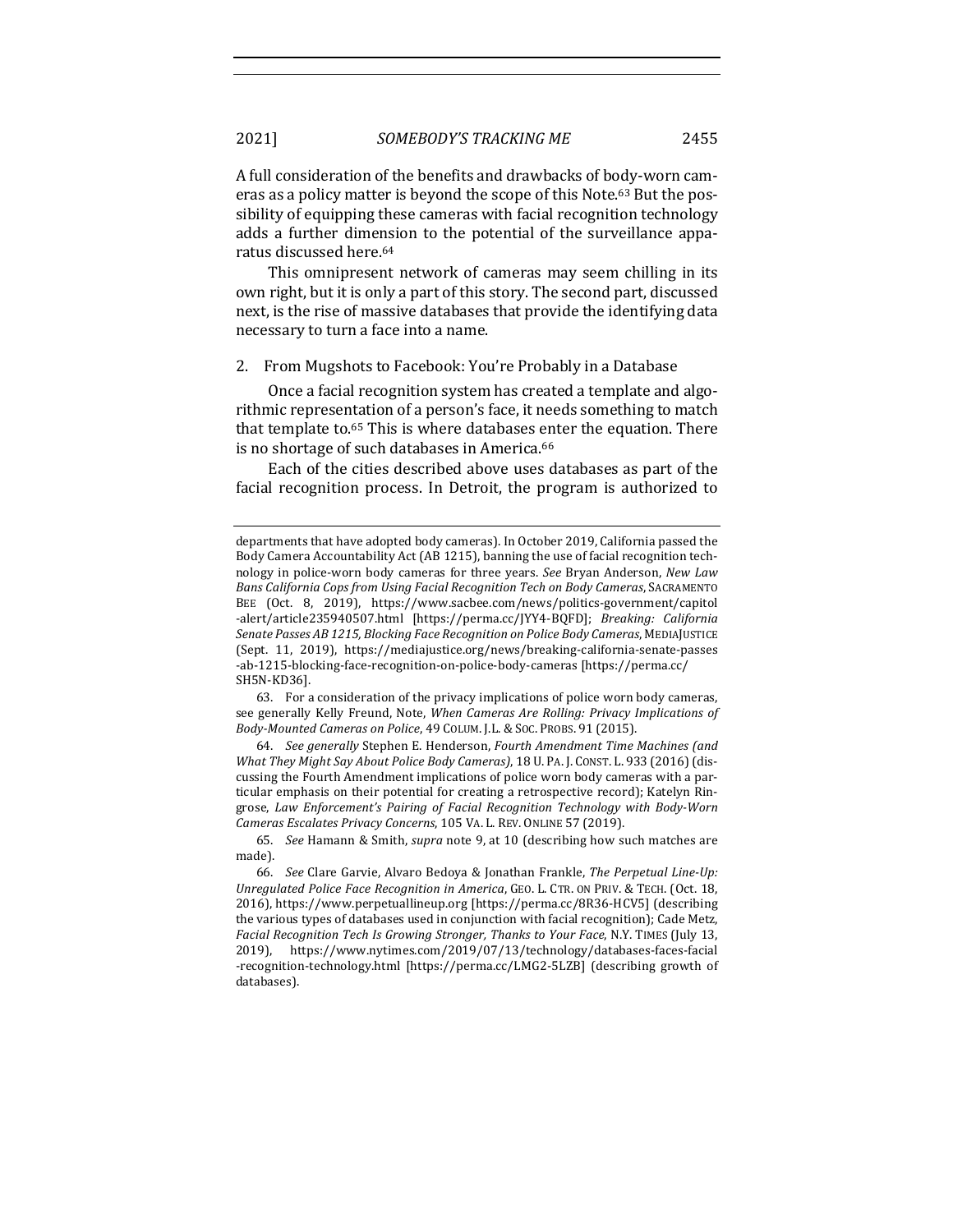search the city's database of 500,000 mug shot photos as well as Michigan's Statewide Network of Agency Photos, which includes driver's license photos.<sup>67</sup> Chicago uses its database of seven million mug shots.<sup>68</sup> In August 2019, the *New York Times* reported that the New York City Police Department had loaded "thousands of arrest photos of children and teenagers into a facial recognition database" and used those photos to make arrests years later.<sup>69</sup>

Through the FBI, the federal government maintains its own photograph database: the Next Generation Interface-Interstate Photo System (NGI-IPS).<sup>70</sup> The Interstate Photo System (IPS) is the portion of that database that contains photos searchable by facial recognition technology.<sup>71</sup> Local, state, tribal, and federal law enforcement agencies are all authorized to use the NGI-IPS.<sup>72</sup> Searchable photos include those submitted by both criminal and civil authorities—in 2015 criminal and non-criminal data were linked together as part of a "one-identity system."73

70. The NGI-IPS is one part of the broader Next Generation Identification system (NGI) that includes other types of biometric data, like iris scans and fingerprints, which may have been collected as part of an arrest or for non-criminal reasons  $(e.g., state)$ licenses requirements). Each biometric identifier (photo) is linked to personal information. LYNCH, *supra* note 13, at 13. Since 2010, the FBI has been replacing the previous system, the Integrated Automated Fingerprint Identification System (IAFIS) with the NGI. U.S. GOV'T ACCOUNTABILITY OFF., GAO-19-579T, FACE RECOGNITION TECHNOLOGY: DOJ AND FBI HAVE TAKEN SOME ACTIONS TO ENSURE PRIVACY AND ACCURACY, BUT ADDITIONAL WORK REMAINS 2 (2019). In 2017, the FBI issued a rule exempting the NGI system from the Privacy Act. Privacy Act of 1974; Implementation, 82 Fed. Reg. 35,651, 35,651 (Aug. 1, 2017) (codified at 28 C.F.R. pt. 16) (exempting NGI from the Privacy Act "to avoid interference with the Department[ of Justice]'s law enforcement and national security functions and responsibilities of the FBI").

71. LYNCH, *supra* note 13, at 13.

72. *Id.* at 2. When using the NGI-IPS, a local, state, or federal agency submits a probe photo obtained during an investigation. The FBI then uses an automated facial recognition process to compare the probe photo against the NGI-IPS system. The system returns a gallery of two to fifty individuals whose photos are routed back to the requesting agency. U.S. GOV'T ACCOUNTABILITY OFF., *supra* note 70, at 3. Note that the NGI-IPS also allows text-based searching based on demographics including race. ERN-EST J. BABCOCK, FBI, PRIVACY IMPACT ASSESSMENT FOR THE NEXT GENERATION IDENTIFICATION (NGI) INTERSTATE PHOTO SYSTEM 2 (2015).

73. *See* BABCOCK, *supra* note 72, at 3 (explaining the process by which civil photos may be connected to the Criminal Identity Group for searching); Christopher De Lillo, Note, Open Face: Striking the Balance Between Privacy and Security with the FBI's Next *Generation Identification System,* 41 J. LEGIS. 264, 275 (2014–2015) ("The NGI expands the data by allowing more mug shot photos per profile, photo and biometric data from

<sup>67.</sup> Garvie & Moy, *supra* note 43, at 1.A ("An Expensive, Expandable Face Surveillance System").

<sup>68.</sup> *Id.* at 2. 

<sup>69.</sup> Goldstein & Watkins, *supra* note 56.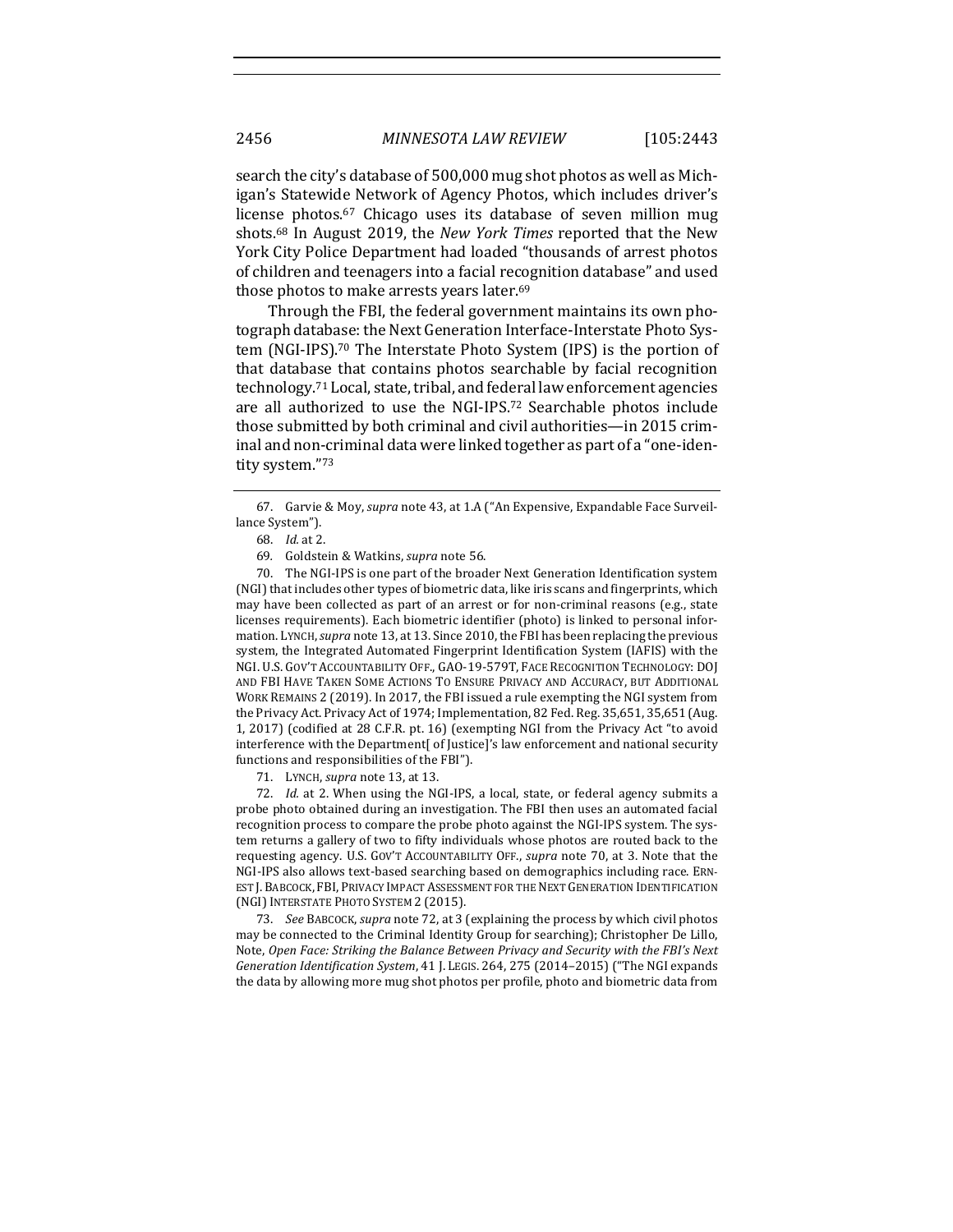Facial recognition databases are not limited to the formal, relatively regulated sphere of government agencies, however. In January 2020, the *New York Times* reported that Clearview, a private company, had built a database of more than three billion photos it obtained from scraping images posted on Facebook, Instagram, and other social media websites, in apparent violation of the terms of service of each of the host sites.<sup>74</sup> This is merely the latest iteration of an ongoing theme—facial recognition vendors have long sought to improve their algorithms by feeding them large collections of photos.<sup>75</sup> Facebook, which at one point claimed to possess the world's largest facial recognition dataset,<sup>76</sup> was recently sued by a class of persons in Illinois who claimed that its storage of their facial data violated the Illinois Biometric Information Privacy Act.<sup>77</sup> The size, scope, and sources of these databases suggests that if you own a driver's license, passport, or have posted your picture on the Internet, you're probably in a database, whether you like it (or even know it) or not.

This vast network of cameras and matching photo databases suggests that the United States is rapidly moving towards a society where merely appearing in public could mean being recorded, identified, and

75. See Olivia Solon, *Facial Recognition's 'Dirty Little Secret': Millions of Online Photos Scraped Without Consent*, NBC NEWS (Mar. 17, 2019, 10:25 AM), https://www .nbcnews.com/tech/internet/facial-recognition-s-dirty-little-secret-millions-online -photos-scraped-n981921 [https://perma.cc/9F3M-HQ2F] (describing the popular practice of facial recognition researchers and proprietors of using publicly available photos from various online sites to refine facial recognition algorithms).

76. See Natasha Singer, *Facebook's Push for Facial Recognition Prompts Privacy Alarms*, N.Y. TIMES (July 9, 2018), https://www.nytimes.com/2018/07/09/ technology/facebook-facial-recognition-privacy.html [https://perma.cc/5RZM-UY8J] (noting the Facebook researchers' work was on "the largest facial dataset to-date" (quoting YANIV TAIGMAN, MING YANG & MARC'AURELIO RANZATO, DEEPFACE: CLOSING THE GAP TO HUMAN-LEVEL PERFORMANCE IN FACE VERIFICATION 1 (2014))).

77. 740 ILL. COMP. STAT. 14/1 (2019); Patel v. Facebook, Inc., 932 F.3d 1264 (9th Cir. 2019). The Ninth Circuit held that the class had standing to sue Facebook. *Id.* at 1272–73 ("In its recent Fourth Amendment jurisprudence, the Supreme Court has recognized that advances in technology can increase the potential for unreasonable intrusions into personal privacy.... [W]e conclude that an invasion of an individual's biometric privacy rights 'has a close relationship to a harm that has traditionally been regarded as providing a basis for a lawsuit in English or American courts." (quoting Spokeo, Inc. v. Robins,  $1363$  S. Ct.  $1540$ ,  $1549$   $(2016)$ )). Following this ruling, Facebook settled with the class for \$550 million. *See* Natasha Singer & Mike Isaac, *Facebook To Pay \$550 Million To Settle Facial Recognition Suit*, N.Y. TIMES (Jan. 29, 2020), https:// www.nytimes.com/2020/01/29/technology/facebook-privacy-lawsuit-earnings .html [https://perma.cc/3YXL-TVGP].

civil submissions, facial features for use in FRT searches, and photos of scars and tattoos.").

<sup>74.</sup> Hill, *supra* note 5.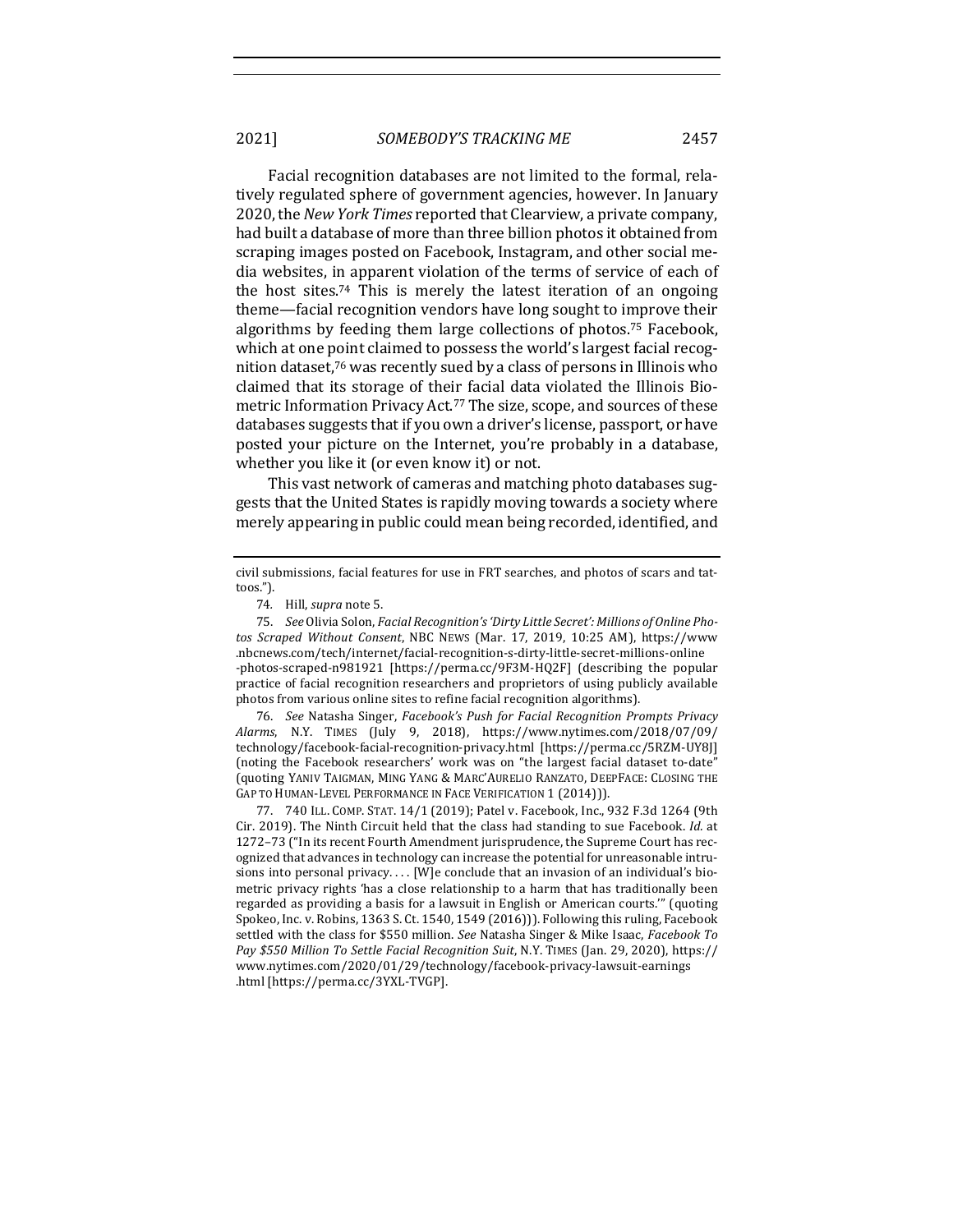tracked. This looming surveillance dragnet poses a significant threat to the Fourth Amendment right to be free from unreasonable government searches. With this in mind, the next Section provides an overview of how the modern Supreme Court has grappled with issues of government surveillance and technology.

# C. FOURTH AMENDMENT JURISPRUDENCE, USE RESTRICTIONS, AND THE *CARPENTER* SHIFT

This Section describes how the Supreme Court's approach to searches under the Fourth Amendment has shifted in response to changing technology. The first portion describes the traditional reasonable expectation of privacy test and its subsequent application to various types of searches. Then, this Section discusses how the Court has applied new methods of scrutiny to the use of sophisticated technologies. This Section ends with a discussion of the culmination of these trends in the 2018 case *Carpenter v. United States*, where the Court recognized a Fourth Amendment right to an expectation of privacy in the whole of one's physical movements.<sup>78</sup>

## 1. The Reasonable Expectation of Privacy

The Supreme Court focuses its Fourth Amendment analysis first on the issue of whether a search or seizure has occurred.<sup>79</sup> If it determines that a search or seizure has not occurred, the Fourth Amendment does not apply and the analysis ends. Generally, the Court determines whether a search occurred through the use of the "reasonable expectation of privacy" test.<sup>80</sup>

The "reasonable expectation of privacy" analysis is rooted in the 1967 case *Katz v. United States*, where the FBI used a recording device to monitor Charles Katz's conversations held in a telephone booth.<sup>81</sup> Justice Harlan, writing in concurrence, set out a two-pronged analysis

<sup>78. 138</sup> S. Ct. 2206 (2018).

<sup>79.</sup> *See, e.g.*, Kyllo v. United States, 533 U.S. 27, 31 (2001) (describing the "antecedent question" of whether a search has occurred).

<sup>80.</sup> As established in the landmark case *Katz v. United States*, 389 U.S. 347 (1967).

<sup>81.</sup> *Id.* at 348. FBI agents suspected that Charles Katz was involved in an illegal gambling enterprise. *Id.* at 354. They knew that Katz regularly used a particular telephone booth, so they attached a recording device to the booth. *Id.* That device yielded conversations where Katz communicated wagers, and the agents used those recordings against Katz at trial, where he was convicted. *Id.* at 348. The Supreme Court then granted certiorari and reversed, finding that Katz's Fourth Amendment rights had been violated. *Id.* at 359.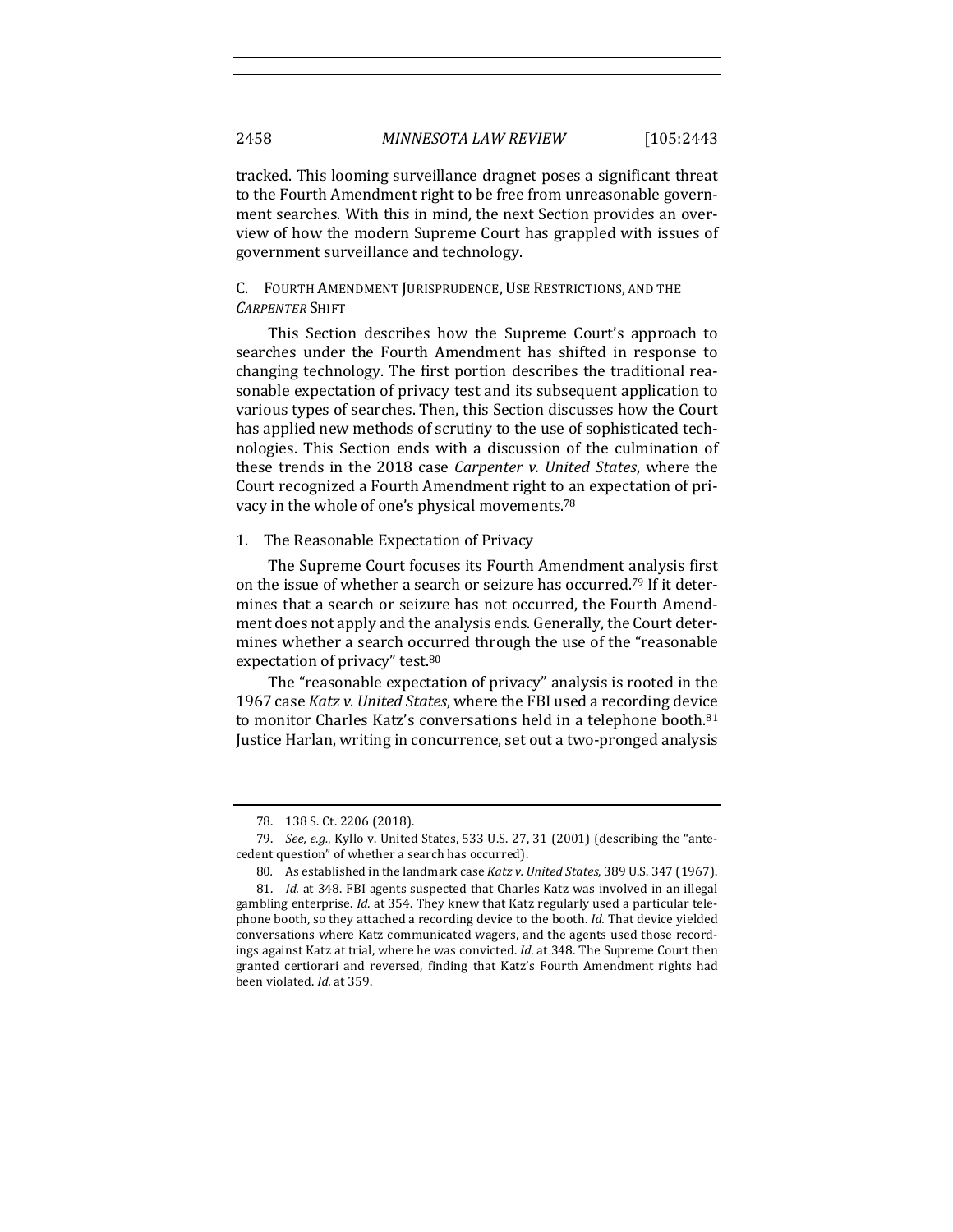to determine whether a search occurred.<sup>82</sup> The test outlines that "a Fourth Amendment search occurs when the government violates a subjective expectation of privacy that society recognizes as reasonable."<sup>83</sup> The Court has fully adopted this reasoning into authoritative law. $84$  Under this analysis, if the police violate a person's expectation of privacy that society is prepared to recognize as reasonable, then a search has occurred. The Court then turns to the question of whether that search was "reasonable," which generally means that it requires a warrant.<sup>85</sup>

Significantly, the *Katz* test has traditionally provided very little protection for activities that a person carries out in the public sphere. Indeed, in *Katz* itself, the Court noted that "[w]hat a person knowingly exposes to the public, even in his own home or office is not a subject of Fourth Amendment protection."86 The Court has applied this reasoning broadly.<sup>87</sup>

As technology evolved to allow new types of investigative methods, however, the Court began to question some of its earlier

83. *Kyllo*, 533 U.S. at 31-33.

85. *See* Carpenter v. United States, 138 S. Ct. 2206, 2221 (2018) ("Although the 'ultimate measure of the constitutionality of a governmental search is "reasonableness,"' our cases establish that warrantless searches are typically unreasonable ...." (quoting Vernonia Sch. Dist. 47J v. Acton, 515 U.S. 646, 652-53 (1995))); Kentucky v. King,  $563$  U.S.  $452$ ,  $459-60$  (2011) (discussing presumptive unreasonableness of warrantless searches and exceptions to the warrant requirement). There is a maze of exceptions and special cases where the warrant requirement does not apply. Though these are beyond the scope of this Note, the tendency of the Court to avoid labeling something a search as a way of avoiding the warrant requirement is discussed *infra* at note 336.

86. *Katz*, 389 U.S. at 351.

87. In *Cardwell v. Lewis*, the Court held that a car traveling on public roads had no expectation of privacy because it "travels public thoroughfares where both its occupants and its contents are in plain view." 417 U.S. 584, 590 (1974). The Court extended this reasoning in *Dow Chemical Co. v. United States*, 476 U.S. 227 (1986), where it upheld the use of an aerial mapping camera on grounds that it was merely an enhancement of the naked eye. In *Florida v. Riley*, 488 U.S. 445 (1989), police flew a helicopter over the defendant's greenhouse and looked through missing roof panels to observe his marijuana grow operation. Echoing the reasoning in *Dow Chemical*, the Court held that there was no reasonable expectation of privacy because the "police may see what may be seen 'from a public vantage point where [they have] a right to be."" *Id.* at 449 (quoting California v. Ciraolo, 476 U.S. 207, 213 (1986)).

<sup>82.</sup> *Id.* at 361 (Harlan, J., concurring) ("My understanding of the rule that has emerged from prior decisions is that there is a twofold requirement, first that a person have exhibited an actual (subjective) expectation of privacy and, second, that the expectation be one that society is prepared to recognize as 'reasonable."").

<sup>84.</sup> *See, e.g., id.* at 33 (attributing this description to Justice Harlan's "oft-quoted concurrence").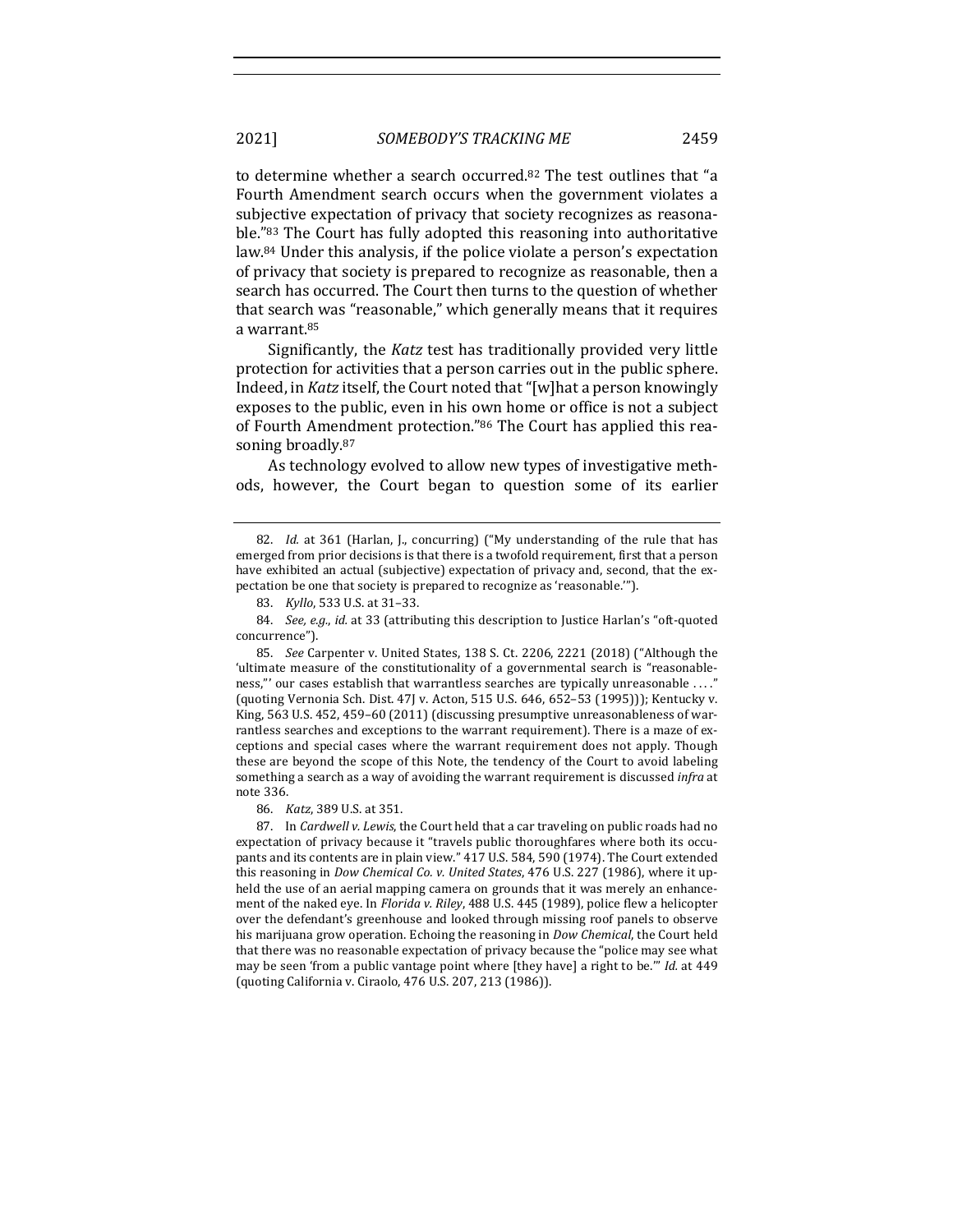assumptions. In *United States v. Knotts*, it held that the monitoring of a beeper placed in a container of chemicals leading police to the owner's rural cabin did not invade a legitimate expectation of privacy because the vehicle traveled over public roads.<sup>88</sup> The Court noted, however, that the possibility of "dragnet-type law enforcement practices" in the future may require a different constitutional analysis.<sup>89</sup> In *Dow Chemical v.* United States, the Court acknowledged that police surveillance with improved technology could represent an unreasonable search.<sup>90</sup> This language was a harbinger of things to come, as the Court would eventually be forced to confront highly sophisticated methods of surveillance that had moved from the realm of speculation to reality.

2. "Digital Is Different"—the Supreme Court Seeks To Modernize the Fourth Amendment

As new technologies have expanded government surveillance power, both scholars and courts have grappled with questions of whether and how traditional Fourth Amendment jurisprudence should change. In recent years, as the Supreme Court has been confronted with digital technologies that have expanded police surveillance capabilities, it has responded by expanding the means through which a Fourth Amendment search can occur.

The Supreme Court has indicated its goal of "preservation of that degree of privacy against government that existed when the Fourth Amendment was adopted."<sup>91</sup> The struggle to maintain this balance has been described as the "equilibrium-adjustment theory" of the Fourth Amendment.<sup>92</sup> As advances in surveillance technology have provided

90. *Dow Chemical*, 476 U.S. at 238 ("It may well be, as the Government concedes, that surveillance of private property by using highly sophisticated surveillance equipment not generally available to the public, such as satellite technology, might be constitutionally proscribed absent a warrant.").

91. United States v. Jones, 565 U.S. 400, 406 (2012) (quoting Kyllo v. United States, 533 U.S. 27, 34 (2001)).

<sup>88. 460</sup> U.S. 276, 281 (1983) ("A person traveling in an automobile on public thoroughfares has no reasonable expectation of privacy in his movements from one place to another.").

<sup>89.</sup> *Id.* at 284 ("[I]f such dragnet-type law enforcement practices as respondent envisions should eventually occur, there will be time enough then to determine whether different constitutional principles may be applicable.").

<sup>92.</sup> *See generally* Orin S. Kerr, *An Equilibrium-Adjustment Theory of the Fourth Amendment*, 125 HARV. L. REV. 476 (2011). This understanding of the Fourth Amendment recognizes that the role of the Court is to adjust Fourth Amendment standards as technology changes in order to maintain a relatively constant balance between the individual and the state. As the technology underpinning or inhibiting surveillance develops, judges must strike a balance. On the one hand, they fear that the unchecked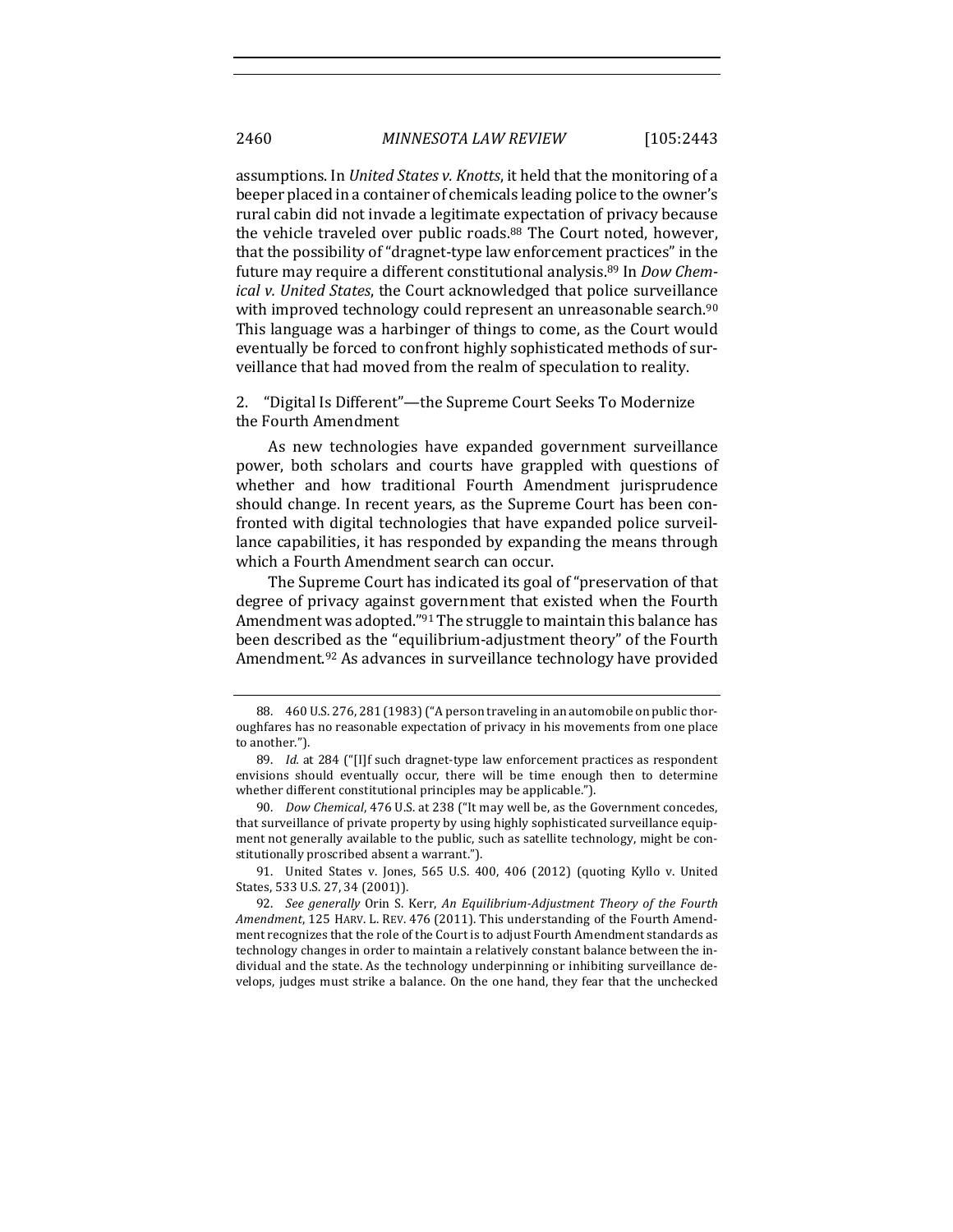law enforcement with novel ways of gathering information about members of the public, the application of traditional Fourth Amendment doctrine to those practices has resulted in significant gaps in constitutional protection.<sup>93</sup>

The concept of use restrictions was introduced in 1995 by Professor Harold Krent as an attempt to bridge one such gap between historical Fourth Amendment analyses and the constitutional issues posed by modern technology.<sup>94</sup> Use restrictions apply Fourth Amendment scrutiny to the way that data is used, even after it has been legally collected. Professor Krent argued that Fourth Amendment doctrine did not properly consider the reasonableness of how the government used information after it had been lawfully seized, even though such use implicated interests protected by the Fourth Amendment.<sup>95</sup> At the time, Professor Krent noted that his argument was out of touch with current doctrine, instead grounding his points in theoretical and historical bases.<sup>96</sup> But today, Professor Krent's ideas look prescient, as a series of recent cases suggests that the Court is determined to adjust its Fourth Amendment doctrine to remain relevant in the digital age.

The Court began to signal potential changes in its Fourth Amendment analysis for digital search methods in *United States v. Jones*,<sup>97</sup> where it held that the use of a Global Positioning System (GPS) to track a vehicle through public streets was a search within the meaning of the Fourth Amendment.<sup>98</sup> Justice Scalia, writing for the majority, sidestepped the underlying surveillance issues in the case by deciding for

expansion of government power will lead to a dystopian state. But they also fear that too much limitation on government power will lead to anarchy. Equilibrium-adjustment is a "judicial instinct" to balance the competing concerns. *Id.* at 488.

<sup>93.</sup> *See* Donohue, *supra* note 41, at 612 ("Fourth Amendment doctrine has long struggled with how to integrate new technologies into the private/public distinction. Perhaps nowhere are its failings clearer than in the realm of location tracking."). For a broader description of the various technologies that have led to this erosion, see generally *id.* at 581-631.

<sup>94.</sup> *See* Krent, *supra* note 8, at 51 ("My thesis is that the reasonableness of a seizure extends to the uses that law enforcement authorities make of property and information even after a lawful seizure.").

<sup>95.</sup> *Id.*

<sup>96.</sup> *See id.* at 51 n.14 (noting that the article does not directly address the Court's then current definition of seizure).

<sup>97. 565</sup> U.S. 400 (2012); see also Christopher Slobogin, *Making the Most of* United States v. Jones in a Surveillance Society: A Statutory Implementation of Mosaic Theory, 8 DUKE J. CONST. L. & PUB. POL'Y 1, 1 (2012) (describing *Jones* as a "giant step into the modern age").

<sup>98.</sup> *Jones*, 565 U.S. at 404.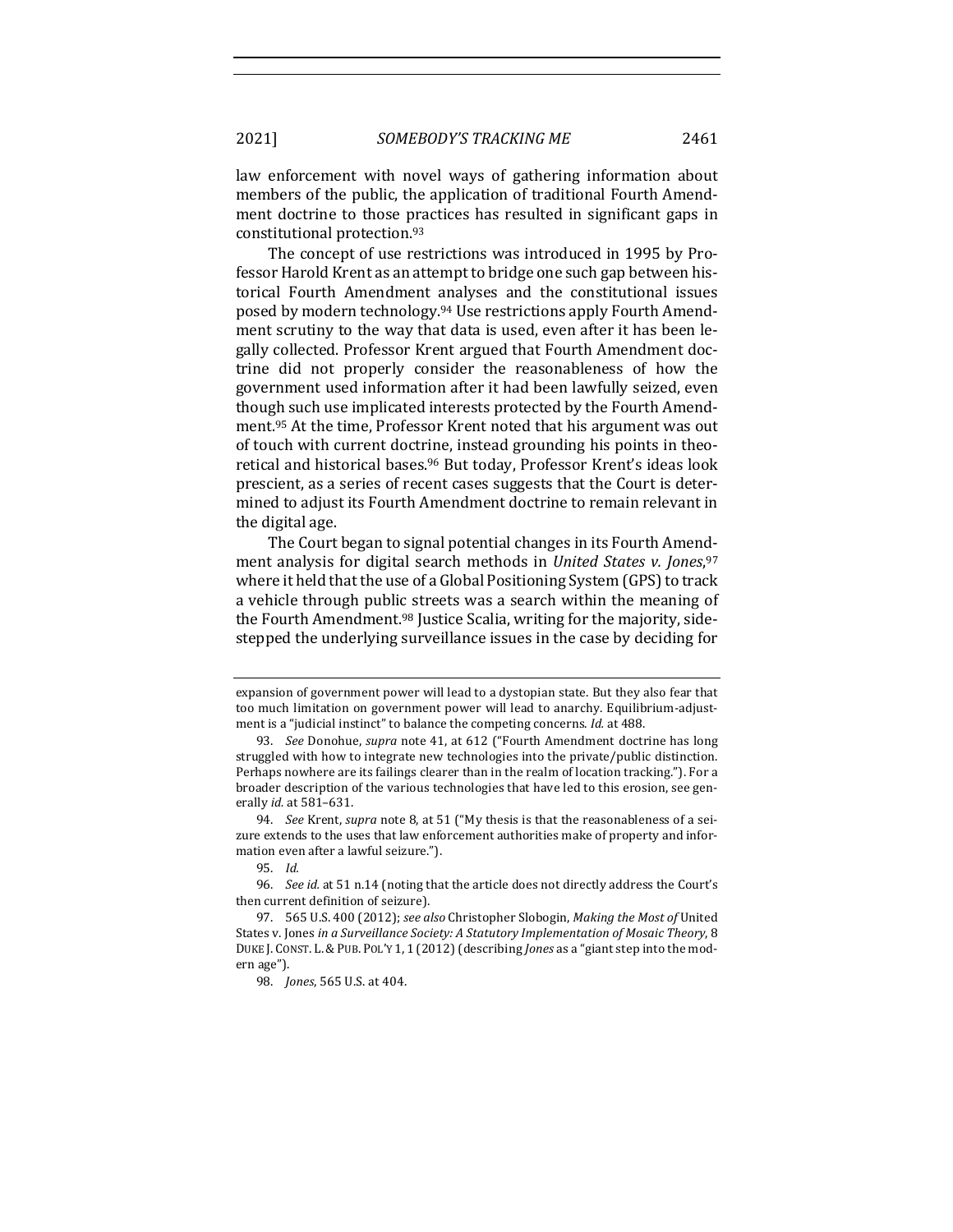Jones under a property-rights theory of the Fourth Amendment, noting that the *Katz* "reasonable expectations" test did not encompass the entirety of Fourth Amendment analysis.<sup>99</sup> The majority emphasized the importance of "assur[ing] preservation of that degree of privacy against government that existed when the Fourth Amendment was adopted."<sup>100</sup> Despite taking a property-based approach in deciding the facts of the case, the Court signaled its awareness of the constitutional problems posed by modern surveillance methods by noting: "It may be that achieving the same result through electronic means, without an accompanying trespass, is an unconstitutional invasion of privacy, but the present case does not require us to answer that question."<sup>101</sup>

*Jones* is a landmark Fourth Amendment case, however, because of its two concurrences by Justices Sotomayor and Alito, which attempted to answer precisely such a question.<sup>102</sup> These concurrences, joined by a total of five members of the Court, established that a "shadow majority" of the Court was concerned by growing surveillance capabilities and the inability of its traditional Fourth Amendment jurisprudence to address them.<sup>103</sup>

Justice Sotomayor rejected Justice Scalia's narrow focus on property rights.<sup>104</sup> She noted that the GPS monitoring used in the case "generates a precise, comprehensive record of a person's public movements that reflects a wealth of detail about her familial, political, professional, religious, and sexual associations."<sup>105</sup> The government can continue to access this data, "alter[ing] the relationship between citizen and government in a way that is inimical to democratic society."<sup>106</sup> Justice Sotomayor argued that these surveillance capabilities should be accounted for in the reasonable expectation test and analysis, and that the proper question is "whether people reasonably expect that their movements will be recorded and aggregated in a manner

<sup>99.</sup> *Id.* at 406 ("But we need not address the Government's contentions, because Jones's Fourth Amendment rights do not rise or fall with the *Katz* formulation.").

<sup>100.</sup> *Id.* (quoting Kyllo v. United States, 533 U.S. 27, 34 (2001)).

<sup>101.</sup> *Id.* at 412.

<sup>102.</sup> *Id.* at 413 (Sotomayor, J., concurring); *id.* at 418 (Alito, J., concurring in the judgment).

<sup>103.</sup> *See, e.g.*, Laura Donohue, *Technological Leap, Statutory Gap, and Constitutional* Abyss: Remote Biometric Identification Comes of Age, 97 MINN. L. REV. 407, 506-08 (2012) (describing the five Justices joining the Alito and Sotomayor concurrences as the "shadow majority").

<sup>104.</sup> *Jones*, 565 U.S. at 414 (Sotomayor, J., concurring).

<sup>105.</sup> *Id.* at 415 (citing People v. Weaver, 909 N.E.2d 1195, 1199 (N.Y. 2009)).

<sup>106.</sup> *Id.* at 416 (quoting United States v. Cuevas-Perez, 640 F.3d 272, 285 (7th Cir.  $2011$ ) (Flaum, J., concurring)).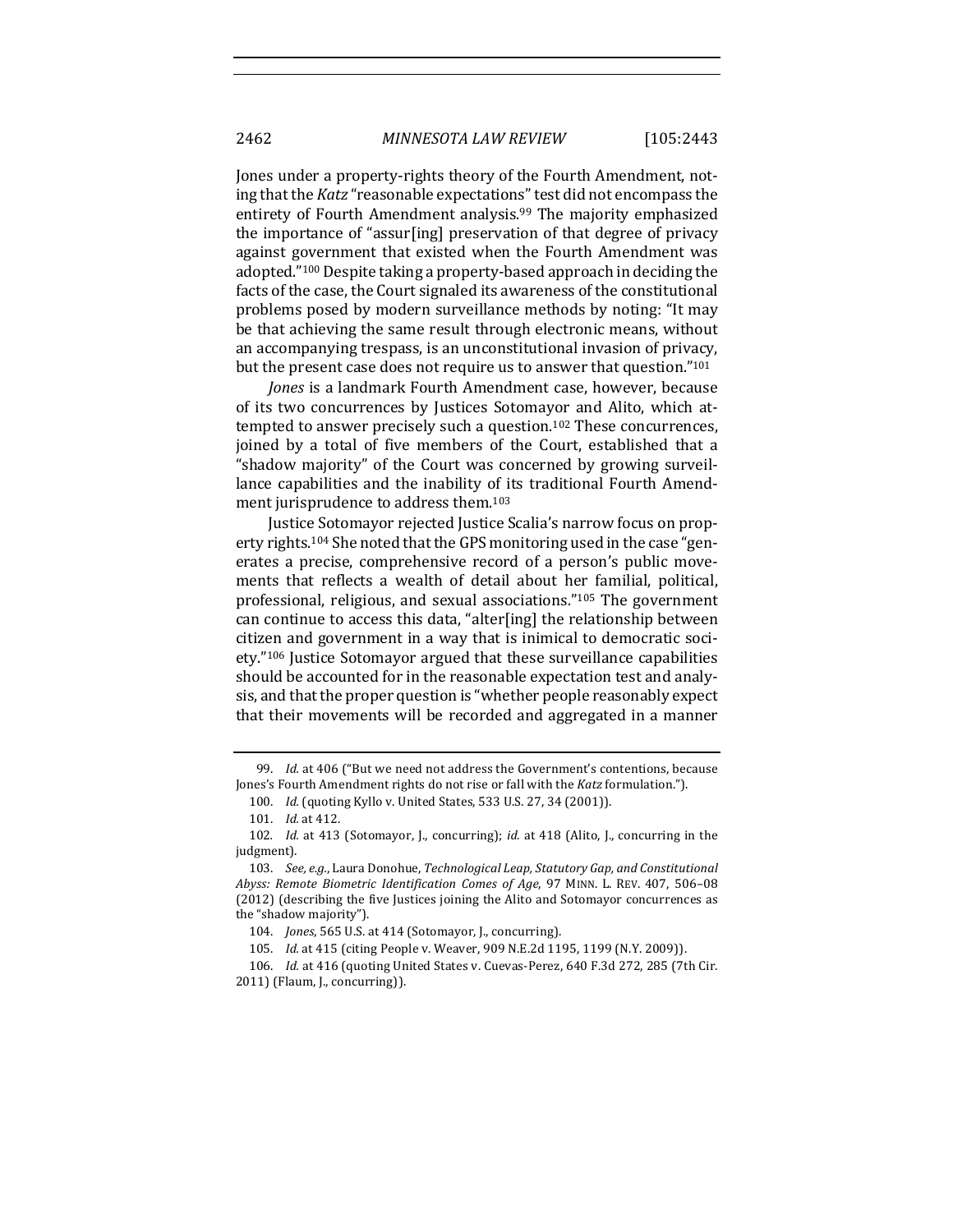that enables the government to ascertain, more or less at will, their political and religious beliefs, sexual habits, and so on."<sup>107</sup> The concerns described in Justice Sotomayor's concurrence comprise one of the pillars of *Carpenter*, where the Court recognized that an individual has a reasonable expectation of privacy in the whole of their physical movements.108

Justice Alito wrote a separate concurrence where he highlighted problems with the majority's property-based analysis, calling it "highly artificial." $109$  He also noted that the reasonable expectation of privacy test is imperfect and that technology can change society's expectations.<sup>110</sup> Justice Alito agreed that the "preservation of that degree of privacy against government that existed when the Fourth Amendment was adopted" was the proper goal, but rejected the majority's theory that "any technical trespass that led to the gathering of evidence" constituted a search.<sup>111</sup> This too foreshadowed an important part of the *Carpenter* analysis.<sup>112</sup> Justice Alito concluded with a discussion of the unique privacy problems presented by cell phones, a preview of problems the Court would confront directly just two years later.113

In 2014, the shadow majority was joined by the rest of the court in the unanimous decision *Riley v. California*.<sup>114</sup> In *Riley*, the Court held that a warrant was required for police to search information on the cell phone of an individual who had been arrested.<sup>115</sup> Applying a

<sup>107.</sup> *Id.* 

<sup>108.</sup> Carpenter v. United States, 138 S. Ct. 2206, 2217 (2018). Some commentators have argued that Justice Sotomayor's reasoning in *Jones* was an application of the "mosaic theory" of the Fourth Amendment. See, e.g., Orin S. Kerr, The Mosaic Theory of the Fourth Amendment, 111 MICH. L. REV. 311 (2012) (describing and criticizing the mosaic theory).

<sup>109.</sup> *Jones*, 565 U.S. at 419 (Alito, J., concurring in the judgment).

<sup>110.</sup> *Id.* at 427 ("But technology can change those expectations. Dramatic technological change may lead to periods in which popular expectations are in flux and may ultimately produce significant changes in popular attitudes.").

<sup>111.</sup> *Id.* at 420.

<sup>112.</sup> *Carpenter*, 138 S. Ct. at 2217 ("[S]ociety's expectation has been that law enforcement agents and others would not—and indeed, in the main, simply could not secretly monitor and catalogue every single movement of an individual's car for a very long period." (quoting *Jones*, 565 U.S. at 430 (Alito, J., concurring in the judgment))).

<sup>113.</sup> *Jones*, 565 U.S. at 428-29 (Alito, J., concurring in the judgment).

<sup>114. 573</sup> U.S. 373 (2014).

<sup>115.</sup> *Id.* at 386. The Court noted that searches in the criminal context generally required a warrant, and in the absence of a warrant, a search is reasonable only if it falls within a specific exception to the warrant requirement. *Id.* at 382. At issue in *Riley* was whether one such exception, searches "incident to arrest," should include searches of cell phones. *Id.* at 385.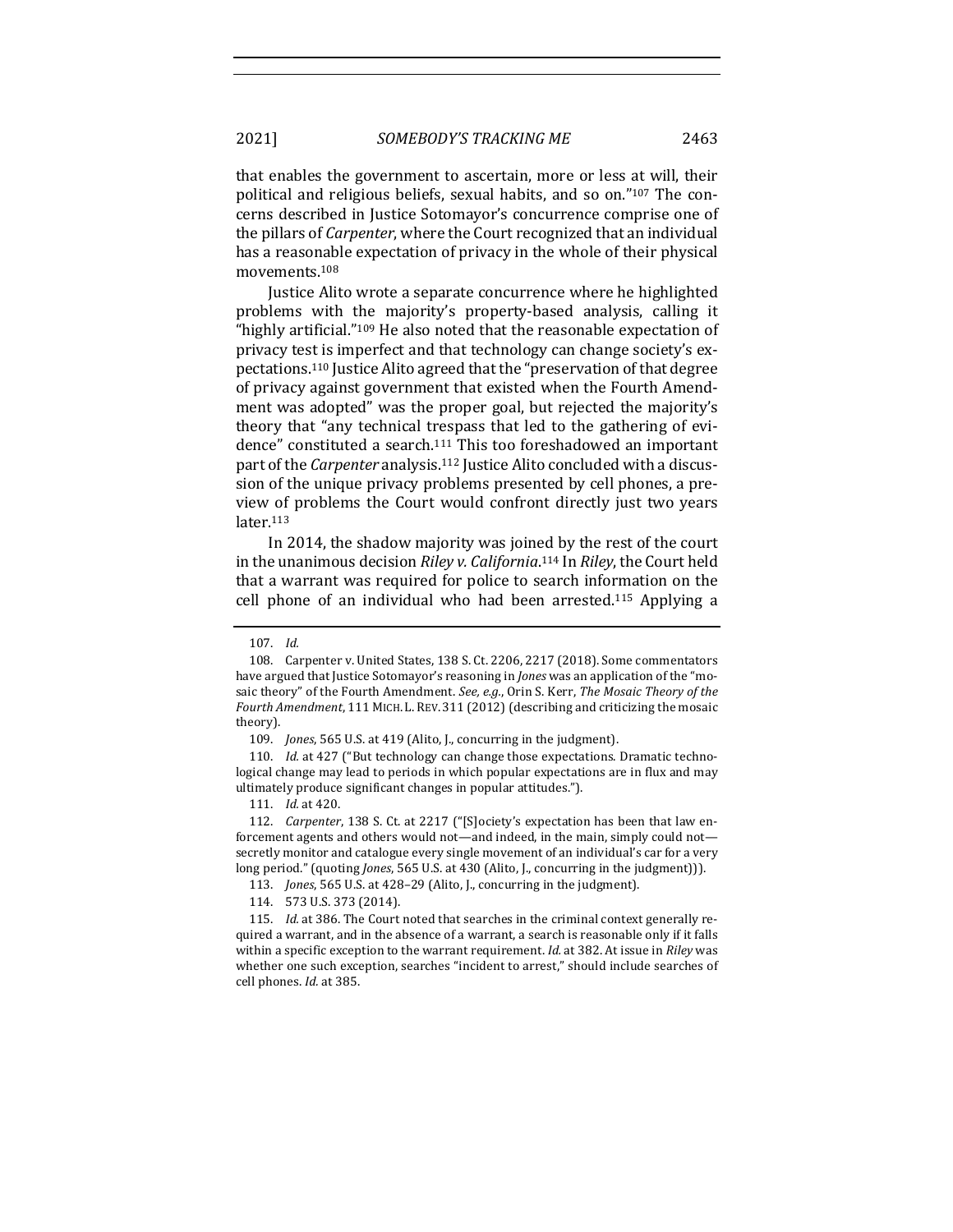reasonableness balancing test, the Court dismissed arguments that such searches were necessary to protect officer safety or the destruction of evidence when compared with their intrusiveness into a person's privacy interests.<sup>116</sup>

Chief Justice Roberts, who authored *Riley*, wholeheartedly embraced the notion that digital is different.<sup>117</sup> He famously dismissed the government's efforts to analogize a comprehensive search of a cell phone's contacts to other permissible searches as "like saying a ride on horseback is materially indistinguishable from a flight to the moon."<sup>118</sup> Chief Justice Roberts emphasized that cell phones deserved unique protection because they contained the "privacies of life." $119$ This meant that they were subject to special protection because the point of the Fourth Amendment was to protect certain kinds of information from government access.<sup>120</sup> Riley confirmed what *Jones* suggested—the Court was determined to breathe new life into its Fourth Amendment jurisprudence to ensure its relevance in the digital age. But the exact contours of the new doctrine were uncertain. The next Subsection discusses the 2018 case *Carpenter v. United States*, where some, but not all, of those questions were answered.

#### 3. A New Approach—the *Carpenter* Shift

In 2018, the Court decided the landmark case *Carpenter v. United* States.<sup>121</sup> In that case, the Court held that the government conducts a Fourth Amendment search when it "accesses historical cell phone records that provide a comprehensive chronicle of the user's past movements."<sup>122</sup> *Carpenter* has spawned a wealth of scholarship and debate. Professor Orin Kerr calls the decision "a blockbuster for the Digital Fourth Amendment" that shows the Court is "on a new path."<sup>123</sup> Professor Paul Ohm writes that "*Carpenter* works a series of revolutions in Fourth Amendment law, which are likely to guide the evolution of

<sup>116.</sup> *Id.* at 386–98.

<sup>117.</sup> *See* Henderson, *supra* note 64, at 951 ("So, while *Riley* perhaps left things unanswered that it could have addressed, it made very clear that when it comes to the Fourth Amendment, digital is different.").

<sup>118.</sup> *Riley*, 573 U.S. at 393.

<sup>119.</sup> *Id.* at 410 (quoting Boyd v. United States, 116 U.S. 616, 630 (1886)).

<sup>120.</sup> *Id.* ("The fact that technology now allows an individual to carry such information in his hand does not make the information any less worthy of the protection for which the Founders fought.").

<sup>121. 138</sup> S. Ct. 2206 (2018).

<sup>122.</sup> *Id.* at 2211.

<sup>123.</sup> Orin S. Kerr, *The Carpenter Shift*, *in* THE DIGITAL FOURTH AMENDMENT (forthcoming) (manuscript at 1), https://ssrn.com/abstract=3301257.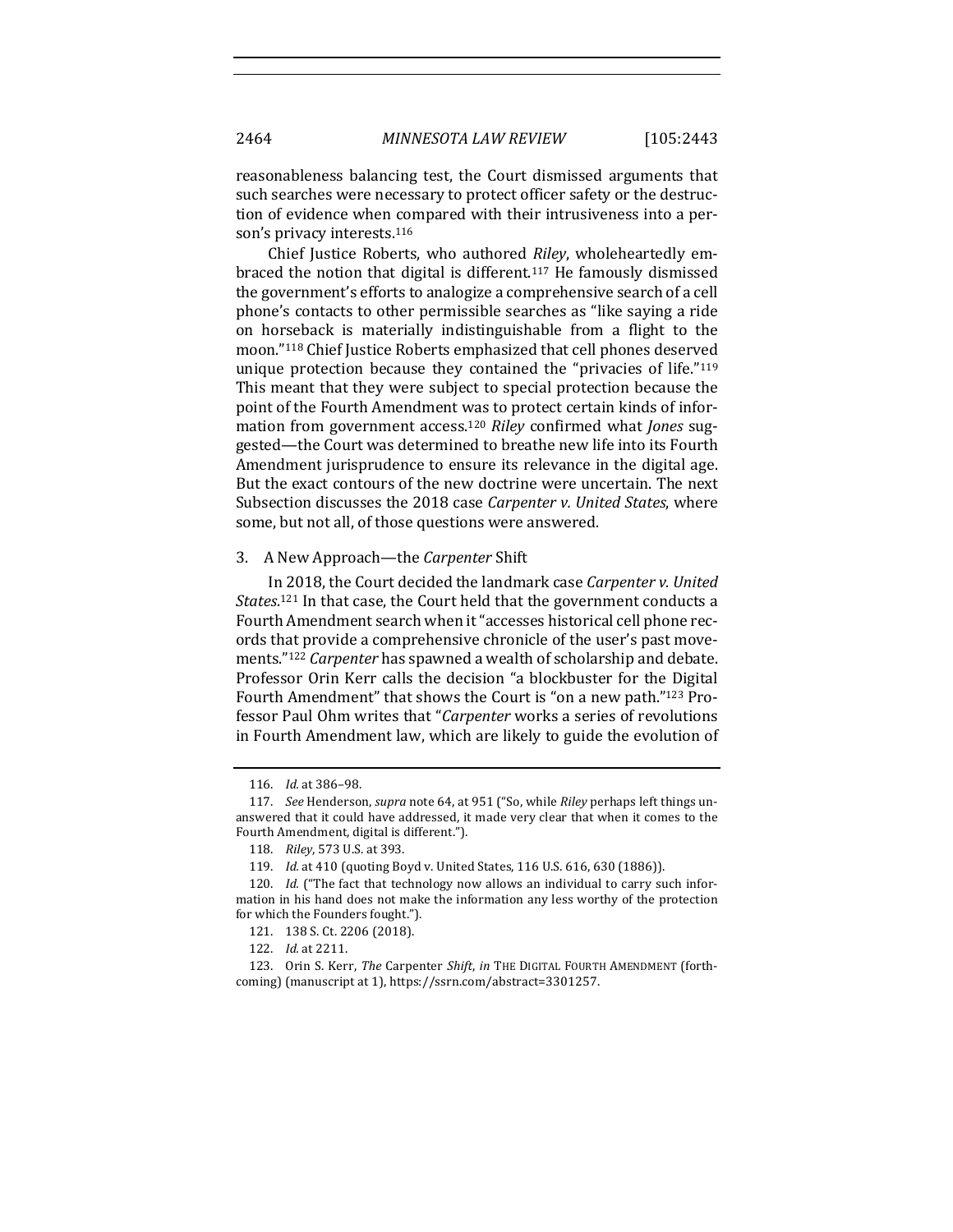constitutional privacy in this country for a generation or more." $124$  To be sure, *Carpenter* left many questions unanswered.<sup>125</sup> But it signaled that the Court has embraced new modes of analysis to ensure that the Fourth Amendment remains relevant in the digital age.<sup>126</sup>

In *Carpenter*, cell-site location information (CSLI) was used to place Timothy Carpenter at the scene of a series of robberies of electronics stores in Detroit.<sup>127</sup> Based on tips from an accomplice, the prosecutors in the case applied for two court orders under the Stored Communications  $Act^{128}$  to obtain CSLI from Carpenter's phone over a four-month period in 2011, when the robberies occurred.<sup>129</sup> Federal magistrate judges granted these requests and ordered Carpenter's cell phone carriers to turn over his records, which they did.<sup>130</sup> As a result of these records, the government obtained 12,898 location points cataloging Carpenter's movements.<sup>131</sup>

Carpenter moved to suppress the records on Fourth Amendment grounds because they had been obtained without a warrant supported by probable cause.<sup>132</sup> The district court denied the motion.<sup>133</sup> At trial, the CSLI obtained from the records was used to place Carpenter at the scene of the crimes.<sup>134</sup> Carpenter was convicted on nearly all counts and sentenced to over one hundred years in prison.<sup>135</sup> The Sixth Circuit affirmed, and the Supreme Court granted certiorari.<sup>136</sup>

128. 18 U.S.C. §§ 2701–2713. 18 U.S.C. § 2703 designates procedures law enforcement must follow to obtain user data from a third party.

<sup>124.</sup> Paul Ohm, *The Many Revolutions of Carpenter,* 32 HARV. J.L. & TECH. 357, 358 (2019).

<sup>125.</sup> As the Court itself noted, "we 'do not begin to claim all the answers today." *Carpenter*, 138 S. Ct. at 2220 n.4 (quoting *id.* at 2268 (Gorsuch, J., dissenting)).

<sup>126.</sup> *Id.* at 2219 ("The Government's position fails to contend with the *seismic shifts in digital technology* that made possible the tracking of not only Carpenter's location but also everyone else's, not for a short period but for years and years." (emphasis added)).

<sup>127.</sup> *Id.* at 2212-13.

<sup>129.</sup> *Carpenter*, 138 S. Ct. at 2212. Cell-site location information is produced when cell phones continuously connect to nearby cell towers. *Id.* at 2211. The data is collected by cell phone providers for their own use. *Id.* at 2212.

<sup>130.</sup> *Id.*

<sup>131.</sup> *Id.*

<sup>132.</sup> *Id.*

<sup>133.</sup> *Id.*

<sup>134.</sup> *Id.* at 2213.

<sup>135.</sup> *Id.*

<sup>136.</sup> *Id.*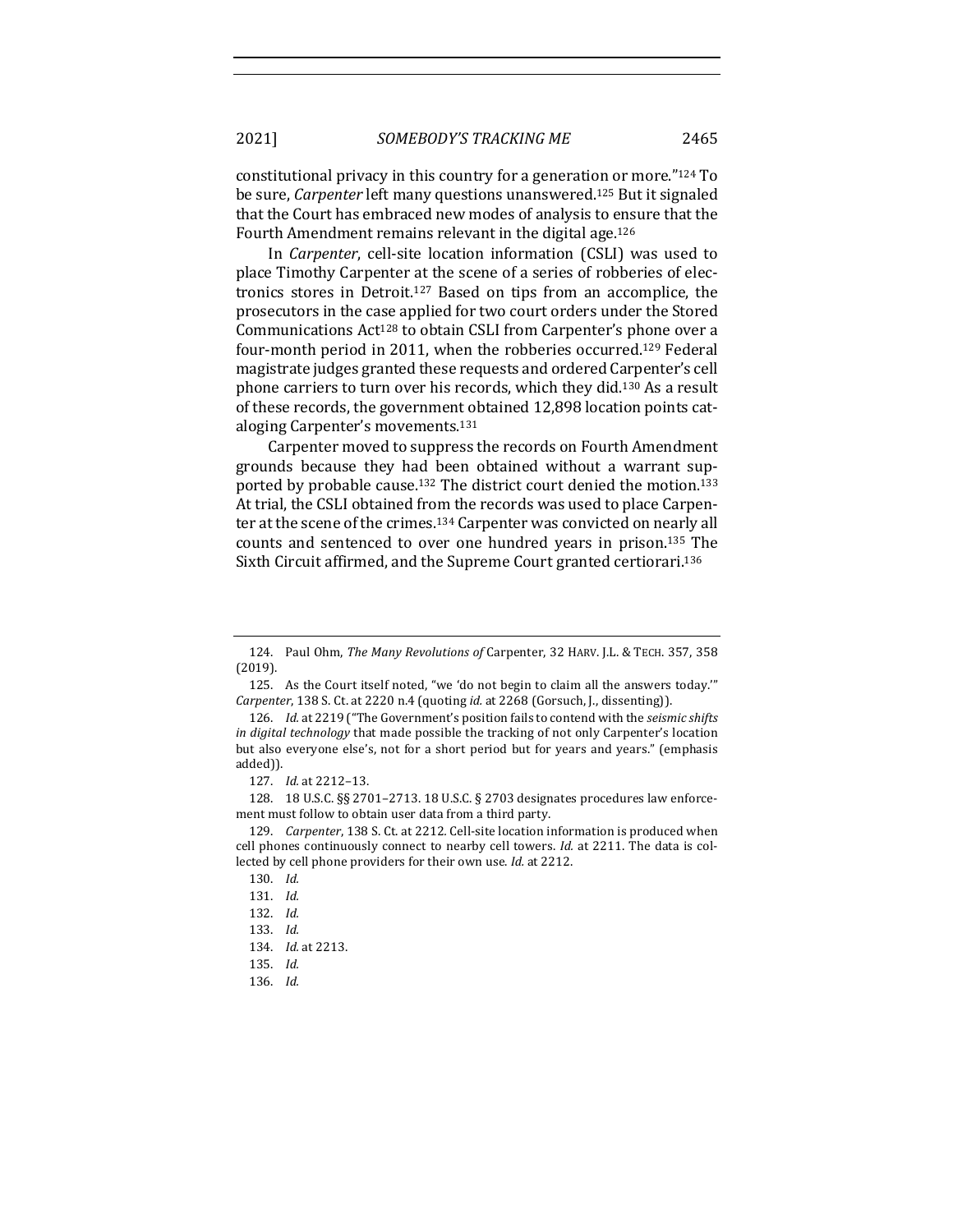The Supreme Court reversed.<sup>137</sup> The majority began by noting that the "basic purpose of [the Fourth Amendment] is to safeguard the privacy and security of individuals against arbitrary invasions by governmental officials" and "property rights are not the sole measure of Fourth Amendment violations."<sup>138</sup> It described two basic guideposts for the Fourth Amendment: "First, that the Amendment seeks to secure 'the privacies of life' against 'arbitrary power.' Second, and relatedly, that a central aim of the Framers was 'to place obstacles in the way of a too permeating police surveillance."<sup>139</sup> The majority noted the importance of these considerations in applying the Fourth Amendment to innovative surveillance methods and referenced *Kyllo v. United States* and *Riley v. California* as examples of taking this approach.140

The majority noted that *Carpenter* sat at the intersection of two lines of cases and began with the first: "a person's expectation of privacy in his physical location and movements."<sup>141</sup> It described the holdings of *Knotts* and *Jones* and how they differed based on the scope of surveillance at issue.<sup>142</sup> The majority then described the second issue: it has typically distinguished "between what a person keeps to himself and what he shares with others."<sup>143</sup>

140. *Id.* In *Kyllo*, the Court held that the use of a thermal imaging device to detect heat radiating from a person's home was a search.  $533$  U.S.  $27$ ,  $34-35$  (2001). One could argue that this case also was a part of the broader "digital is different" shift described in Part I.C.2, but its focus on the home as a unique source of Fourth Amendment protection adds a degree of complexity that is unhelpful to the broader discussion here.

142. *Id.* (comparing "rudimentary tracking" in *United States v. Knotts*, 460 U.S. 276 (1983), with "more sophisticated surveillance").

143. *Id.* at 2216. This is the third-party doctrine. *See id.* ("We have previously held that 'a person has no legitimate expectation of privacy in information he voluntarily turns over to third parties.' That remains true 'even if the information is revealed on the assumption that it will be used only for a limited purpose." (first quoting Smith v. Maryland, 442 U.S. 735, 743-44 (1979); and then quoting United States v. Miller, 425 U.S. 435, 443 (1976))). The third-party doctrine has been widely criticized as unjustly limiting Fourth Amendment protection. See, e.g., DANIEL J. SOLOVE, NOTHING TO HIDE: THE FALSE TRADEOFF BETWEEN PRIVACY AND SECURITY 102-10 (2011) (arguing that defense of the third-party doctrine boils down to arguing that there should be no Fourth Amendment protection for "digital dossiers"); Ohm, *supra* note 124, at 362 nn.32-33 (citing criticisms of third-party doctrine).

<sup>137.</sup> *Id.* at 2223.

<sup>138.</sup> *Id.* at 2213 (first quoting Camara v. Mun. Ct., 387 U.S. 523, 528 (1967); and then quoting Soldal v. Cook Cnty., 506 U.S. 56, 64 (1992)).

<sup>139.</sup> *Id.* at 2214 (first quoting Boyd v. United States, 116 U.S. 616, 630 (1886); and then quoting United States v. Di Re, 332 U.S. 581, 595 (1948)).

<sup>141.</sup> *Carpenter*, 138 S. Ct. at 2215.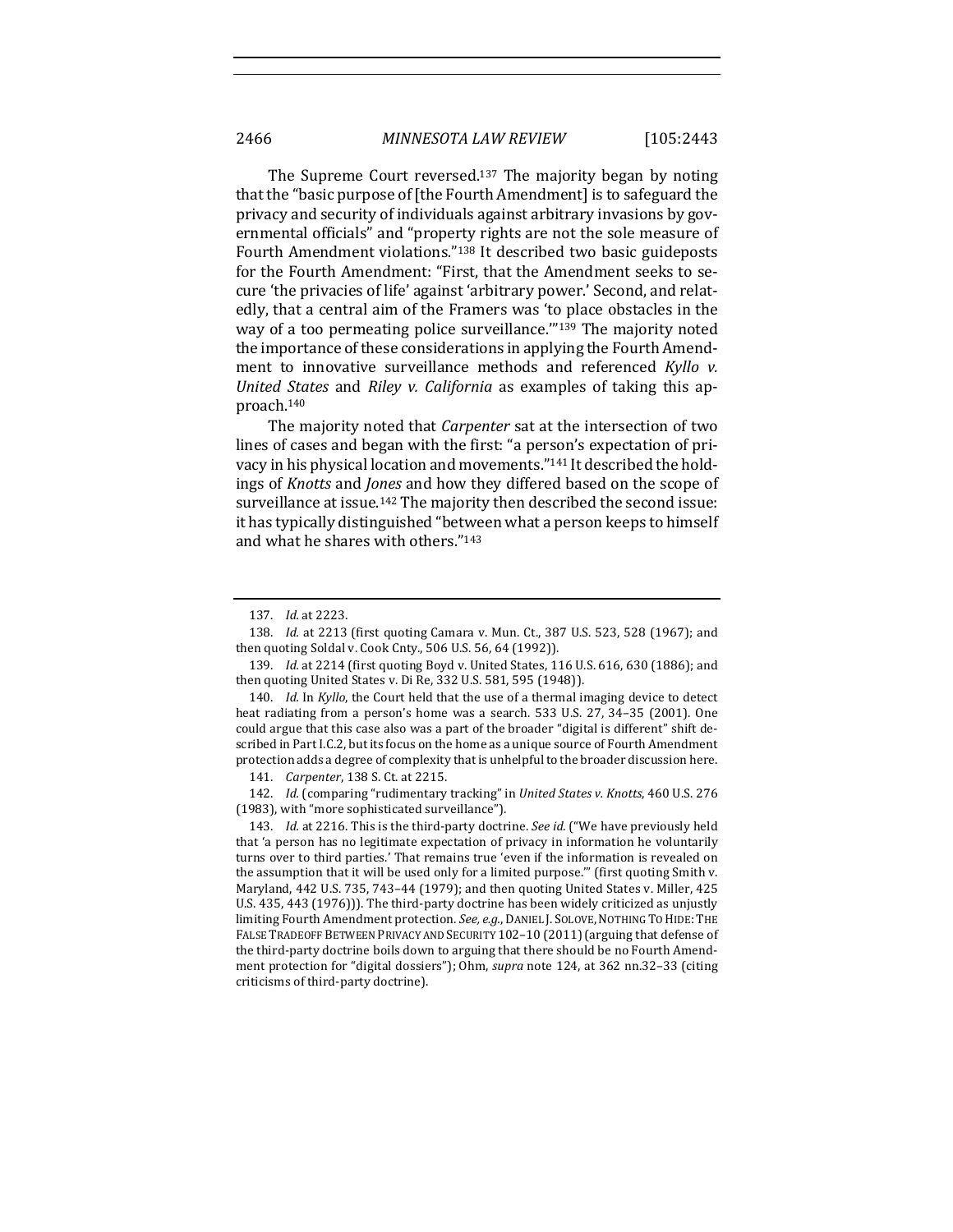2021] *SOMEBODY'S TRACKING ME* 2467

The Court noted that the challenge in front of it was "how to apply the Fourth Amendment to a new phenomenon."<sup>144</sup> It declined to extend the third-party doctrine to cover CSLI, including direct government surveillance alongside third-party surveillance in the prohibition.<sup>145</sup> The Court then held that "an individual maintains a legitimate expectation of privacy in the record of his physical movements as captured through CSLI."<sup>146</sup> This expansion of the expectation of privacy to the whole of one's movements shows a willingness of the Court to adjust its traditional doctrine when applying the Fourth Amendment to modern surveillance methods.

*Carpenter* signals a subtle but important shift in the theory underlying the *Katz* test. *Carpenter* leaves *Katz* intact—the reasonable expectation of privacy concept remains a guiding principle in determining whether a search has occurred for Fourth Amendment purposes.<sup>147</sup> But *Carpenter* expands the realm of what a person can reasonably expect to be private to include certain kinds of information. Indeed, *Carpenter* suggests that the relevant question in determining whether a Fourth Amendment search occurred can be whether the nature of the information at issue is itself protected from unwarranted government scrutiny under the Fourth Amendment.<sup>148</sup> Whereas previously the test was about how the police interacted with physical places and things (also known as "means analysis"),<sup>149</sup> *Carpenter* asks whether a technology or police practice is potentially so revealing that

<sup>144.</sup> *Carpenter*, 138 S. Ct. at 2216.

<sup>145.</sup> *Id.* at 2217. This limitation of the third-party doctrine is significant in its own right. Like *Carpenter* more broadly, its full implications remain to be seen. *See* Harvey Gee, Last Call for the Third-Party Doctrine in the Digital Age After Carpenter?, 26 B.U. J. SCI. & TECH. L. 286, 288-89 (2020) (arguing that *Carpenter* should be understood as a rebuke of the third-party doctrine).

<sup>146.</sup> *Carpenter*, 138 S. Ct. at 2217.

<sup>147.</sup> *See id.* at 2214 n.1 ("Neither party has asked the Court to reconsider Katz in this case.").

<sup>148.</sup> Carpenter embraces the "informational security" theory of the Fourth Amendment. See Andrew Guthrie Ferguson, The "Smart" Fourth Amendment, 102 CORNELL L. REV. 547, 604 (2017) (defining "informational security" as "personal information that is secured in some manner from governmental intrusion"). Ferguson notes that the theory of informational security is built on a broad array of scholarship from constitutional and privacy scholars. See id. at 605 nn.304-05 (describing informational security literature).

<sup>149.</sup> *See Raymond Shih Ray Ku, The Founders' Privacy: The Fourth Amendment and the Power of Technological Surveillance*, 86 MINN. L. REV. 1325, 1343 (2002) ("[T]he Court's approach focuses on the means employed by government, and has been described by Melvin Gutterman as the 'means model' or what I choose to call 'means analysis.'").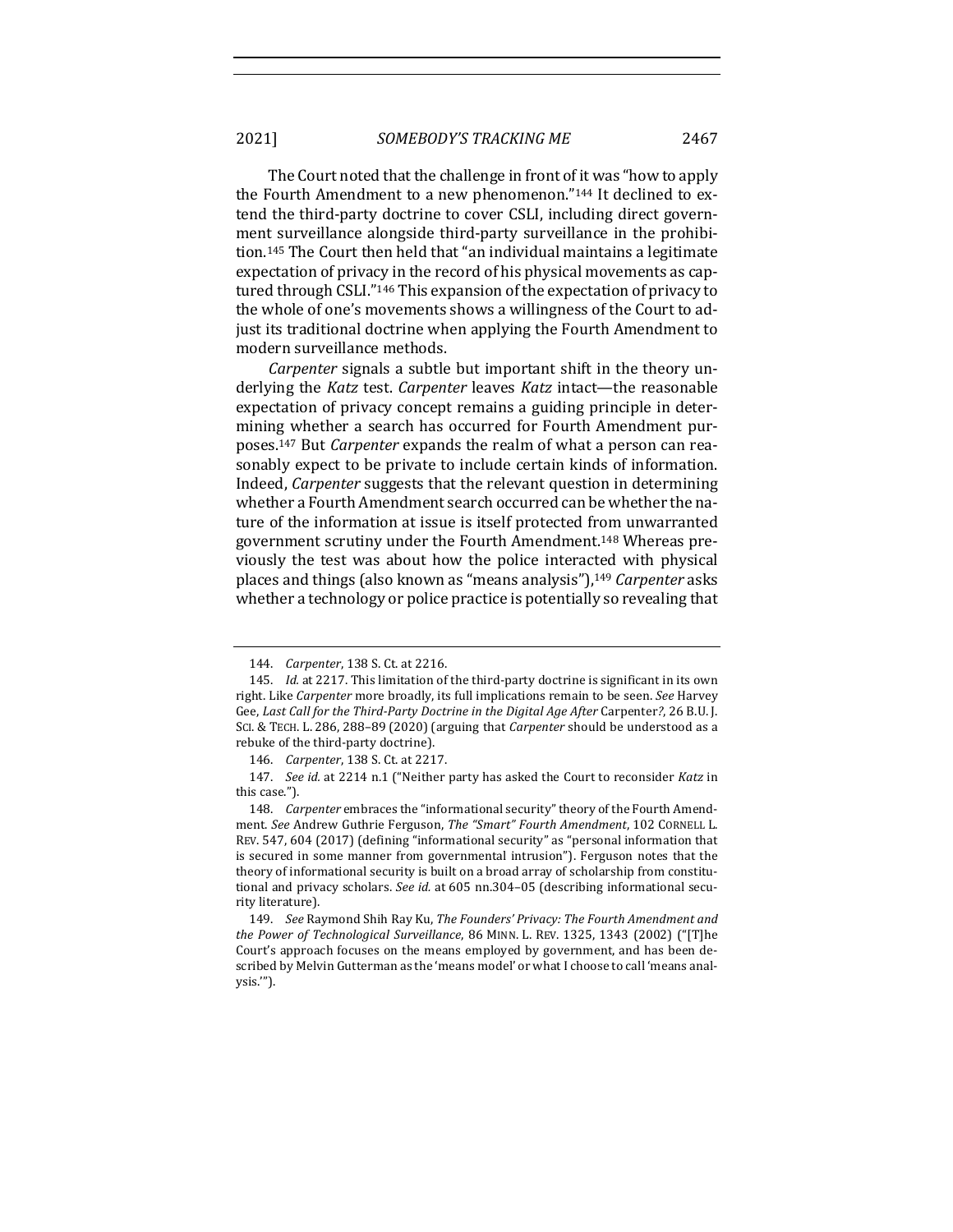it violates a reasonable expectation in what the police can do.<sup>150</sup> Rather than asking whether a government action violates a reasonable expectation of privacy in a person's tangible *things*, *Carpenter* asks "whether a prior limit on government power has been lifted."<sup>151</sup> For practical purposes, the problem in *Carpenter* was not how the police obtained the CSLI records, but rather the nature of the records themselves.

The Court described three factors that should be considered to determine whether a search has occurred based on the nature of the data to be searched: (1) its "depth, breadth, and comprehensive reach"; (2) "the inescapable and automatic nature of its collection"; and  $(3)$  its "deeply revealing nature."<sup>152</sup>

The first factor "refers to the detail and precision of the information stored," as well as its size and scope.<sup>153</sup> Professor Kerr suggests that this factor implies that "records must be of a kind and nature that generally could not be collected in a pre-digital age." $154$  This factor continues the trend of recognition from the Roberts Court that digital technologies are sufficiently different than their predecessors to warrant a new approach.<sup>155</sup>

153. Ohm, *supra* note 124, at 372-76. Ohm defines depth as "the detail and precision of the information stored." *Id.* at 372 (citing *Carpenter*, 138 S. Ct. at 2218). He defines breadth as referring to time, both in terms of collection frequency and storage time. *Id.* Finally, he considers comprehensive reach as "the number of people tracked in the database." *Id.* at 373.

<sup>150.</sup> *See Carpenter*, 138 S. Ct. at 2218-19 (discussing how revealing CSLI data can be and holding that by accessing Carpenter's CSLI, the government invaded Carpenter's reasonable expectation of privacy as to the entirety of his movements); Kerr, supra note 123, at 6 ("Carpenter signals a new kind of expectation of privacy test, one that focuses on how much the government can learn about a person regardless of the place or thing from which the information came.").

<sup>151.</sup> Kerr, *supra* note 123, at 8.

<sup>152.</sup> *Carpenter*, 138 S. Ct. at 2223; see Ohm, supra note 124, at 370. The discussion here is based on Professor Ohm's distillation of the factors but, as he notes, there is likely to be some disagreement among scholars about how exactly these factors should be defined. *Id.*; see, e.g., Kerr, supra note 123, at 16-26 (asserting that the *Carpenter* factors are records created digitally, without meaningful voluntary choice, that reveal "the privacies of life"). But note that these differences are relatively minor and do not meaningfully change the assertions in this Note.

<sup>154.</sup> Kerr, *supra* note 123, at 16.

<sup>155.</sup> Ohm, *supra* note 124, at 399 (describing the majority's "deep and abiding belief in the exceptional nature of the modern technological era"). Professor Ohm notes Chief Justice Roberts's emphasis on the sheer power, scale, and speed of modern technological changes. *Id.* at 401-03.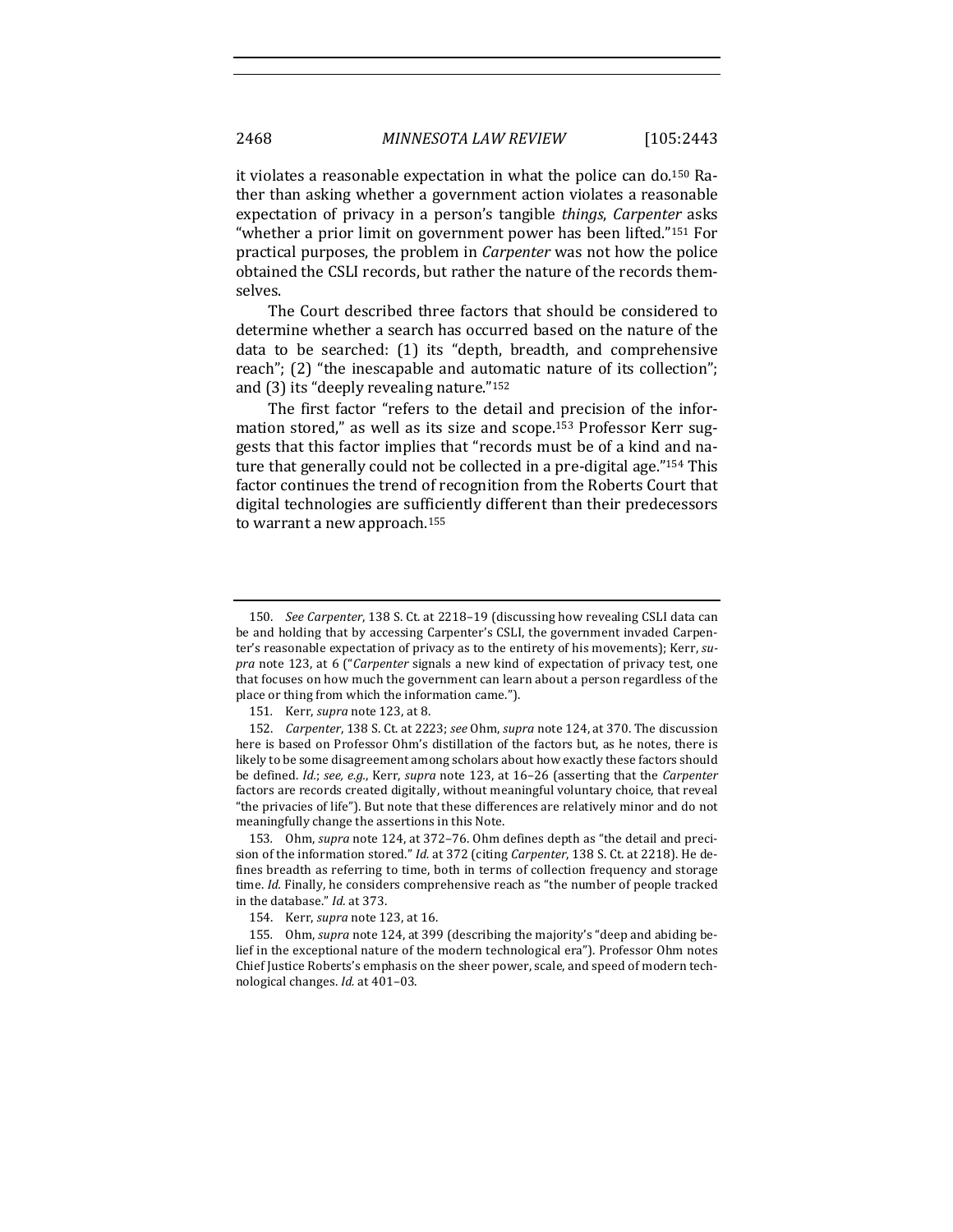The second factor "considers the extent to which the data subject assumed the risk of revealing the information at issue."<sup>156</sup> The *Carpenter* majority quoted *Riley*, noting that cell phones are "'such a pervasive and insistent part of daily life' that carrying one is indispensable to participation in modern society." $157$  At its core, this factor asks whether the records were "created without the subject's meaningful voluntary choice."158

The third factor, which considers the "deeply revealing nature" of a given set of information, suggests that some information deserves inherent protection.<sup>159</sup> This factor is an explicit extension of principles described in *Jones* and *Riley*, that the "privacies of life" deserve special protection from government access.<sup>160</sup> This factor is the most revolutionary of the three because it considers the nature of the information at issue rather than how it was obtained.<sup>161</sup>

*Carpenter* is also noteworthy because it specifically addressed some of the Fourth Amendment problems that arise with the use of sophisticated surveillance methods.<sup>162</sup> The Court acknowledged that "[a] majority of this Court has already recognized that individuals have a reasonable expectation of privacy in the whole of their physical movements."<sup>163</sup> In other words, there is an important distinction between observing a person once versus chronicling their movements over time.<sup>164</sup> This has implications for surveillance by any method but is particularly salient for comprehensive surveillance technologies like facial recognition tracking.

The Court also noted that "[a] person does not surrender all Fourth Amendment protection by venturing into the public

<sup>156.</sup> *Id.* at 376–78.

<sup>157.</sup> *Carpenter*, 138 S. Ct. at 2220 (quoting Riley v. California, 573 U.S. 373, 385 (2014)).

<sup>158.</sup> Kerr, *supra* note 123, at 20.

<sup>159.</sup> Ohm, *supra* note 124, at 371-72.

<sup>160.</sup> *Riley*, 573 U.S. at 403 (quoting Boyd v. United States, 116 U.S. 616, 630 (1886)); see United States v. Jones, 565 U.S. 400, 414-15 (2012) (Sotomayor, J., concurring).

<sup>161.</sup> Ohm, *supra* note 124, at 372 ("[T]his factor focuses exclusively on an analysis of the intrinsic nature of the information itself, divorced from any consideration of what the police had to do to obtain it, the company's incentives for gathering it, or what the individual could have done to prevent it."). Note that the exact contours of this factor remain unsettled, although this Note argues that location data should be considered per se deeply revealing. See infra Part III.

<sup>162.</sup> *Carpenter*, 138 S. Ct. at 2216-19.

<sup>163.</sup> *Id.* at 2217 (first citing *Jones*, 565 U.S. at 430 (Alito, J., concurring in the judgment); and then citing *id.* at 415 (Sotomayor, J., concurring)).

<sup>164.</sup> *See Jones*, 565 U.S. at 415 (Sotomayor, J., concurring).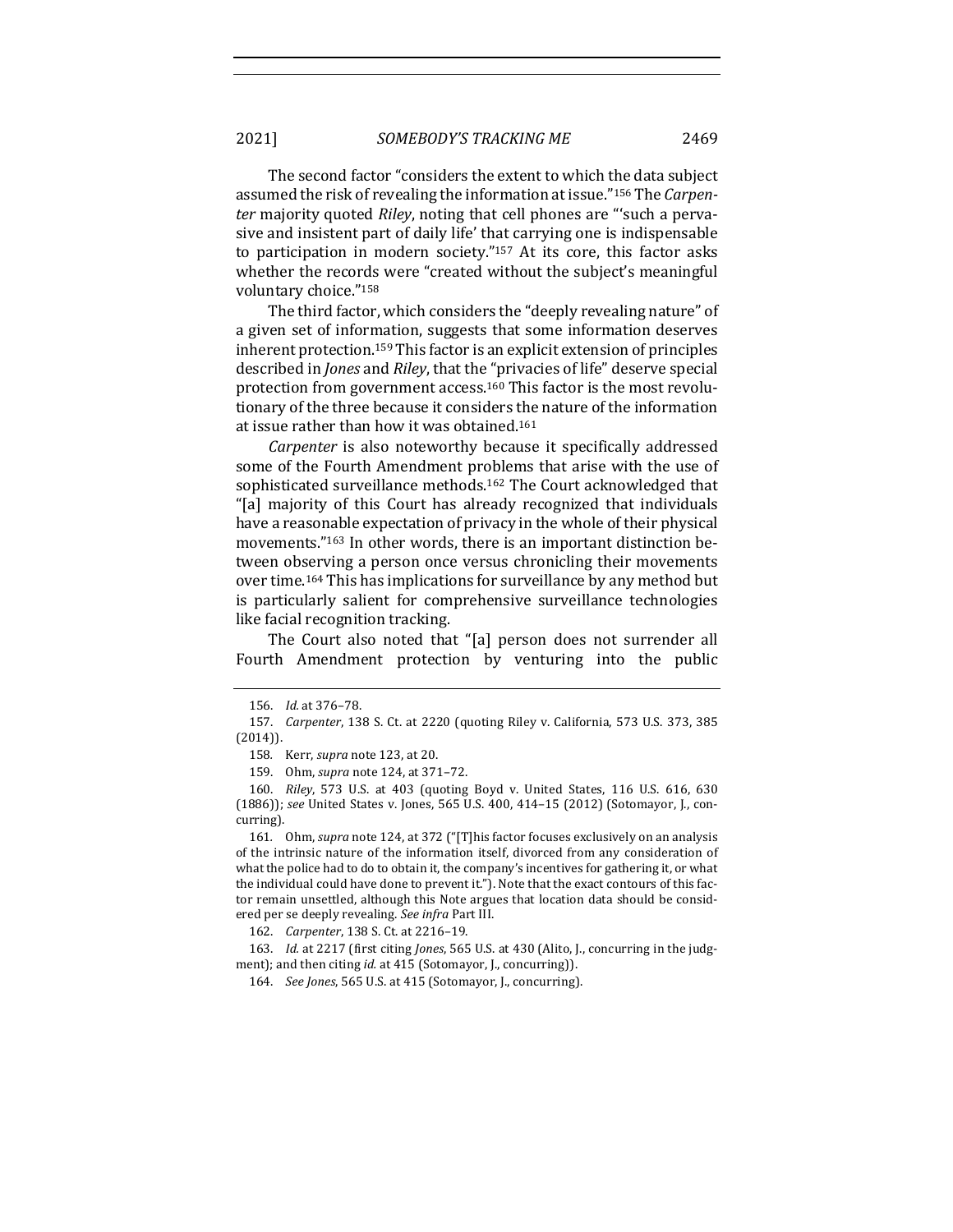sphere." $165$  This statement casts serious doubt on the doctrine that there is per se no reasonable expectation of privacy in public spaces. At the very least, it affirms that law enforcement's access to a piece of data is not shielded from Fourth Amendment scrutiny solely because it was collected in a public space.

It is true that in *Carpenter* the records at issue were possessed by a third party, and the case was significant for its implications for the third-party doctrine.<sup>166</sup> But the Court noted that its reasoning applied to direct government surveillance as well.<sup>167</sup>

In sum, during the last decade the Supreme Court has repeatedly shown its willingness to apply practical standards to its Fourth Amendment analysis to ensure that the capabilities of modern technologies do not eliminate Fourth Amendment protections. This Note argues that to protect the Fourth Amendment principles recognized in *Carpenter*, courts should analyze the use of facial recognition technology to track an individual's movements as a search under the Fourth Amendment.

# II. COMPREHENSIVE FACIAL TRACKING FUNDAMENTALLY ALTERS THE RELATIONSHIP BETWEEN CITIZEN AND STATE

This Part shows why facial recognition tracking is a threat to liberty and the Fourth Amendment. It begins by discussing the effects of state surveillance on people and society and argue that the Fourth Amendment is meant to protect individual liberty as well as privacy. Then, this Part argues that modern constitutional oversight must consider the use of data as well as its collection in determining whether a Fourth Amendment search occurred. It argues that facial recognition tracking implicates the Fourth Amendment even if facial identification does not. This Part concludes by arguing that law enforcement's unbridled use of facial recognition tracking threatens the Fourth

<sup>165.</sup> *Carpenter*, 138 S. Ct. at 2217.

<sup>166.</sup> *Id.* at 2220 ("We therefore decline to extend *Smith* and *Miller* to the collection of CSLI. Given the unique nature of cell phone location information, the fact that the Government obtained the information from a third party does not overcome Carpenter's claim to Fourth Amendment protection.").

<sup>167.</sup> *Id.* at 2217 ("Whether the Government employs its own surveillance technology as in *Jones* or leverages the technology of a wireless carrier, [this rule applies]."); *see also* Ohm, *supra* note 124, at 392 ("*Carpenter's* reasoning should apply even when third parties are not involved. Its multi-factor test focuses most of its attention on the quality of the database alone, so it should apply even to databases compiled directly by the government.").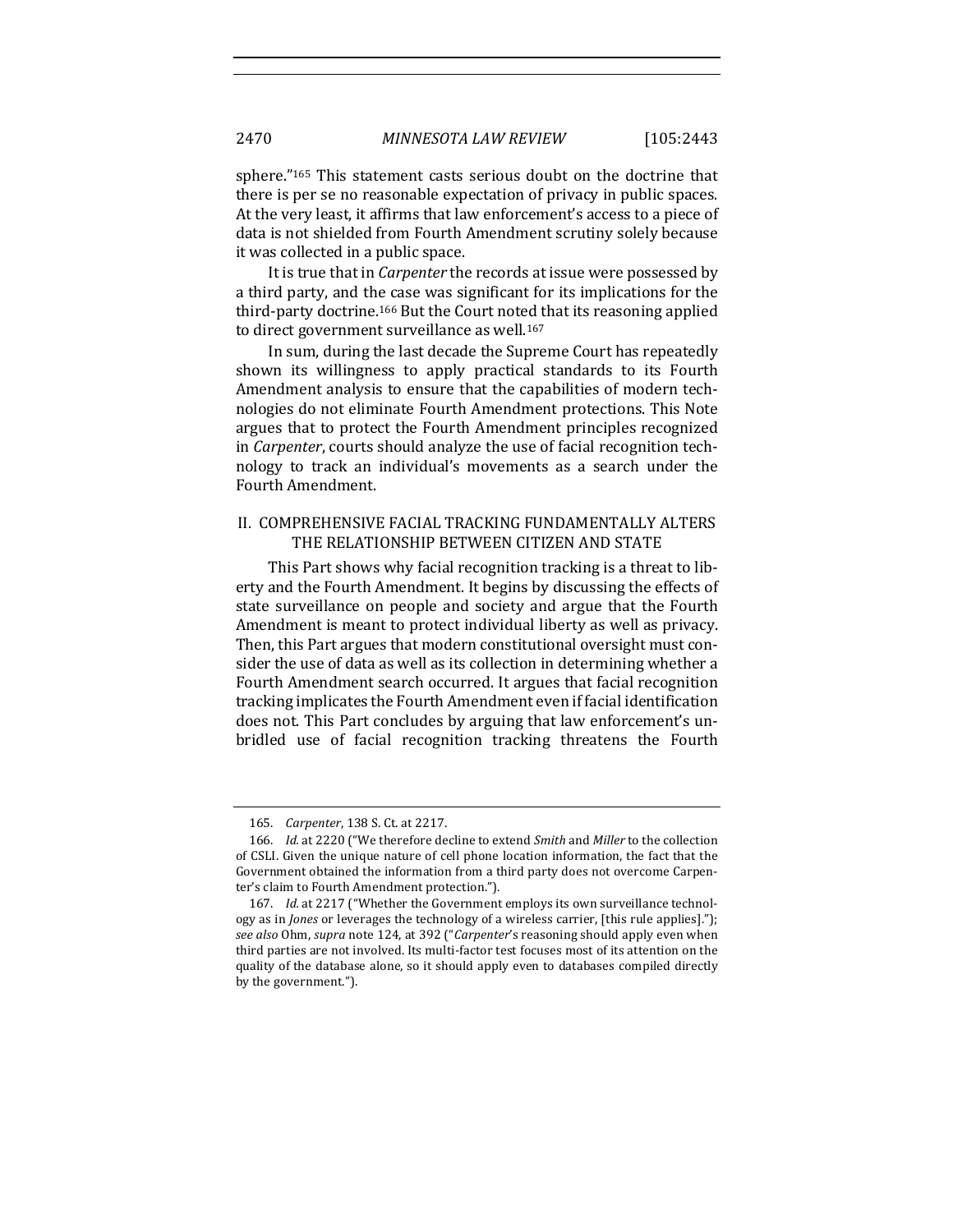Amendment right to be free from "a too permeating police surveillance" and demands a constitutional response.<sup>168</sup>

## A. THE EFFECTS OF POLICE SURVEILLANCE AND A CONSIDERATION OF FOURTH AMENDMENT PURPOSE

In an effort to illustrate the potential ramifications of comprehensive police surveillance via facial recognition tracking, this Section shows why surveillance is harmful and why considerations of liberty, not just privacy, should be central to Fourth Amendment analysis.

## 1. Somebody's Watching Me-the Harms of Surveillance

"Surveillance" is a broad term used to describe the general phenomenon of being watched.<sup>169</sup> People generally do not like being watched, and there is evidence that surveillance can affect behavior.<sup>170</sup> Similarly, surveillance can be understood as limiting a person's choices and thus their freedom.<sup>171</sup> Scholars such as Alan Westin have described these effects as destroying the comfort that public spaces can provide.<sup>172</sup> Even the mere possibility of surveillance can affect people. In his theory of the "panopticon," the philosopher Jeremy Bentham argued that the knowledge that one *might* be under surveillance can have the same effects as certainty that one is under surveillance.<sup>173</sup> Surveillance can also lead to effects on behavior, including

170. *See* SHOSHANA ZUBOFF, IN THE AGE OF THE SMART MACHINE: THE FUTURE OF WORK AND POWER  $344-45$  (1988) (describing "anticipatory conformity," the phenomenon of people adjusting their behavior to preemptively conform to authority).

173. JEREMY BENTHAM, PANOPTICON; OR, THE INSPECTION-HOUSE 23 (1791). The panopticon is a prison made up of a ring of cells with a guard tower at its center. *Id.* at 5–

<sup>168.</sup> United States v. Di Re, 332 U.S. 581, 595 (1948).

<sup>169.</sup> Privacy scholar Professor Daniel Solove defines surveillance as "the watching, listening to, or recording of an individual's activities." DANIEL J. SOLOVE, UNDERSTANDING PRIVACY 104 (2009). Philosopher Helen Nissenbaum prefers the phrase "monitoring and tracking" because she argues that surveillance implies a "set of political assumptions." See HELEN NISSENBAUM, PRIVACY IN CONTEXT 22 (2010). This Note focuses on the concept of surveillance of people, a phenomenon that is related to but distinct from *dataveillance*, a term that describes the surveillance of information. See id. at 23. Dataveillance is the subject of a broad scholarship and is beyond the scope of this Note. *See, e.g.*, *id.* at 23–25.

<sup>171.</sup> SOLOVE, *supra* note 169, at 30. This is philosopher Stanley Benn's personhood theory of privacy. *Id.* Solove describes how the theory has been adopted by the U.S. Supreme Court in its right to privacy decisions including *Griswold v. Connecticut*, 381 U.S. 479 (1965), *Eisenstadt v. Baird*, 405 U.S. 438 (1972), and *Roe v. Wade*, 410 U.S. 113 (1973). *Id.*

<sup>172.</sup> ALAN F. WESTIN, PRIVACY AND FREEDOM 31 (1967) ("Knowledge or fear that one is under systematic observation in public places destroys the sense of relaxation and freedom that men seek in open spaces and public arenas.").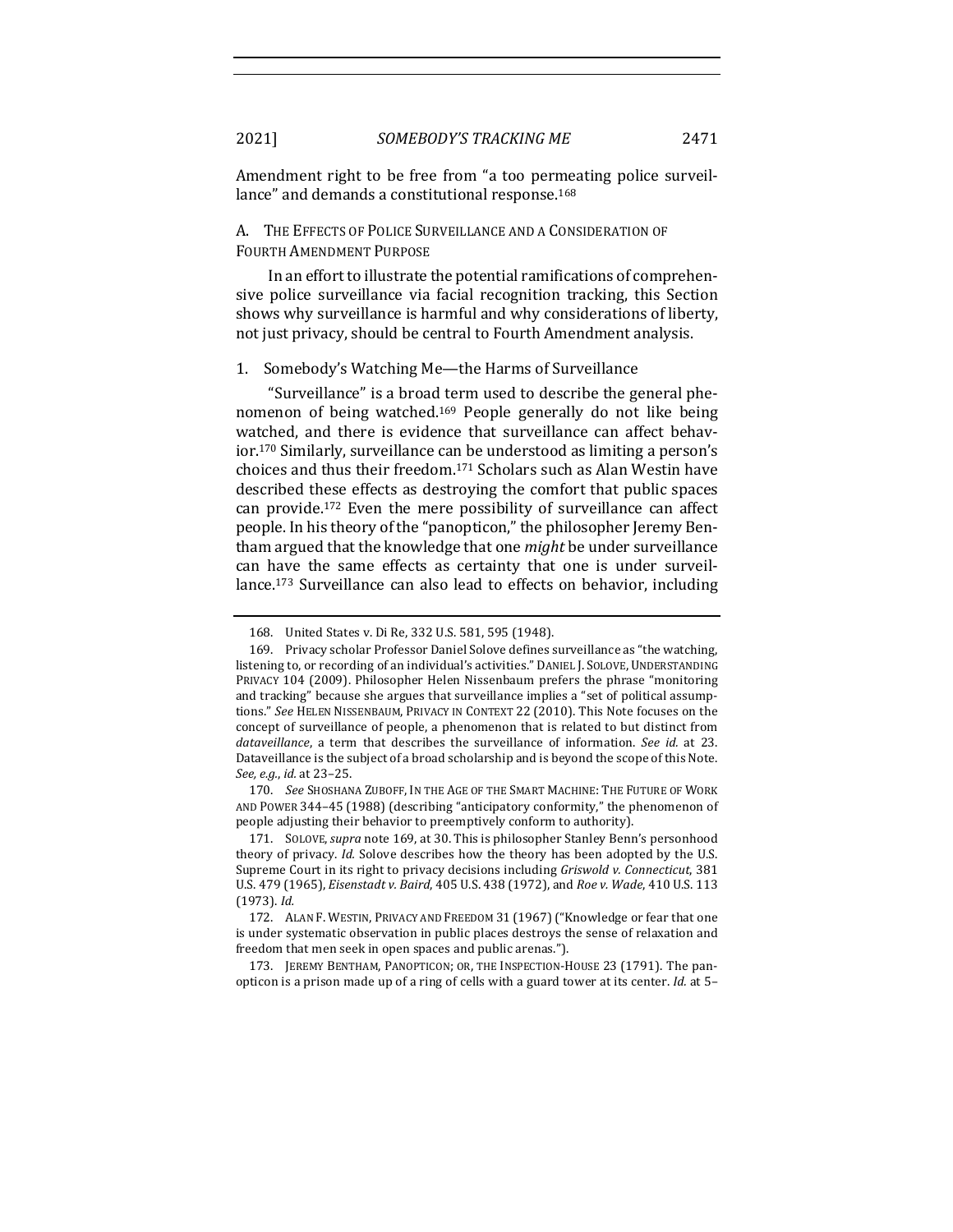self-censorship, conformity, and inhibition.<sup>174</sup> Taken together, these effects make surveillance a powerful tool for social control.<sup>175</sup>

Police surveillance can also be used in other undesirable ways. For example, in Britain, surveillance has been used "to enforce social conformity."176 An investigative report of Britain's surveillance system describes the use of a system of CCTVs to police loitering and public drunkenness rather than focusing solely on the types of violent crimes one might envision when thinking about the potential benefits of police surveillance.<sup>177</sup> In other words, surveillance results in the policing of public spaces to keep out unwanted characters—something far different than protection from violent crimes.<sup>178</sup> This resembles Foucault's anticipation of modern society as a kind of "super panopticon" where constant surveillance acts to ensure conformity.<sup>179</sup>

Surveillance does not necessarily have to come from the state, but its effects are more significant when it does. Surveillance by the state

174. *See* Terence C. Burnham & Brian Hare, *Engineering Human Cooperation*, 18 HUM. NATURE 88, 99 (2007) (finding people altered their behavior when aware of an image of a robot with human eyes); see also SOLOVE, supra note 169, at 108 (suggesting that too much surveillance can adversely dampen human behavior); Neil M. Richards, The Dangers of Surveillance, 126 HARV. L. REV. 1934, 1935 (2013) ("Such intellectual surveillance is especially dangerous because it can cause people not to experiment with new, controversial, or deviant ideas.").

175. SOLOVE, *supra* note 169, at 108.

176. Slobogin, *supra* note 173, at 248 (quoting Jeffrey Rosen, *A Watchful State*, N.Y. TIMES MAG. (Oct. 7, 2001), https://www.nytimes.com/2001/10/28/magazine/l-a -watchful-state-797944.html [https://perma.cc/V4GM-69Y4]).

178. *See* Slobogin, *supra* note 173, at 248-49.

179. FOUCAULT, *supra* note 173; *see also* ZUBOFF, *supra* note 170, at 344-45 (suggesting that anticipatory conformity occurs when people accept that they are being watched and adapt to it).

<sup>6.</sup> The guard can see into the cells, but the prisoners cannot see into the tower. *Id.* The prisoners know they may be under surveillance at any given moment, but they do not know when. See id. at 23; see also Christopher Slobogin, Public Privacy: Camera Surveil*lance of Public Places and the Right to Anonymity*, 72 MISS. L.J. 213, 240 (2002). Although the panopticon is generally described by its physical terms, it is interesting to note that Bentham intended the panopticon as a broader political project with a focus on the dynamics between members of a society. See Greg Elmer, *Panopticon—Discipline—* **Control, in ROUTLEDGE HANDBOOK OF SURVEILLANCE STUDIES 22 (Kirstie Ball, Kevin D.** Haggerty & David Lyon eds., 2012). Michel Foucault expounded on Bentham's idea when he noted, "He who is subjected to a field of visibility, and who knows it, assumes responsibility for the constraints of power ... he becomes the principle of his own subjection." MICHEL FOUCAULT, DISCIPLINE AND PUNISH 195-229 (Alan Sheridan trans., Vintage Books 2d ed. 1995) (1977).

<sup>177.</sup> Jeffrey Rosen, *A Watchful State*, N.Y. TIMES MAG. (Oct. 7, 2001), https://www .nytimes.com/2001/10/28/magazine/l-a-watchful-state-797944.html [https://

perma.cc/V4GM-69Y4]. "CCTVs" are closed-circuit televisions, a form of video surveillance. *See id.*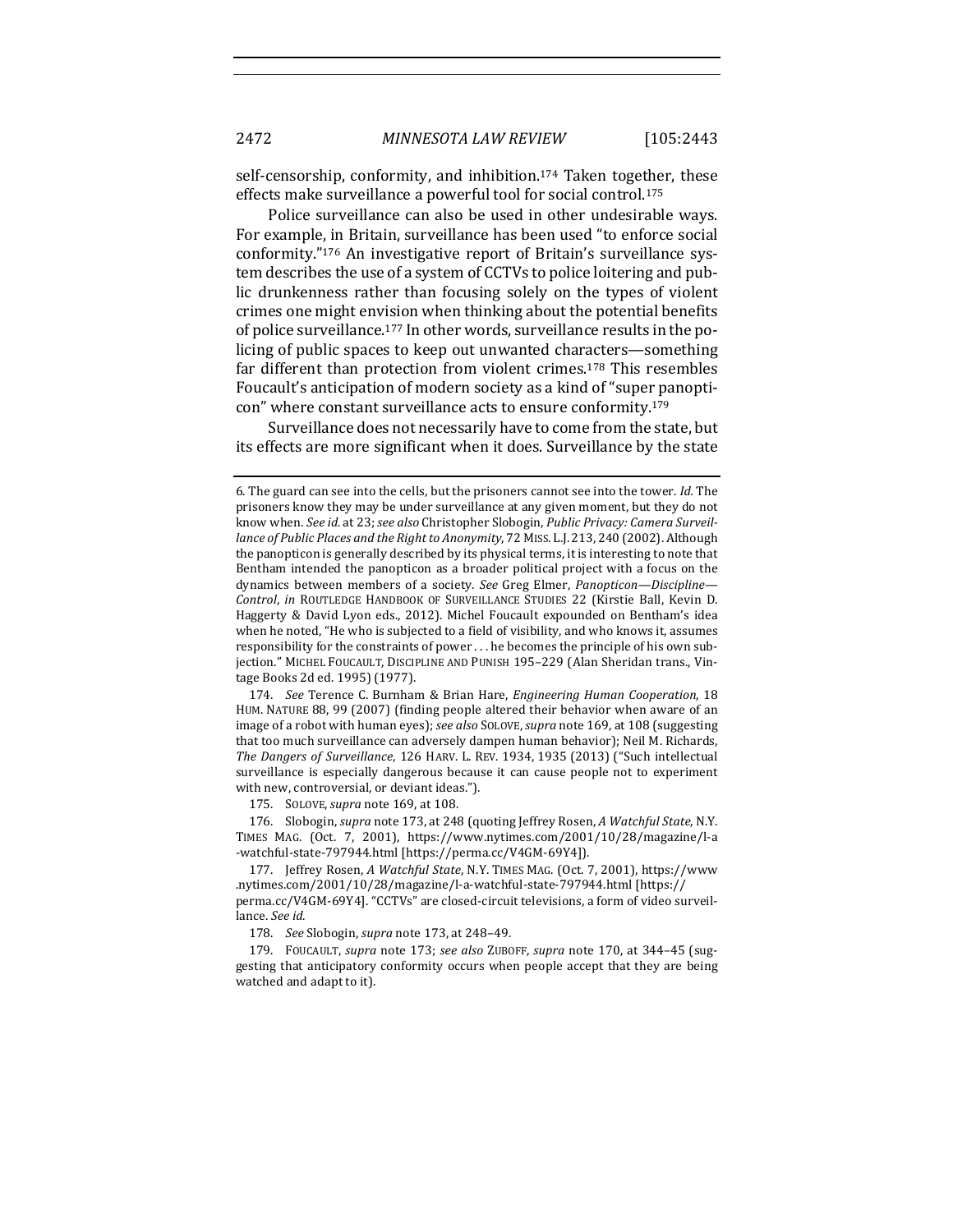2021] *SOMEBODY'S TRACKING ME* 2473

is distinct from surveillance by some other entity, like a nosy neighbor, for two main reasons. Most significantly, the state has the ability to punish.<sup>180</sup> Because people want to avoid punishment, they are more careful in their interactions with the state than they otherwise might be.<sup>181</sup> As state surveillance capabilities increase, this unnaturally inhibited behavior comes to dominate more of one's life.

Similarly but more subtly, the effects of surveillance are amplified when a person believes not only that she is under observation, but that her actions are susceptible to use by a bureaucracy.<sup>182</sup> In other words, people become more inhibited in their behaviors because they are unsure of the range of potential consequences for those behaviors in the hands of an institution as powerful and bureaucratic as the government. Technology scholar Bruce Schneier echoes these concerns in his argument that "[u]biquitious surveillance means that anyone could be convicted of lawbreaking, once the police set their minds to it."<sup>183</sup> The idea of "perfect" enforcement of the law may sound superficially attractive, but it becomes less so as one considers its full implications.184

Governments have long sought to track and monitor the citizenry—both the concept of authority figures watching others and the feeling that it is wrong have ancient roots.<sup>185</sup> But the rise of modern

181. *See* Elmer, *supra* note 173, at 25 (describing mechanics of "disciplinary society," including coercion through surveillance).

182. *See* Daniel J. Solove, *Conceptualizing Privacy*, 90 CALIF. L. REV. 1087, 1154 (2002) (describing a problem that occurs when people know information that is collected about them may be used in various, unknown ways by authorities); Daniel J. Solove, *Access and Aggregation: Public Records, Privacy and the Constitution*, 86 MINN. L. REV. 1137, 1189 (2002) (describing the threat posed by "inadvertence, carelessness, and mindlessness of bureaucracy") [hereinafter Solove, *Access and Aggregation*]; *see also* Richards, *supra* note 174 (describing the chilling of civil liberties and an increase in the power of the state as two distinct effects of state surveillance).

183. BRUCE SCHNEIER, DATA AND GOLIATH 92 (2015). See generally EMILY BAXTER, WE ARE ALL CRIMINALS (2017) (arguing that virtually everyone has committed crimes over the course of their lives).

184. Professor Woodrow Hartzog calls this the "suffocating restraint of the relentless, perfect enforcement of the law." Woodrow Hartzog, *Facial Recognition Is the Perfect Tool for Oppression*, MEDIUM (Aug. 2, 2018), https://medium.com/s/story/facial -recognition-is-the-perfect-tool-for-oppression-bc2a08f0fe66 [https://perma.cc/ 4TP6-5RGH].

185. *See* NELSON, *supra* note 10, at 28 ("For as long as there have been systems of identification, there have also been persistent concerns regarding the consequences to those individuals who are identified."). Edward Higgs argues that the dynamics of mass surveillance long predate industrial society, citing early English records such as the

<sup>180.</sup> Bentham argued that surveillance was particularly pernicious when conducted by an authority with the ability to punish. See BENTHAM, supra note 173, at 29-30; see also Slobogin, supra note 173, at 247.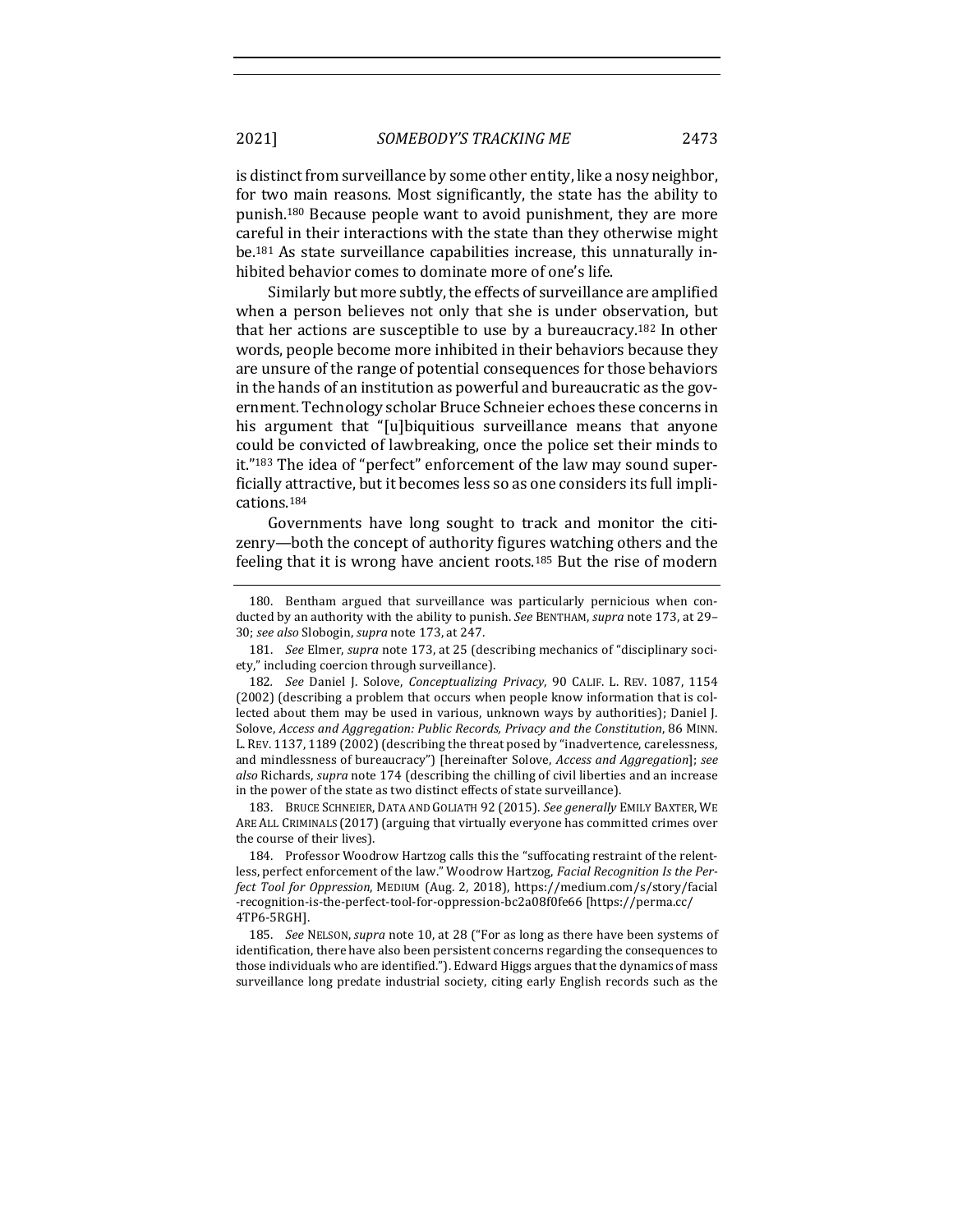industrial societies and systems of government have changed the dynamics of surveillance practices.<sup>186</sup> As smaller units of social organization have been replaced by massive governments and more efficient, industrialized systems, concerns about surveillance that were once confined to person-to-person practices like "Peeping Toms" gave way to the dystopian visions of Orwell's 1984 and Huxley's *Brave New* World.<sup>187</sup> This change was driven by the development of ever more efficient surveillance systems.<sup>188</sup> The development of panvasive surveillance technologies like facial recognition tracking is a continuation of this trend.<sup>189</sup> But while the steady erosion of individual liberty due to surveillance technology may seem inevitable, it is not. The relationship between citizen and state is a legal, rather than technological, issue and is addressed directly in the Bill of Rights.

2. The Fourth Amendment Is a Limitation on Government Power

The founders of the United States were weary of an overly powerful government and embraced the concept of limited government to protect individual liberty.<sup>190</sup> This Subsection argues that the Fourth Amendment should be understood not just as a protection of privacy but as a protection of liberty alongside the rest of the Bill of Rights. This context suggests that courts should be particularly sensitive to surveillance systems that threaten individual liberty, like facial recognition tracking.

The Fourth Amendment, like the rest of the Bill of Rights, is a limitation on government power in order to protect individual

*Domesday Book* of 1086 as attempts to organize and monitor the population. EDWARD HIGGS, THE INFORMATION STATE IN ENGLAND 2-3 (2004). For a more contemporary overview, see SCHNEIER, *supra* note 183, at 62-77.

<sup>186.</sup> David Lyon, Kevin D. Haggerty & Kirstie Ball, *Introducing Surveillance Studies*, *in* ROUTLEDGE HANDBOOK OF SURVEILLANCE STUDIES, *supra* note 173, at 1; *see also* Toni Weller, *The Information State, in* ROUTLEDGE HANDBOOK OF SURVEILLANCE STUDIES, *supra* note 173, at 58.

<sup>187.</sup> See SOLOVE, *supra* note 169, at 107, for a discussion of "Peeping Toms," which originated from a folktale dating back to 1050. For two twentieth-century narratives of what a future totalitarian surveillance society could look like, see GEORGE ORWELL, 1984 (1949), and ALDOUS HUXLEY, BRAVE NEW WORLD (1932).

<sup>188.</sup> See Weller, *supra* note 186.

<sup>189. &</sup>quot;Panvasive surveillance" is a term coined by Professor Christopher Slobogin to define surveillance technologies that are "pervasive, and are often invasive, [but] their defining characteristic is their *panvasiveness*—the fact that they affect so many people, most of them innocent of any wrongdoing." See Christopher Slobogin, *Rehnquist and Panvasive Searches*, 82 MISS. L.J. 307, 308 (2013).

<sup>190.</sup> Laura K. Donohue, *The Original Fourth Amendment*, 83 U. CHI. L. REV. 1181, 1265–66 (2016).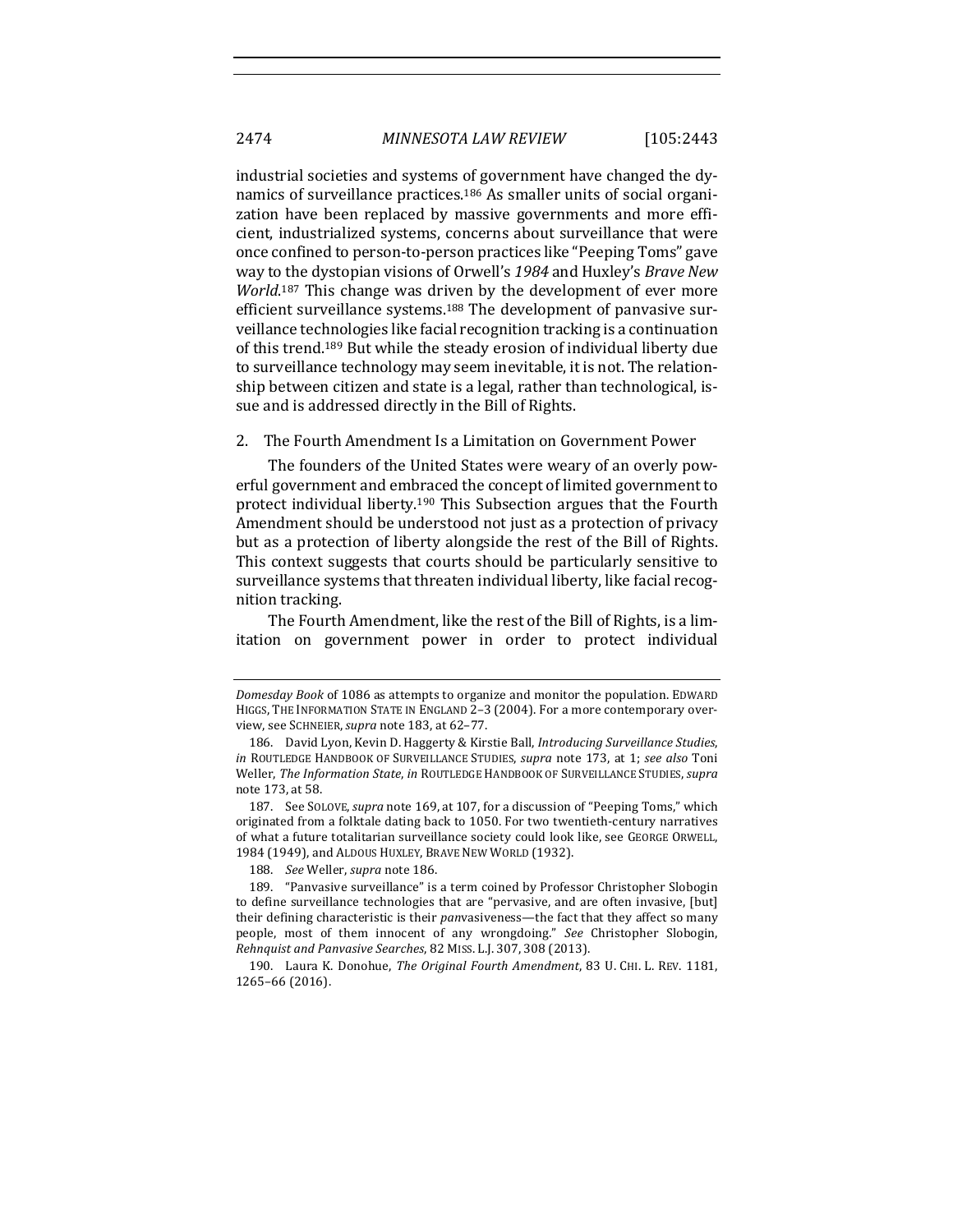liberties.<sup>191</sup> In other words, the Fourth Amendment should be understood as pertaining to power, and scholars have argued that the Court's focus on privacy has diluted that purpose.<sup>192</sup> There is support for this assertion in the history of the Fourth Amendment: it was written as a response to general warrants during the colonial period, which permitted their holder full discretion to search a person's home and effects.<sup>193</sup> The Founders implemented the Amendment so that there would be some check on government power to arbitrarily search the citizenry.<sup>194</sup>

The Fourth Amendment should thus be understood as a protection of the people's authority to determine how much the government can learn about them.<sup>195</sup> The focus on privacy in Fourth Amendment jurisprudence has diluted this purpose because it fails to distinguish between the government and private actors.<sup>196</sup> Given the purpose of the Fourth Amendment, the permissiveness of state surveillance as a constitutional matter should be understood as a distinct issue from the privacy one may or may not enjoy from other members of the

193. *See* Donohue, *supra* note 190 (describing the English and colonial background in which the Fourth Amendment was developed); *see also* Carpenter v. United States, 138 S. Ct. 2206, 2213 (2018) (detailing how the Fourth Amendment was historically connected to property rights and physical intrusion); 2 LEGAL PAPERS OF JOHN ADAMS 142-44 (L. Kinvin Wroth & Hiller B. Zobel eds., 1965) (stating that general warrants violate "the freedom of one's house").

194. *See Ku, supra* note 149, at 1326 (arguing that the Fourth Amendment is about power rather than privacy and describing its role as a bulwark against government authority). Ku argues that the Fourth Amendment should be read alongside the rest of the Constitution as a means of defining and limiting governmental power. *Id.* at 1337 ("[A] primary goal of the Fourth Amendment is the same as that of the entire Constitution—to define and limit governmental power.").

195. *See id.* at 1326 ("[T]he amendment is best understood as a means of preserving the people's authority over government—the people's sovereign right to determine how and when government may intrude into the lives and influence the behavior of its citizens.").

196. Justice Black predicted this in his dissent in *Katz v. United States*. 389 U.S. 347, 374 (1967) (Black, J., dissenting) ("The history of governments proves that it is dangerous to freedom to repose such powers [linking Fourth Amendment to 'privacy'] in courts."). 

<sup>191.</sup> Slobogin, *supra* note 97, at 11 ("The entire Bill of Rights, from the First Amendment's guarantees of speech and association through the Eighth Amendment's prohibition on cruel and unusual punishment, is meant to protect liberty and dignity against governmental abuse of power.").

<sup>192.</sup> *See, e.g.*, Thomas P. Crocker, *The Political Fourth Amendment*, 88 WASH. U. L. REV. 303, 303-04 (2010) (arguing that the Fourth Amendment "seeks to protect the political liberties of the sovereign 'People'"); Ku, *supra* note 149, at 1326 ("The Fourth Amendment protects power not privacy."); see also United States v. Martinez-Fuerte, 428 U.S. 543, 554 (1976) (asserting that the Fourth Amendment protects against "arbitrary and oppressive interference by enforcement officials").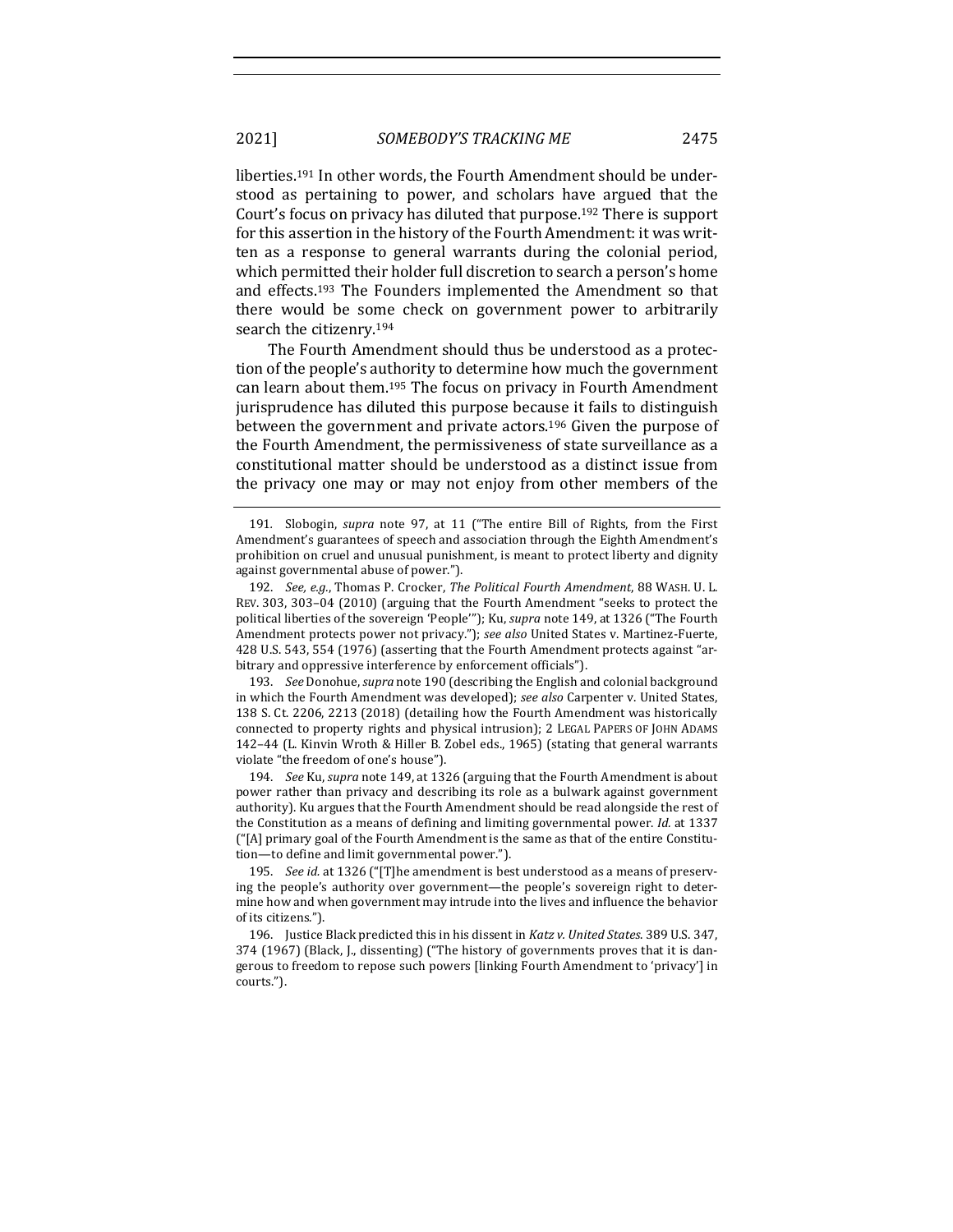public.<sup>197</sup> When a person on the street knows too much about you, it can range from an annoyance to a potentially serious problem. When law enforcement knows too much about you, it can put you in prison.198

This is not to suggest that considerations of privacy should have no role in Fourth Amendment jurisprudence. Rather, it is to say that the Fourth Amendment does not apply only to actions carried out in private life.<sup>199</sup> As the ability of law enforcement to surveil and record public spaces increases, the reasoning that activities carried out in those spaces are per se not Fourth Amendment searches makes less and less sense.<sup>200</sup>

Traditional Fourth Amendment law has determined whether a search occurred based on where and how the fruits of a search were collected.<sup>201</sup> This focus on the methods of collection, rather than the use of the information itself, has diluted the effectiveness of the Fourth Amendment as a limitation on government power. In the past, this conflation of the collection and use of information was unimportant, because there was little difference between the two. But as technology has changed the methods and capabilities of surveillance, the flaws of a singular focus on collection have become glaringly apparent.<sup>202</sup>

198. *See Carpenter*, 138 S. Ct. at 2214 ("[T]he Amendment seeks to secure 'the privacies of life' against 'arbitrary power.' . . . [A] central aim of the Framers was 'to place obstacles in the way of a too permeating police surveillance."" (first quoting Boyd v. United States, 116 U.S. 616, 630 (1886); and then quoting United States v. Di Re, 332 U.S. 581, 595 (1948))); David Alan Sklansky, Too Much Information: How Not To Think About Privacy and the Fourth Amendment, 102 CALIF. L. REV. 1069, 1088 (2014) (arguing that lack of anonymity is a distinct issue from freedom from police surveillance).

202. *See, e.g.*, Donohue, *supra* note 41, at 613 ("Locational data, collected in bulk, yields deep insight into individuals' lives.").

<sup>197.</sup> Ku, *supra* note 149, at 1369 ("[W]hether members of the public may invade our privacy does not answer the question of whether government may."). This approach also diminishes the strength of the argument that the government should be able to freely surveil society because "privacy is dead." See, e.g., Calvin C. Gotlieb, Pri*vacy: A Concept Whose Time Has Come and Gone, in COMPUTERS, SURVEILLANCE, AND PRI-*VACY 156 (David Lyon & Elia Zureik eds., 1996) (arguing that people do not really value privacy); Christopher Mims, Privacy Is Dead. Here's What Comes Next, WALL ST. J. (May 6, 2018, 8:00 AM), https://www.wsj.com/articles/privacy-is-dead-heres-what-comes -next-1525608001 [https://perma.cc/YZ7T-LJGG].

<sup>199.</sup> *See Carpenter*, 138 S. Ct. at 2217 ("A person does not surrender all Fourth Amendment protection by venturing into the public sphere.").

<sup>200.</sup> *See supra* note 93 and accompanying text (discussing advancing surveillance technology).

<sup>201.</sup> *See* SOLOVE, *supra* note 169, at 110 (describing Fourth Amendment doctrine's historical focus on where surveillance takes place); see also Slobogin, supra note 97, at 6 (describing the focus on property concepts in Fourth Amendment analysis).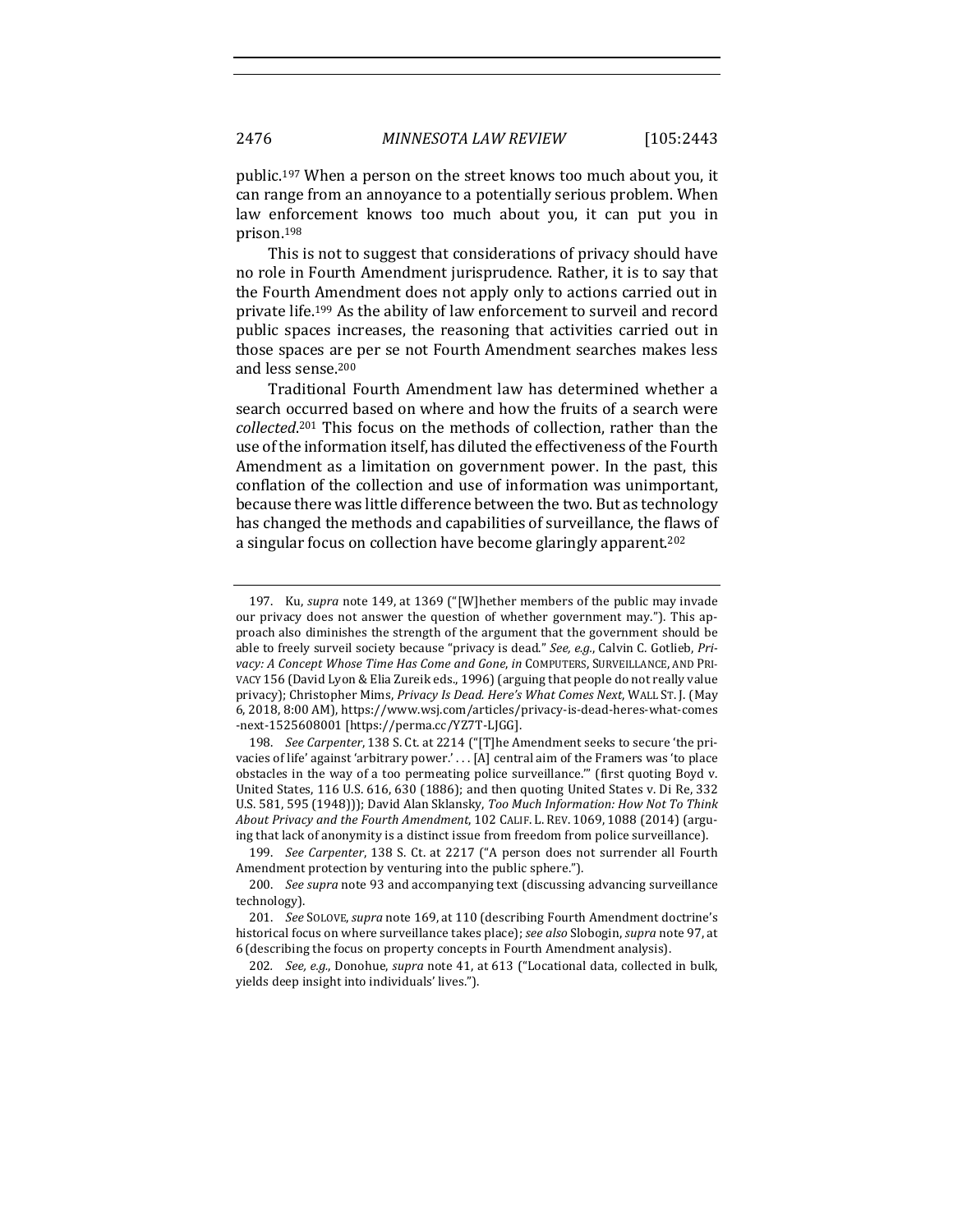2021] *SOMEBODY'S TRACKING ME* 2477

#### B. FOURTH AMENDMENT SEARCHES CAN OCCUR AFTER DATA IS COLLECTED

This Section argues that Fourth Amendment searches can occur throughout the data life cycle, including at the point of use as well as the point of collection. Although Fourth Amendment scrutiny has typically focused on the collection stage, emergent technologies have allowed for data to be used in new ways that should also be considered searches. Facial recognition tracking is one such use. Facial recognition tracking is distinct from facial identification, which is a use of data that is unlikely to be considered a Fourth Amendment search. Because facial recognition tracking aggregates multiple points of data about a person to reveal information of a deeply revealing nature, it should be considered a Fourth Amendment search, which courts can recognize through employing use restrictions.

## 1. Searches Can Occur Throughout the Data Life Cycle

Recall that the "data life cycle" refers to the multiple points of the process through which human operators interact with data.<sup>203</sup> Traditionally, Fourth Amendment law (and data law more broadly)<sup>204</sup> has focused on the collection phase of the data cycle by limiting the ability of law enforcement to collect information about a person.<sup>205</sup> But as bulk data collection has become easier and cheaper, the way that data is used must also be scrutinized.

Historically, collection was limited by human senses.<sup>206</sup> Collecting massive amounts of data was simply too costly to be a regular occurrence, as the Court emphasized in *Carpenter*.<sup>207</sup> This meant that

207. Carpenter v. United States, 138 S. Ct. 2206, 2217 (2018) ("[Employing traditional surveillance methods] 'for any extended period of time was difficult and costly and therefore rarely undertaken."" (quoting United States v. Jones, 565 U.S. 400, 429 (2014) (Alito, J., concurring))); *see also* Kevin S. Bankston & Ashkan Soltani, Tiny Constables and the Cost of Surveillance: Making Cents out of United States v. Jones, 123 YALE L.J.F. 335, 341–50 (2014) (attempting to quantify the reduced costs in various methods of surveillance); Marc Jonathan Blitz, *Video Surveillance and the Constitution of Public* Space: Fitting the Fourth Amendment to a World that Tracks Image and Identity, 82 TEX. L. REV. 1349, 1375 (2004) ("But one of the hallmarks of new surveillance technologies is the degree to which they lower the costs, both in time and expense, of round-the-

<sup>203.</sup> *See* McGEVERAN, *supra* note 38; *supra* notes 38-40 and accompanying text.

<sup>204</sup>*. See* MCGEVERAN, *supra* note 38, at 327–28.

<sup>205.</sup> *See* discussion *supra* Part I.C; *see also supra* note 87 (citing cases applying the Katz test); Lipman, *supra* note 40, at 440 ("The Court's Fourth Amendment doctrines are currently built around regulating collection  $\dots$  [.]").

<sup>206</sup>*. See* Orin S. Kerr, *Use Restrictions and the Future of Surveillance Law*, *in* THE FUTURE OF THE CONSTITUTION 3 (2011) ("In [the past], surveillance systems were simple. The 'system' was really just a person. The person would listen or watch. If he saw something notable, he would tell others about it.").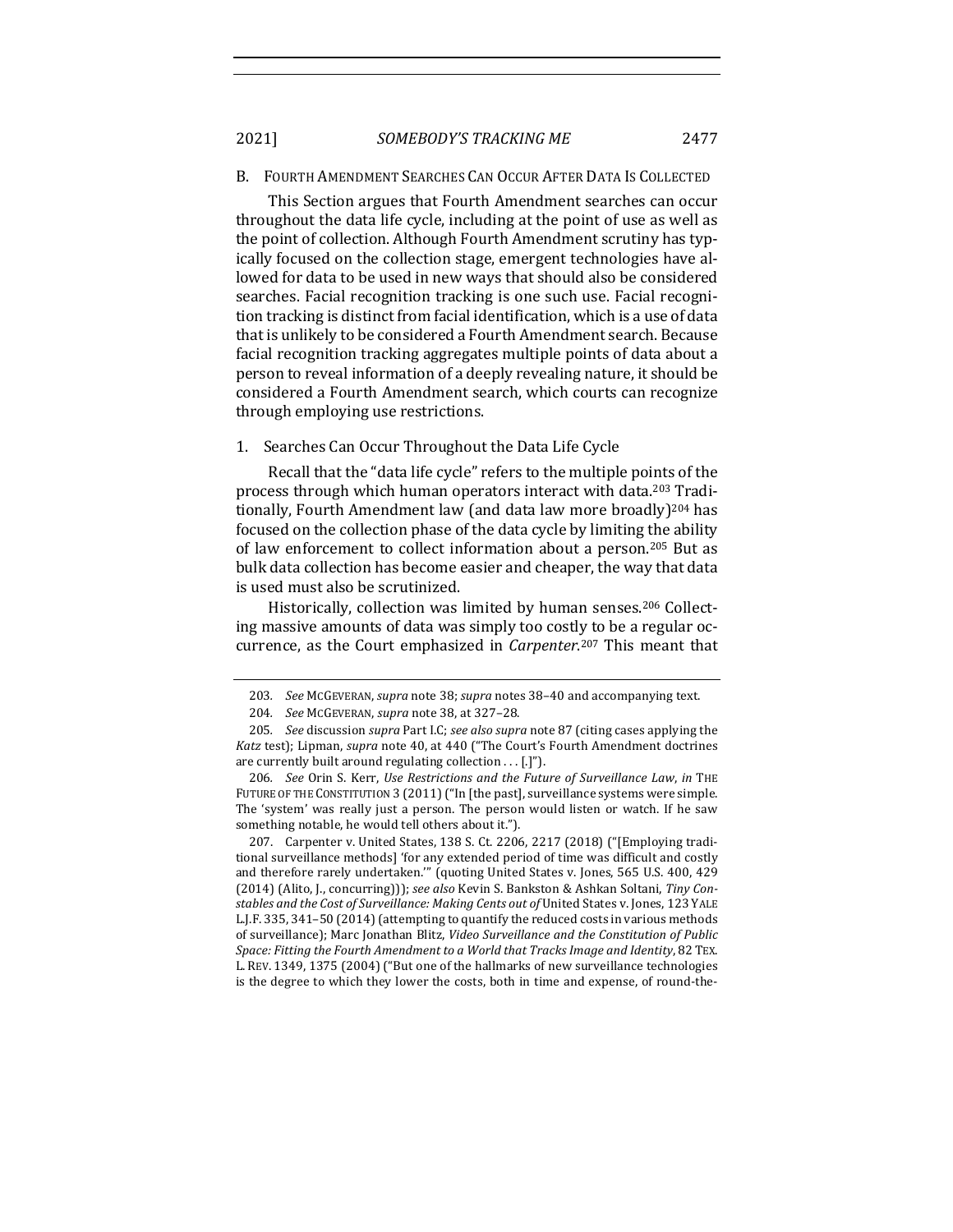practical and logistical limitations served as effective protections of Fourth Amendment rights. Additionally, there was not a meaningful distinction between collection and use—the difficulty of collecting information served as an effective proxy for protecting the use of information, and once something was obtained by police, they were not able to garner additional information from how they used it. Thus, the use of information was more or less controlled by regulating its collection.208

Today, however, data can be collected in broad, sweeping ways that are not subject to human or cost constraints.<sup>209</sup> For example, the NSA famously attempted to create a database of all phone calls made on the Verizon network in its bulk metadata program.<sup>210</sup> Indeed, it is becoming increasingly possible to collect data on everyone, all the time.<sup>211</sup> That data can then be stored and accessed indefinitely, as well as analyzed for further insights.<sup>212</sup> The network of surveillance cameras described in Part I is another example of this type of data collection. With enough storage capacity, such a network could be used to store the entirety of its recordings, which could then be accessed at any time. Because this level of collection leads to enormous new surveillance capabilities, it also creates new Fourth Amendment liabilities.

The regulation of data collection, while important, does not fully protect Fourth Amendment rights in the modern day.<sup>213</sup> Collection and use are distinct components of the modern surveillance process, and each of these phases can raise Fourth Amendment concerns, as scholars have recognized.<sup>214</sup> The use of information threatens harms

clock monitoring."). *See generally* Lipman, *supra* note 40 (describing how the limitations on how police can use evidence have changed).

<sup>208.</sup> As Professor Orin Kerr puts it: "The government cannot misuse evidence if it does not have it in the first place." Kerr, *supra* note 206, at 4.

<sup>209.</sup> *See, e.g.*, Sklansky, *supra* note 198, at 1085-87 (describing pervasiveness of various forms of surveillance in modern society).

<sup>210.</sup> Henderson, *supra* note 64, at 940-44.

<sup>211.</sup> *Id.* at 935-36 (describing how "technology increasingly permits capture of almost all information").

<sup>212.</sup> *See* A. Michael Froomkin, *The Death of Privacy?*, 52 STAN. L. REV. 1461, 1468 (2000) (explaining the distinction between technologies that enable data gathering and the organization and analysis of that data).

<sup>213.</sup> *See* Donohue, *supra* note 41, at 628 ("[T]o the extent that the Fourth Amendment analysis hinges on an initial determination at the moment of collection, it does not provide for a later interest to arise as the volume of information expands.").

<sup>214.</sup> *See* Krent, *supra* note 8, at 51 ("[T]he reasonableness of a seizure extends to the uses that law enforcement authorities make of property and information even after lawful seizure."); Kerr, *supra* note 206, at 4 ("There are now four basic stages of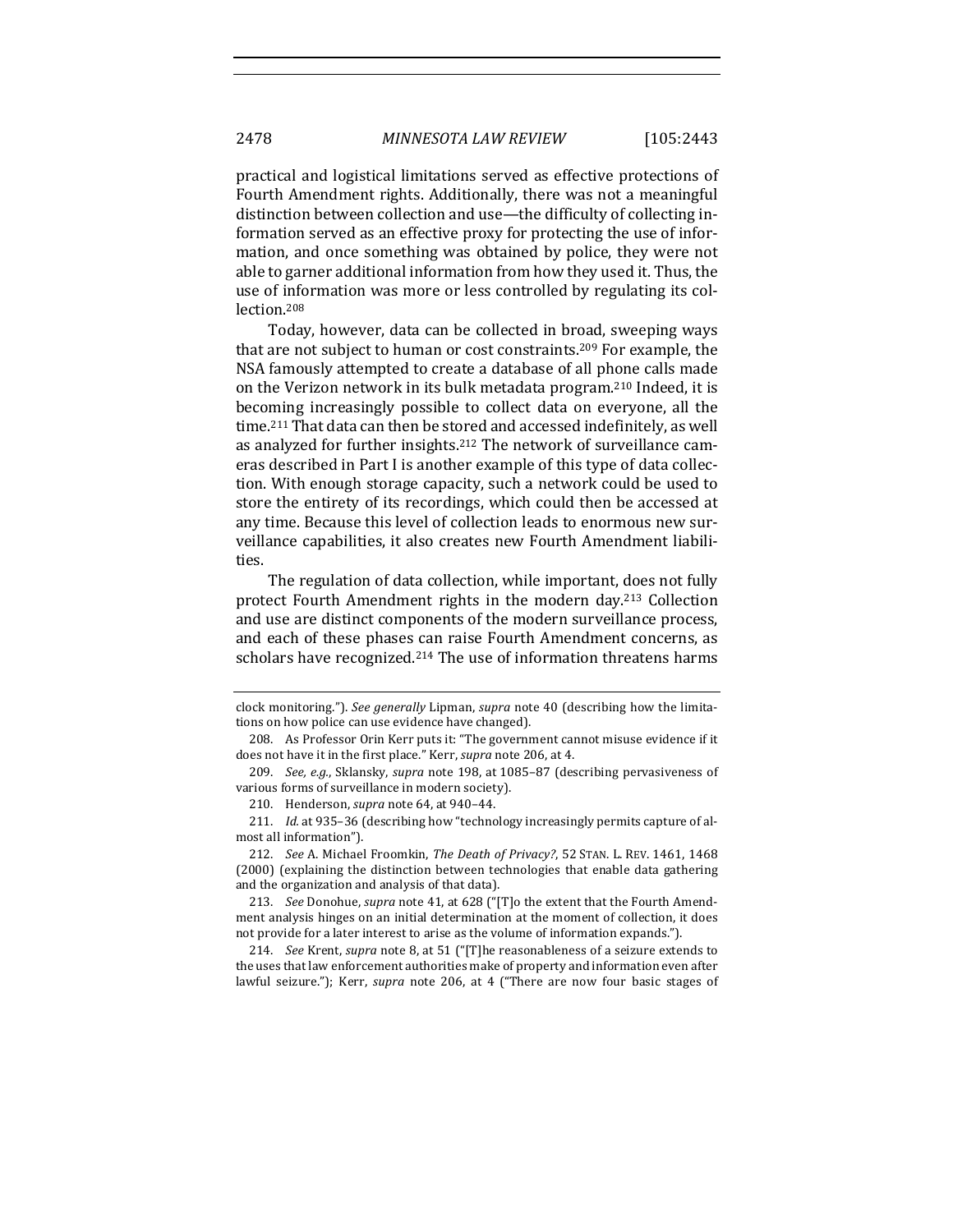to Fourth Amendment protections that are distinct from those caused by the collection of that information. Protecting the information itself from government searches requires that a Fourth Amendment analysis be applied to its use. Indeed, in some cases, like facial recognition tracking, the use of information may result in constitutional harm even if the information was legally collected.

# 2. Facial Tracking Should Be Considered a Search Even If Facial Identification Is Not

Recall that "facial identification" refers to the use of facial recognition technology to identify someone.<sup>215</sup> This is distinct from facial tracking, which uses multiple points of facial identification to chronicle a record of a person's movements.<sup>216</sup> Though some have argued that facial identification should itself be considered a Fourth Amendment search, it is most likely sufficiently analogous to existing modes of policing that have been found constitutional to not be considered a search. However, because location aggregation is deeply revealing, facial recognition tracking raises Fourth Amendment harms that facial identification does not. As a result, facial recognition tracking should be considered a Fourth Amendment search.

#### *a. Facial Identification Is Unlikely To Be Considered a Search*

Rightfully recognizing the surveillance capabilities of facial recognition technology, some scholars argue that facial identification should be considered a Fourth Amendment search.<sup>217</sup> However, this is unlikely to be the case under current doctrine. First, the police do have some right to surveil public spaces.<sup>218</sup> While others have argued for a

218. *See* Katz v. United States, 389 U.S. 347, 351 (1967) ("What a person knowingly exposes to the public  $\dots$  is not a subject of Fourth Amendment protection."); 1 WAYNE R. LAFAVE, SEARCH AND SEIZURE: A TREATISE ON THE FOURTH AMENDMENT § 2.7(g) (6th ed. 2020) (describing law allowing police to surveil public); see also United States v. Dionisio, 410 U.S. 1, 14 (1973) ("No person can have a reasonable expectation that others

computer-based surveillance systems: 1) data collection, 2) data manipulation by a machine, 3) human disclosure, and 4) public disclosure.").

<sup>215.</sup> *See* discussion *supra* notes 30-37 and accompanying text.

<sup>216.</sup> *Id.*

<sup>217.</sup> *See, e.g.*, Mariko Hirose, *Privacy in Public Spaces: The Reasonable Expectation of Privacy Against the Dragnet Use of Facial Recognition Technology*, 49 CONN. L. REV. 1591, 1595 (2017); Kimberly N. Brown, *Anonymity, Faceprints, and the Constitution*, 21 GEO. MASON L. REV. 409, 411 (2014); Elizabeth Snyder, Note, "Faceprints" and the Fourth Amendment: How the FBI Uses Facial Recognition Technology To Conduct Unlawful Searches, 68 SYRACUSE L. REV. 255, 257-58 (2018); Claudia Cuador, Comment, *From Street Photography to Face Recognition: Distinguishing Between the Right To Be Seen* and the Right To Be Recognized, 41 NOVA L. REV. 237, 240 (2017).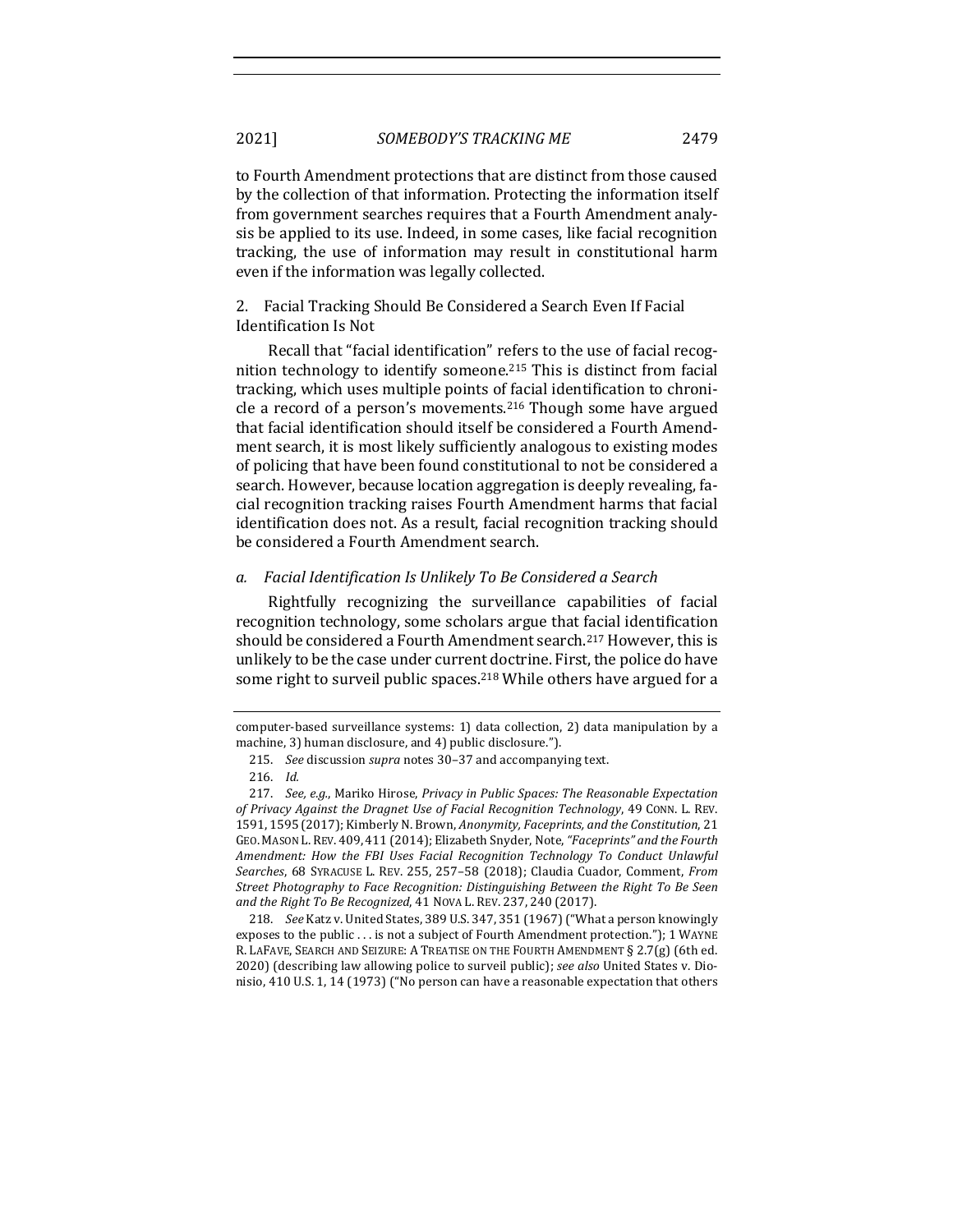right to anonymity under the Constitution, $219$  this is not consistent with the historical origins of the Fourth Amendment or its modern jurisprudence.<sup>220</sup> This likely remains true even following *Carpenter*; while *Carpenter* shifts the *Katz* test, it is unlikely that *Carpenter* stands for the proposition that the police cannot identify a person in public, even through the use of sophisticated technology.<sup>221</sup>

Second, identifying a person at a single point is unlikely to yield information of a "deeply revealing nature"<sup>222</sup> that exposes the "privacies of life."<sup>223</sup> These problems arise through the aggregation of a person's location at multiple points in time, not necessarily from any one point. This is the "whole of their physical movements" that is protected in *Carpenter.*<sup>224</sup> It is difficult to see how the identification of a person, even with a substantially enhanced tool like facial recognition, is sufficiently different from existing, constitutionally permissible police methods to constitute a Fourth Amendment search.<sup>225</sup> As the Massachusetts Supreme Court observed in a 2020 case: "It is an entirely ordinary experience to drive past a police officer in a cruiser

219. *See, e.g.*, Brown, *supra* note 217; Slobogin, *supra* note 173.

220. *See* Brown, *supra* note 217, at 417-20 (describing lack of anonymity at the time of the American Revolution).

221. Carpenter v. United States, 138 S. Ct. 2206, 2217 (2018); Katz v. United States, 389 U.S. 347 (1967).

- 223. Boyd v. United States, 116 U.S. 616, 630 (1886).
- 224. *Carpenter*, 138 S. Ct. at 2217.

will not know the sound of his voice, any more than he can reasonably expect that his face will be a mystery to the world."); *supra* note 87 and accompanying text (presenting cases where police surveillance of public spaces was permitted). But see Elizabeth E. Joh, Policing by Numbers: Big Data and the Fourth Amendment, 89 WASH. L. REV. 35, 62-63 (2014) (arguing that the Court should reexamine its doctrine that the Fourth Amendment does not provide protection in public areas). Note also that there may be special circumstances or locations (such as a public protest, voting center, or other politically sensitive locations) where identification using facial recognition technology is considered a search for Fourth Amendment purposes. See, e.g., Julian R. Murphy, *Chilling: The Constitutional Implications of Body-Worn Cameras and Facial Recognition Technology at Public Protests*, 75 WASH. & LEE L. REV. ONLINE 1, 6 (2018). Further exploration of these ideas is beyond the scope of this Note.

<sup>222.</sup> *Carpenter*, 138 S. Ct. at 2223.

<sup>225.</sup> *See* United States v. Knotts, 460 U.S. 276, 282 (1983) ("Nothing in the Fourth Amendment prohibited the police from augmenting the sensory faculties bestowed upon them at birth with such enhancement as science and technology afforded them in this case."). *But see* State v. Muhammad, 451 P.3d 1060, 1071 (Wash. 2019) (demonstrating the argument that they are different in kind, not just degree, in finding that a one-time "ping" of a cell phone to determine its location using CSLI was a search under the Fourth Amendment).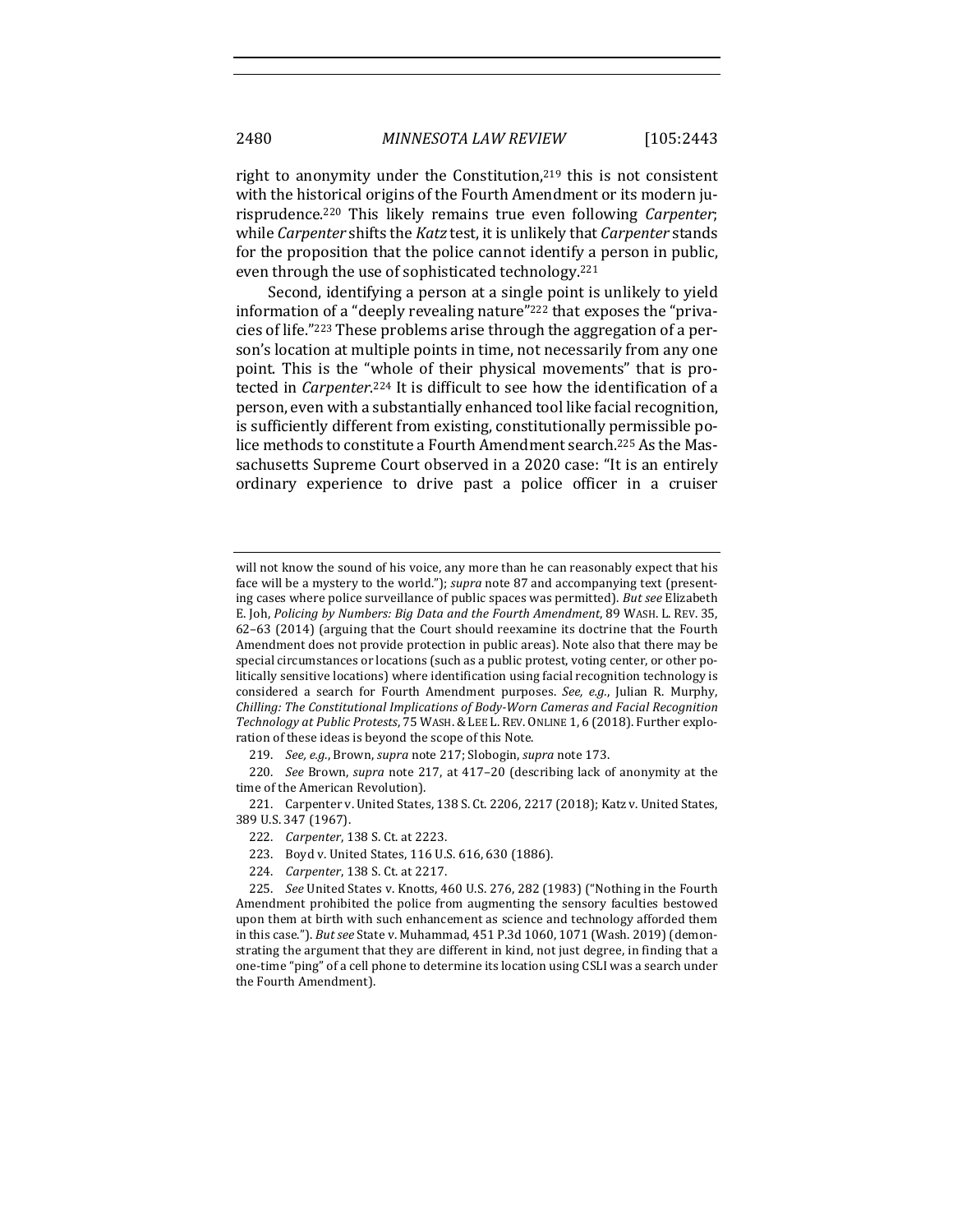observing traffic on the side of the road, and, of course, an officer may read or write down a publicly displayed license plate number."226

An application of these principles to an instance of real-life identification helps to illustrate the point. In 2017, police pulled a man over following a high-speed chase but were unable to identify him.<sup>227</sup> Officers took a photo of the man and used facial recognition to compare it to a large database, revealing his identity.<sup>228</sup> Though this is the type of comprehensive technology contemplated by *Carpenter*, and his inclusion in the database may well have been involuntary, this type of identification does not result in deeply revealing information. It is analogous to identifying someone from memory or based on their fingerprints. As a result, this type of identification probably does not implicate the Fourth Amendment under the current doctrine.

Thus, this Note operates under the assumptions that the collection of facial recognition data and facial identification through the use of that data are unlikely to be considered Fourth Amendment searches. While a deeper exploration of the constitutional issues posed by facial identification is beyond the scope of this Note, the appropriate solution to that problem is likely to be legislative rather than judicial.229

#### *b. Facial Recognition Tracking Should Be Considered a Search*

Facial recognition tracking, however, reveals an additional layer of information about a person. Because this information—a record of a person's movements—is deeply revealing, facial recognition

<sup>226.</sup> Commonwealth v. McCarthy, 142 N.E.3d 1090, 1106 (Mass. 2020).

<sup>227.</sup> *See* Valentino-DeVries, *supra* note 42.

<sup>228.</sup> *Id.*

<sup>229.</sup> In a representative democracy, the appropriate forum for a comprehensive determination of the role facial recognition should play in society is through the representatives of the people. Legislatures are politically accountable and thus more suited to decide policy questions that require balancing trade-offs. They also are institutionally suited for fact-finding in a way that the courts are not. Article III requires that the courts decide cases or controversies, meaning they are limited to the facts of the case in front of them. This is a poor way to make broad policy. *See, e.g., Facial Recog*nition Technology: (Part 1) Its Impact on Our Civil Rights and Liberties: Hearing Before *the H. Comm. on Oversight & Reform,* 116th Cong. 5 (2019) (written testimony of Professor Andrew Guthrie Ferguson) [hereinafter *Hearing*]. Justice Alito has been the leading voice on the Court for the position that comprehensive regulation should come from the legislature. *See Carpenter*, 138 S. Ct. at 2261 (Alito, J., dissenting) ("Legislation is much preferable to the development of an entirely new body of Fourth Amendment caselaw for many reasons, including the enormous complexity of the subject, the need to respond to rapidly changing technology, and the Fourth Amendment's limited scope.").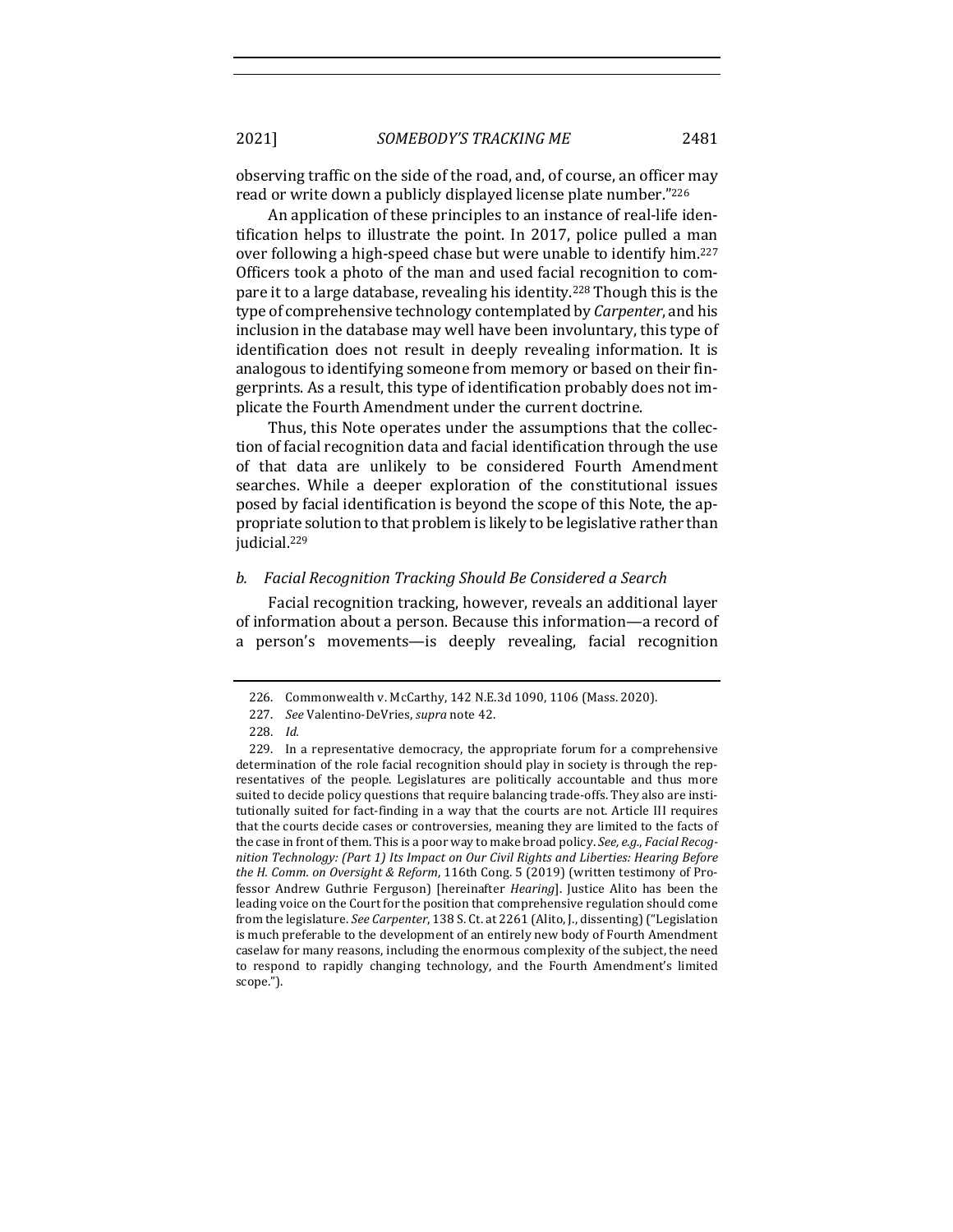tracking should be considered a search. The primary reason that the use of facial recognition tracking raises its own set of harms is due to the phenomenon of aggregation—the aggregation of location data reveals additional information about the person.<sup>230</sup> Various forms of technology, including facial recognition, allow government entities to legally collect vast troves of data which can then be stored for later use and analysis.<sup>231</sup> Once collected, this data can be aggregated. Because it can reveal trends and patterns, aggregated data allows for "a qualitatively more complete picture of that individual to be drawn."232 Professor Daniel Solove calls this the "aggregation problem."<sup>233</sup> The aggregation of data yields additional information—the whole is greater than the sum of its parts.<sup>234</sup> This is the power of big data.

Facial recognition tracking is a means of learning information about a person through the aggregation of data. It combines data points of a person's location based on the appearance of their face at that location. Each point, in theory, could have been legally collected. However, when the points are aggregated, the data provides a much more complete picture of a person's life.<sup>235</sup> Identifying a person standing outside of an office building will reveal their name. But the aggregation of data showing them arriving at that building each morning and leaving each night reveals additional information about them they probably work there. Aggregating data showing that person

235. *See* Donohue, *supra* note 41 ("Locational tracking shows where you go, what you do, and who you are with when you do so.").

<sup>230.</sup> *See* Donohue, *supra* note 41, at 626–27 (describing how location data provides "profound" insight into individuals' private lives).

<sup>231.</sup> *See* Lipman, *supra* note 40, at 441 ("[A facial recognition camera network] could allow law enforcement to search for any individual, anywhere in a city, going back for weeks or months, depending on how much cheap data storage the city invested in."); Blitz, *supra* note 207 ("But one of the hallmarks of new surveillance technologies is the degree to which they lower the costs, both in time and expense, of round-the-clock monitoring.").

<sup>232.</sup> *See* Ferguson, *supra* note 148, at 574-75.

<sup>233.</sup> *See Solove, Access and Aggregation, supra* note 182, at 1185 ("Viewed in isolation, each piece of our day-to-day information is not all that telling; viewed in combination, it begins to paint a portrait about our personalities. The aggregation problem arises from the fact that the digital revolution has enabled information to be easily amassed and combined.").

<sup>234.</sup> *See* Matthew Tokson, The Emerging Principles of Fourth Amendment Privacy, 88 GEO. WASH. L. REV. 1, 21 (2020); see also Kerr, supra note 206, at 8 ("[C]omputer surveillance and modern camera surveillance tend to work by gathering more information that is less invasive per datum, and then manipulating it through electronic methods to yield important information that normally would be obtainable only through more invasive surveillance techniques."); Donohue, *supra* note 41, at 628 ("The value of aggregated information changes when there is more of it.").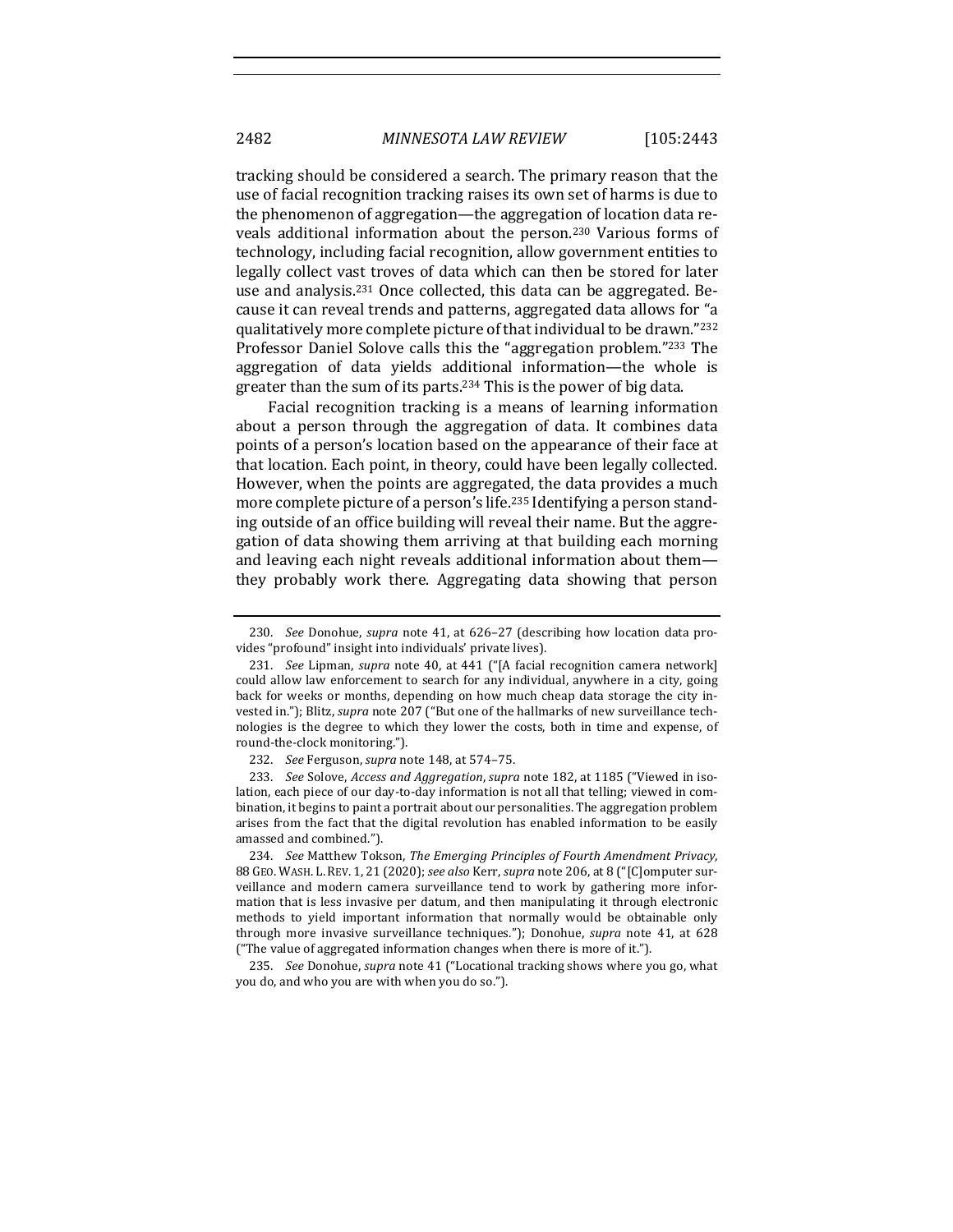leaving the office building and data showing them at a Planned Parenthood, a synagogue, or a political event reveals even more information.

The Court has struggled with its response to the problems of data aggregation.<sup>236</sup> In *Jones*, it indicated awareness that it was addressing a Fourth Amendment issue of a different nature than in previous cases. Justice Sotomayor's concurrence specifically noted that it was aggregation that gave rise to the harms in that case.<sup>237</sup> Recall Professor Krent's 1995 argument that use restrictions were one such solution to this problem.<sup>238</sup> Writing twenty-three years later, Rebecca Lipman argued that the Court has been moving towards use restrictions doctrinally and should now do so explicitly.<sup>239</sup>

This Note sees *Carpenter* as signaling tacit agreement from the Court.<sup>240</sup> Rather than focusing solely on collection, which asks whether the police properly obtained information, *Carpenter* broadened judicial scrutiny of what the police can *do*, holding that individuals have a reasonable expectation of privacy in certain types of information.<sup>241</sup> Thus, instead of constantly adjusting its collection-based doctrine to advancing technology, the Court moved to impose protections on certain types of information itself—information that is "deeply revealing."<sup>242</sup> This is the basis for the third *Carpenter* factor. The exact point at which this occurs remains unclear,<sup>243</sup> but the Court

239. *See generally* Lipman, *supra* note 40 (arguing that the Court has considered how law enforcement uses information in its Fourth Amendment analysis but has been reluctant to say so openly). Lipman argues that a use restriction-based approach to the Fourth Amendment is the most effective way to ensure its relevance going forward, and that the Court should openly embrace such an approach.

240. Lipman mentions *Carpenter* but does not read it this way. She argues that it was significant for the third-party doctrine but did not apply to direct government surveillance. See id. at 446. I disagree with Lipman based on both the text of *Carpenter* itself as well as the interpretations of other scholars. See Carpenter v. United States, 138 S. Ct. 2206, 2217 (2018) ("Whether the Government employs its own surveillance technology as in *Jones* or leverages the technology of a wireless carrier, we hold that an individual maintains a legitimate expectation of privacy ...."); see also Ohm, supra note 124.

<sup>236.</sup> *See supra* note 108 and accompanying text.

<sup>237.</sup> *See* United States v. Jones, 565 U.S. 400, 416 (2012) (Sotomayor, J., concurring) ("I would ask whether people reasonably expect that their movements will be recorded and *aggregated* in a manner that enables the government to ascertain, more or less at will, their political and religious beliefs, sexual habits, and so on." (emphasis added)).

<sup>238.</sup> See Krent, *supra* note 8.

<sup>241.</sup> *See Carpenter*, 138 S. Ct. at 2218-19; *see also* Kerr, *supra* note 123, at 6-7.

<sup>242.</sup> *Carpenter*, 138 S. Ct. at 2223.

<sup>243.</sup> *See infra Part III.A.2.*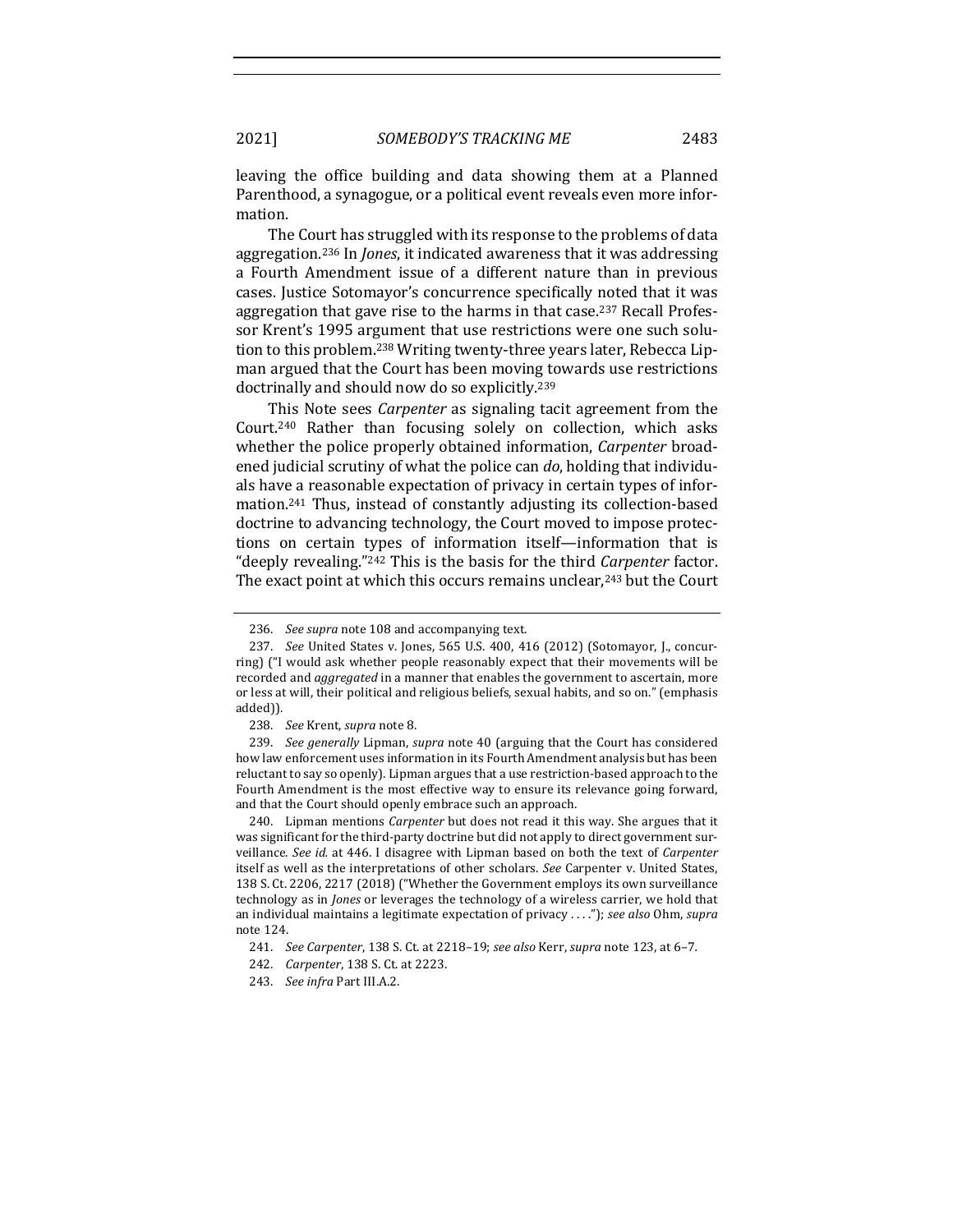has indicated its awareness that the use of data through aggregation can pose constitutional concerns.

In embarking on this shift the Court continued the natural progression of the reasoning it had previously applied in *Jones* and *Ri*ley.<sup>244</sup> Modern surveillance methods give police new tools and represent new threats to the Fourth Amendment.<sup>245</sup> Digital technologies can transform police practices because they are a paradigm shift.<sup>246</sup> And people have some reasonable expectation of privacy in what the government can learn about them, even in public.<sup>247</sup> In a computerized age of vast digital libraries, protection of this right requires restrictions on how police can *use* data in addition to restrictions on how they can collect it.

The surveillance apparatus described in Part I collects facial recognition data which can then be aggregated and used by police.<sup>248</sup> The collection of this data at any particular point is unlikely to be considered a search for the purposes of the Fourth Amendment under current doctrine.<sup>249</sup> But because the use of these aggregated data to track a person present independent Fourth Amendment concerns, that use should be analyzed as an independent search.<sup>250</sup>

Technological and political trends indicate that the United States is rapidly moving towards a future where facial recognition tracking systems can be accessed and used as a mass surveillance tool.<sup>251</sup> The next Section describes how these practices and intended practices are indicative of the broader problem at issue: the Fourth Amendment

247. *See Carpenter*, 138 S. Ct. at 2217; *cf. Riley*, 573 U.S. at 400 ("[T]he fact that a search in the predigital era could have turned up a photograph or two in a wallet does not justify a search of thousands of photos in a digital gallery.").

249. *See supra* note 218 and accompanying text; *see also* United States v. Dionisio, 410 U.S. 1, 14 (1973) ("No person can have a reasonable expectation that others will not know the sound of his voice, any more than he can reasonably expect that his face will be a mystery to the world.").

250. *See* Lipman, *supra* note 40, at 456 ("[T]he Court should find that certain uses are Fourth Amendment searches in their own right that can be analyzed for reasonableness independently of their antecedent collection.").

251. See LAW ENF'T IMAGING TECH. TASK FORCE, LAW ENFORCEMENT FACIAL RECOGNI-TION USE CATALOG (2019) (describing current uses of facial recognition technology).

<sup>244.</sup> *See* United States v. Jones, 565 U.S. 400 (2012); Riley v. California, 573 U.S. 373 (2014); *supra* Part I.B.2.

<sup>245.</sup> *Jones*, 565 U.S. at 415 (Sotomayor, J., concurring) (describing Fourth Amendment threats from novel forms of surveillance).

<sup>246.</sup> *Riley*, 573 U.S. at 393 (describing the assertion that searches of all data stored on a cell phone is "materially indistinguishable" from searches of physical items "is like saying a ride on horseback is materially indistinguishable from a flight to the moon").

<sup>248.</sup> *See supra Part I.B; infra Part II.C.*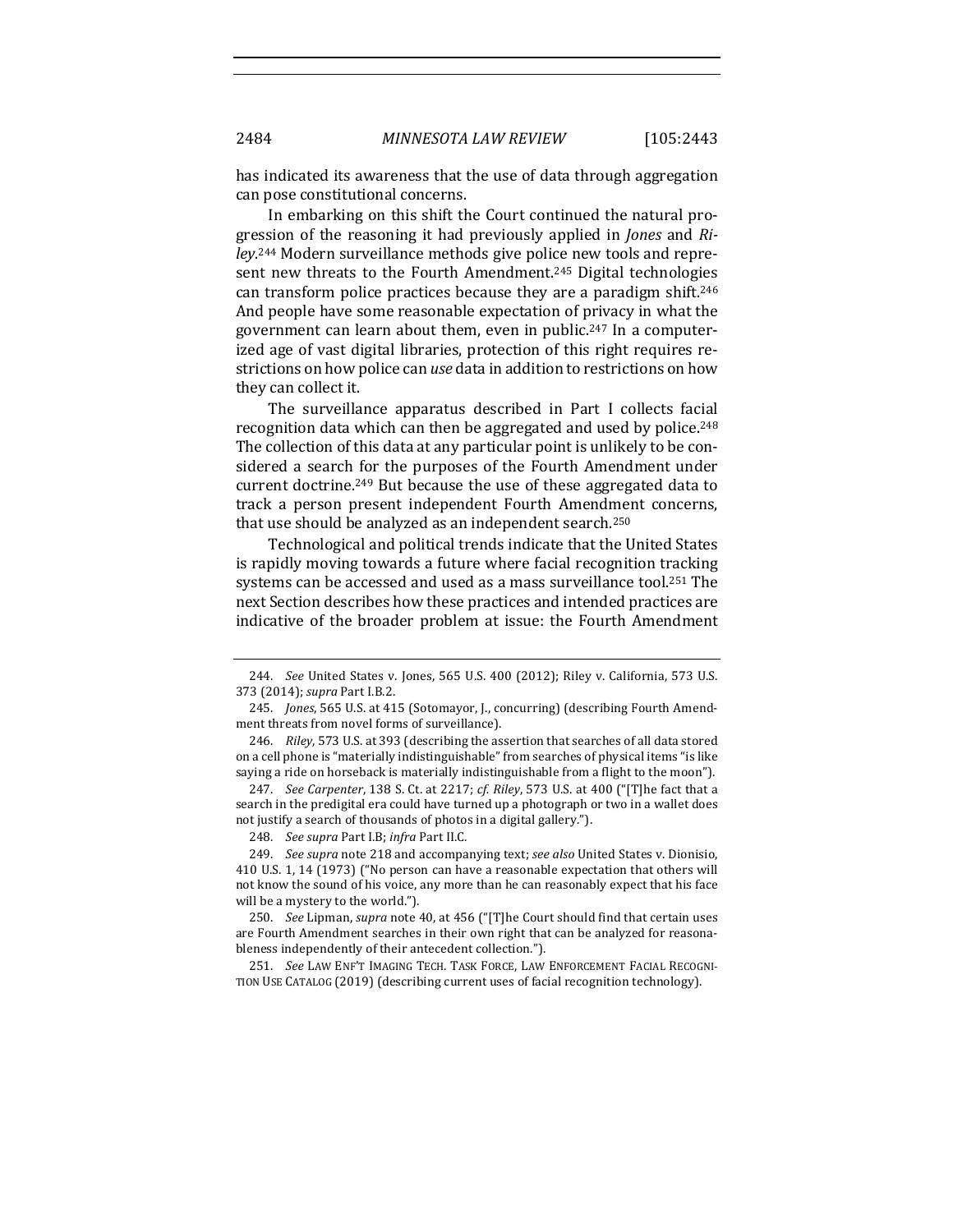right to be free from "too permeating a police surveillance" is violated by the unregulated use of facial recognition tracking.<sup>252</sup>

# C. UNBRIDLED USE OF FACIAL RECOGNITION TRACKING VIOLATES THE FOURTH AMENDMENT

The growing facial recognition infrastructure and rapidly improving tracking capabilities described in Part I indicate that, in the near future, law enforcement will be capable of freely tracing the movements of every person in a systematic, computerized fashion.

Like CSLI, the aggregation of facial recognition data will enable the creation of a comprehensive record capable of revealing the whole of a person's movements.<sup>253</sup> But unlike with cell phones, which one can choose not to use (or, in some cases, to turn off CSLI), a person appearing in public does not have the option of not showing their face.<sup>254</sup> Once this system is in place, individual location data will be accessible at will by law enforcement for a variety of purposes.<sup>255</sup>

Law enforcement agencies are likely to use such powers broadly—in fact, they are already signaling their intention to do so. For example, the Detroit Police Department includes in its facial recognition policy that face recognition information is authorized to "investigate and/or corroborate tips and leads."<sup>256</sup> This broad prerogative would enable officers to surveil a wide range of regular activity with no warrant and no knowledge on the part of the person being watched. The same document cites the Department's right to "connect" the face recognition system to any interface that performs live video, including cameras, drone footage, and body-worn cameras."257

<sup>252.</sup> *See Carpenter*, 138 S. Ct. at 2214 (quoting United States v. Di Re, 332 U.S. 581, 595 (1948)).

<sup>253.</sup> *See* Hern, *supra* note 42.

<sup>254.</sup> For an interesting report on the burgeoning business of providing people with clothing that can elude facial recognition, see John Seabrook, *Adversarial Man*, NEW YORKER (Mar. 16, 2020). However, facial recognition is improving in its ability to identify masked faces. See Face Recognition Software Shows Improvement in Recognizing *Masked Faces*, NAT'L INST. STANDARDS & TECH. (Dec. 1, 2020), https://www.nist.gov/ news-events/news/2020/12/face-recognition-software-shows-improvement -recognizing-masked-faces [https://perma.cc/FFJ6-SKK9].

<sup>255.</sup> *See* Garvie et al., *supra* note 66 (describing how facial recognition can alter policing methods).

<sup>256.</sup> *See* CRIME INTEL. UNIT, DETROIT POLICE DEP'T, STANDARD OPERATING PROCEDURE  $§ 8:$  Facial Recognition  $8.2(c)(v)(2019)$ .

<sup>257.</sup> *Id.* at 8.5(c).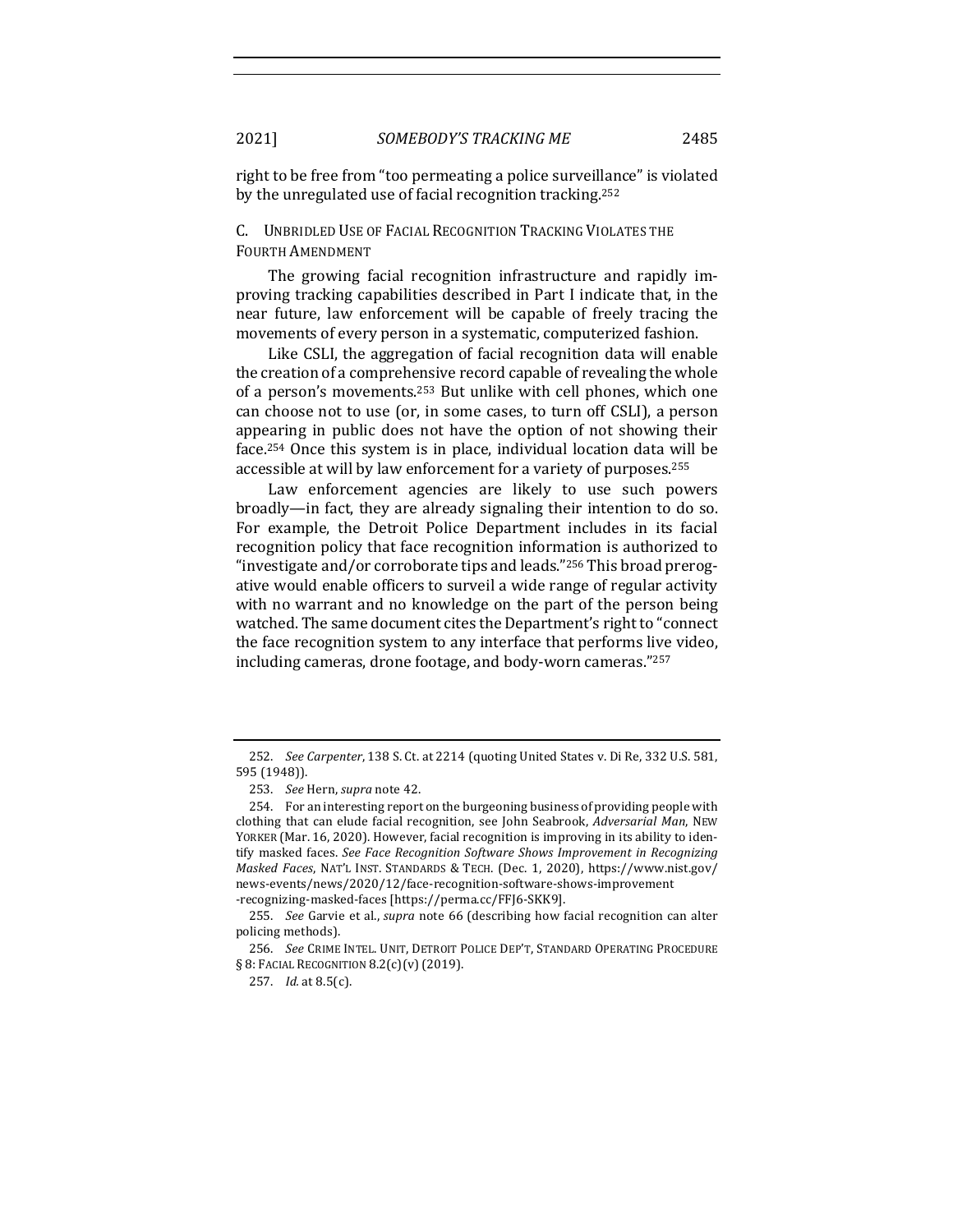Federal agencies are also eager to make use of facial recognition tracking.<sup>258</sup> The FBI already uses facial recognition technology in active investigations<sup>259</sup> and has also expressed its desire to use face tracking to "track people's movements to and from 'critical events."<sup>260</sup> Other federal agencies, including the Department of Homeland Security, the Transportation Security Administration, and Immigration and Customs Enforcement are also using facial recognition technology in their operations.<sup>261</sup> Although these operations appear to be currently limited to facial identification, there is no reason to believe that they would not expand to include facial tracking in the future in the absence of further legal protection.

Thus, pending federal legislation, it is likely that in many places in the United States, law enforcement's use of facial recognition to identify people will soon be the norm. Given the rate at which facial

260. LYNCH, *supra* note 13, at 20 (citing RICHARD W. VORDER BRUEGGE, FBI, FACIAL RECOGNITION AND IDENTIFICATION INITIATIVES 5 (2010)). For a comprehensive overview of the FBI's use of facial recognition as of 2012, see generally Donohue, *supra* note 103, at 425–51.

<sup>258.</sup> *See* KIMBERLY J. DEL GRECO, SEARCH ANNIVERSARY: THE NEXT 40 YEARS: FUTURE TRENDS IN LAW ENFORCEMENT 6 (2009) (describing FBI's goal of using biometric data to "[r]eveal movement patterns").

<sup>259.</sup> The FBI does so through its Facial Analysis, Comparison, and Evaluation (FACE) Services Unit. *See* U.S. GOV'T ACCOUNTABILITY OFF., *supra* note 70, at 3. FACE Services uses the NGI-IPS system as well as separate databases maintained by the State Department and various state governments, which contain photos obtained for noncriminal purposes, including driver's license and visa applicant photos. *Id.* In all, more than 641 million photos were available to the FACE Services program as of 2018, including passport and driver's license photos. See also Drew Harwell, *FBI, ICE Find State* Driver's License Photos Are a Gold Mine for Facial-Recognition Searches, WASH. POST (July 7, 2019), https://www.washingtonpost.com/technology/2019/07/07/fbi-ice -find-state-drivers-license-photos-are-gold-mine-facial-recognition-searches [https://perma.cc/JB6Z-HNEN].

<sup>261.</sup> U.S. DEP'T OF HOMELAND SEC., DHS/TSA/PIA-046, PRIVACY IMPACT ASSESSMENT FOR THE TRAVEL DOCUMENT CHECKER AUTOMATION USING FACIAL RECOGNITION (2018), https://www.dhs.gov/sites/default/files/publications/privacy-pia-tsa-046 -tdcautomationusingfacialrecognition-january2018.pdf [https://perma.cc/EK6Q -PS6F]; see also Bill Chappell, *ICE Uses Facial Recognition To Sift State Driver's License Records, Researchers Say*, NPR (July 8, 2019), https://www.npr.org/2019/07/08/ 739491857/ice-uses-facial-recognition-to-sift-state-drivers-license-records -researchers-sa [https://perma.cc/4ADW-P88Z]; Catie Edmonson, *ICE Used Facial Recognition To Mine State Driver's License Databases*, N.Y. TIMES (July 7, 2019), https:// www.nytimes.com/2019/07/07/us/politics/ice-drivers-licenses-facial-recognition .html [https://perma.cc/B26P-XF4N]; Jon Porter, *US Facial Recognition Will Cover 97 Percent of Departing Airline Passengers Within Four Years*, VERGE (Apr. 18, 2019), https://www.theverge.com/2019/4/18/18484581/us-airport-facial-recognition -departing-flights-biometric-exit [https://perma.cc/M9ZT-GPCZ] (reporting that the Department of Homeland Security has said that it plans to use facial recognition on 97% of airline passengers by 2022).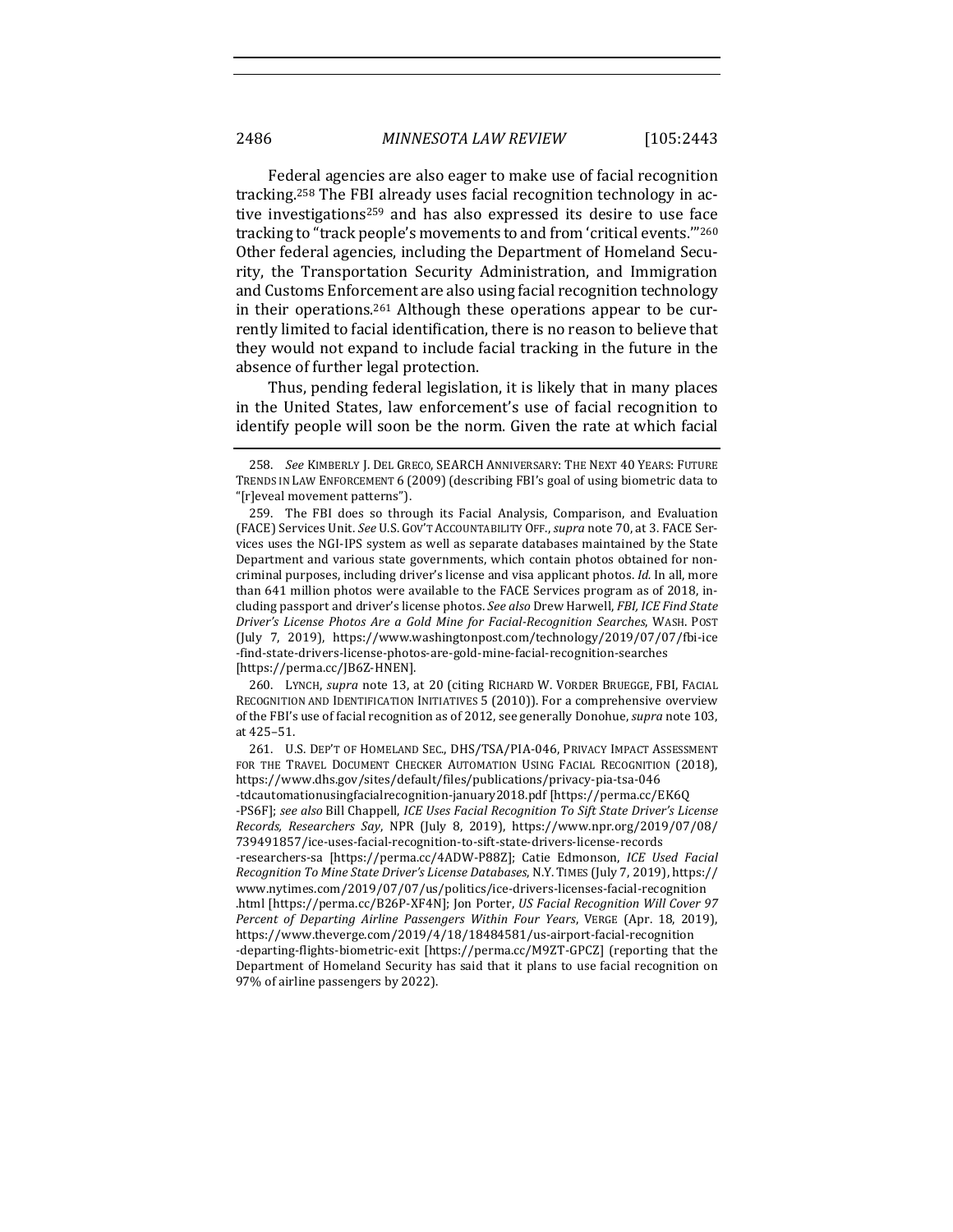recognition technology is advancing, it is also likely that today's capabilities represent only the tip of a surveillance iceberg. It will soon be possible to query a person's name against a database containing records of the movements of full populations, giving the user the ability to build a profile of a person based on their movements.<sup>262</sup> Such capabilities give the user immense power over the movement, location, and association of citizens.<sup>263</sup> This is true for any user, but *especially* the government.<sup>264</sup>

Facial recognition tracking (and other comprehensive surveillance methods) also creates wholly novel threats to security. As a surveillance apparatus matures, its focus shifts from the detection of crime to its *prevention*, with a focus on "predicting future risky behaviors and/or people."<sup>265</sup> Such predictions could even be based on a person's mental or emotional state rather than their actions.<sup>266</sup> These

264. *See infra Part II.B.* 

265. Ayse Ceyhan, *Surveillance as Biopower*, in ROUTLEDGE HANDBOOK OF SURVEIL-LANCE STUDIES, *supra* note 173, at 43. This algorithmic approach is also known as preemptive or predictive policing. For an excellent summary of the dangers of this preemptive approach to policing, see generally ANDREW GUTHRIE FERGUSON, THE RISE OF BIG DATA POLICING: SURVEILLANCE, RACE, AND THE FUTURE OF LAW ENFORCEMENT (2017). See also CATHY O'NEIL, WEAPONS OF MATH DESTRUCTION 101-03 (2016) (arguing that preemptive policing is reactive and diverts focus away from improving social problems). Chicago is already using algorithms to predict violent crimes. See John Buntin, *Social Media Transforms the Way Chicago Fights Gang Violence*, GOV'T TECH. (Sept. 30, 2013), https://www.govtech.com/public-safety/Social-Media-Transforms-the-Way -Chicago-Fights-Gang-Violence.html [https://perma.cc/T3HX-CE4E]. Predictive policing has also been used in Rochester, Minnesota. See Maya Rao, *Rochester Hopes Predictive Policing Can Steer Juveniles away from Crime, STAR TRIB. (Oct.* 24, 2014), https:// www.startribune.com/rochester-police-plan-to-target-at-risk-teens-raises -concerns/280385202 [https://perma.cc/P3XN-7NTU]. Aziz Huq argues that predic-

tive policing exacerbates the racial imbalances in the criminal justice system. *See* Aziz Z. Huq, *Racial Inequality in Algorithmic Criminal Justice*, 68 DUKE L.J. 1043 (2019). For one pop-culture depiction of a world that employs predictive policing, see MINORITY REPORT (20th Century Fox & Dreamworks Pictures 2002).

266. For example, Amazon Rekognition boasts its ability to not only identify individuals but also analyze their sentiments. See Ranju Das, Amazon Rekognition Announces Real-Time Face Recognition, Support for Recognition of Text in Image, and Im*proved Face Detection*, AWS: AWS MACH. LEARNING BLOG (Nov. 21, 2017), https://aws .amazon.com/blogs/machine-learning/amazon-rekognition-announces-real-time -face-recognition-support-for-recognition-of-text-in-image-and-improved-face -detection [https://perma.cc/6TKH-5SQ5] ("With this improvement, you can accurately capture demographics and analyze sentiments for all faces in group photos,

<sup>262.</sup> *Hearing, supra* note 229 ("One potential form of face surveillance is the ability to search stored footage from networked surveillance cameras. . . . The resulting scans could map the location of individuals at any point they are identified by a camera." (footnote omitted)).

<sup>263.</sup> *See* Hartzog, *supra* note 184; Garvie et al., *supra* note 66.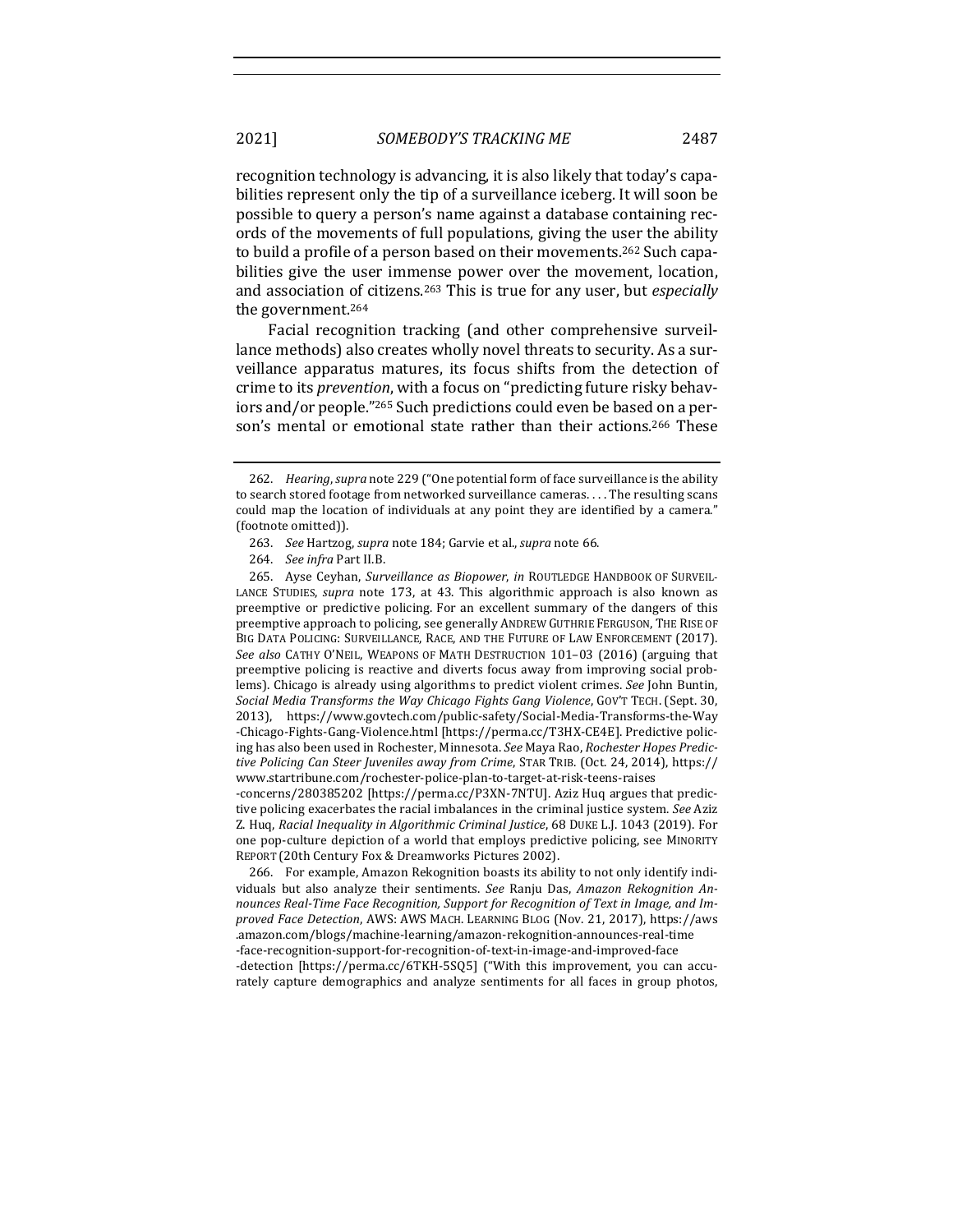uses of the surveillance system are initially presented as social goods, or ways to protect citizens from themselves and one another.<sup>267</sup> Such systems tend to keep growing, justifying their expansion through the promise of ever-greater security.<sup>268</sup> And of course, they are always susceptible to human abuses and biases.<sup>269</sup> The end result is a vast expansion in state power at the expense of individual liberty.

The comprehensive surveillance power enabled by facial recognition tracking is the essence of "too permeating police surveillance."<sup>270</sup> It enables the government to know who is present at sensitive events like public protests, religious gatherings, or political rallies.<sup>271</sup> But more than that, it simply reinvents the boundaries between citizen and state—everything you do and everywhere you go becomes subject to state inspection and scrutiny.<sup>272</sup> This type of

267. *See* Weller, *supra* note 186, at 59 (describing perception of state surveillance as beneficial).

268. *See* Peter P. Swire, *The System of Foreign Intelligence Surveillance Law*, 72 GEO. WASH. L. REV. 1306, 1371 (2004) ("[H]istory ... shows the temptation of surveillance systems to justify an ever-increasing scope of activity ...."); Richards, *supra* note 174, at 1945. Professor Richard Sobel argues that this trade-off ultimately leads to a less secure society. See Richard Sobel, *The Degradation of Political Identity Under a National Identification System, 8 B.U. J. SCI. & TECH. L. 37, 38 (2002)* ("Because the centralization and monitoring of personal information increases the likelihood of abuses, the power gained by the government to misuse this information typically outweighs their supposed benefits and degrades political and personal identity.").

269. Human use of data also gives rise to additional harms, including an increased likelihood of bias and discrimination. Modern surveillance occurs in three phases: identification, correlation, and discrimination, and the latter two are done by humans. *See* Bruce Schneier, *We're Banning Facial Recognition. We're Missing the Point.*, N.Y. TIMES (Jan. 20, 2020), https://www.nytimes.com/2020/01/20/opinion/facial -recognition-ban-privacy.html [https://perma.cc/5XXR-KAMB]. Correlation involves sorting the population into groups, which naturally leads to discrimination based on those groups. See Richards, *supra* note 174, at 1956–58 (citing some of the more notorious instances of this phenomenon, including the sorting of Japanese-Americans during World War II). Although these types of harms are not necessarily Fourth Amendment violations, they are included here as further examples of the potential harms of government surveillance that arise from the use of data.

270. *See* Carpenter v. United States, 138 S. Ct. 2206, 2214 (2018) (quoting United States v. Di Re, 332 U.S. 581, 595 (1948)).

271. Gianluca Mezzofiore, *Facial Recognition Could Soon Be Used To Identify Masked Protestors*, MASHABLE (Sept. 11, 2017), https://mashable.com/2017/09/11/ facial-recognition-masks-protesters [https://perma.cc/WR9G-MLLN]; see also Hartzog, *supra* note 184.

272. See James B. Rule, "Needs" for Surveillance and the Movement To Protect Pri*vacy*, *in* ROUTLEDGE HANDBOOK OF SURVEILLANCE STUDIES, *supra* note 173, at 70 (arguing

crowded events, and public spaces such as airports and department stores."); *see also* Seabrook, *supra* note 254 (describing "smart retail" applications that can "harvest demographic information from customers' faces, ... track and measure 'dwell time,'" and assign "sentiment scores" to faces).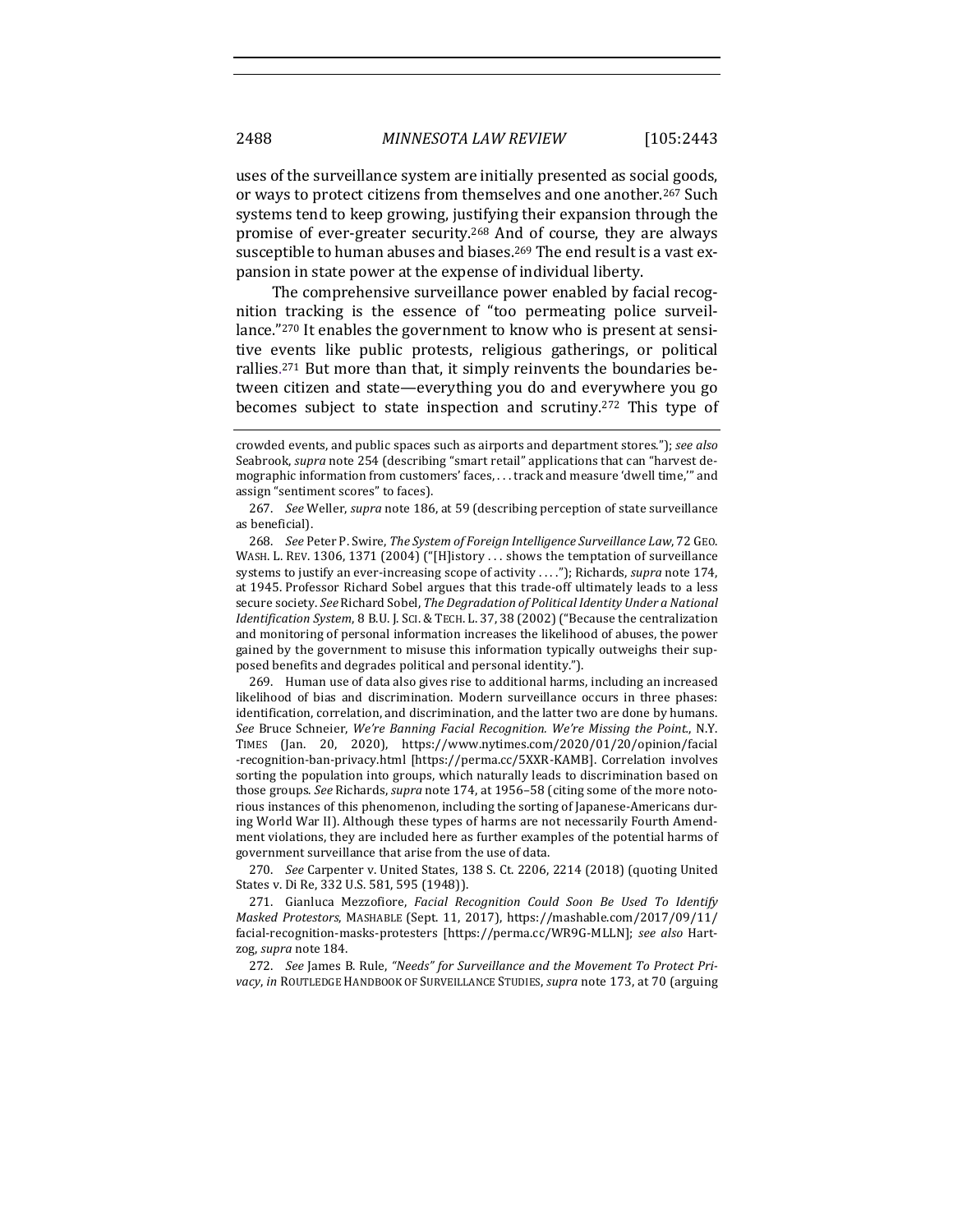arbitrary power is precisely the type of infringement on individual autonomy that is anathema to the American conception of separation between state and individual that the Bill of Rights was written to protect.273

It is important to note that facial recognition is very likely to have some role to play in current and future policing.<sup>274</sup> Facial recognition technology is an extremely powerful tool that will improve policing and protect law enforcement officers.<sup>275</sup> Some uses of facial recognition, like identification, are unlikely to violate the Fourth Amendment.<sup>276</sup> And it is encouraging that some departments have adopted procedures governing their use of the technology.<sup>277</sup> But the Supreme Court has rejected the assertion that police departments are free to

274. *See, e.g.*, Craig McCarthy, NYPD Pushes Back Against Facial Recognition Ban, N.Y. POST (Feb. 2, 2020, 2:20 PM), https://nypost.com/2020/02/02/nypd-pushes -back-against-facial-recognition-ban [https://perma.cc/QA8W-CQ8K] ("Facial recognition is exploding in the private sector, whether or not the Senate wants to ban it for police, which is asinine in my perspective, the private sector is going to develop and use it. It's here and it's going to expand and that's the reality of it." (quoting former police commissioner Bill Bratton)).

275. For example, in 2017 the FBI used facial recognition to identify and arrest a member of its Ten Most Wanted list. See Ryan Lucas, *How a Tip—and Facial Recognition Technology—Helped the FBI Catch a Killer*, NPR (Aug. 21, 2019, 5:01 AM), https:// www.npr.org/2019/08/21/752484720/how-a-tip-and-facial-recognition

-technology-helped-the-fbi-catch-a-killer [https://perma.cc/TC65-YHPC] (describing FBI's use of facial recognition technology to capture gang member Walter Yovany-Gomez). Police departments consistently praise facial recognition as a powerful tool that will protect the public. See, e.g., DHS SCI. & TECH. DIRECTORATE, MOBILE BIOMETRICS (2014), https://www.dhs.gov/sites/default/files/publications/Mobile%

20Biometrics\_0.pdf [https://perma.cc/VF46-[79]] (asserting facial recognition and other mobile biometric identifiers will protect police and solve previously unsolved crimes); James O'Neill, *How Facial Recognition Makes You Safer*, N.Y. TIMES (June 9, 2019), https://www.nytimes.com/2019/06/09/opinion/facial-recognition-police -new-york-city.html [https://perma.cc/E5K9-3N46] (discussing how police can utilize facial recognition software to identify criminals without violating people's rights).

276. *See* LAFAVE, *supra* note 218.

277. *See Police Body Worn Cameras: A Policy Scorecard, supra* note 62 (listing police departments that have enacted guidelines for biometrics including facial recognition).

that facial recognition and other comprehensive surveillance technologies change what it means to appear in public).

<sup>273.</sup> *See generally* Ku, *supra* note 149 (arguing that the primary purpose of the Fourth Amendment was protecting the people from government power); *supra* Part I.B.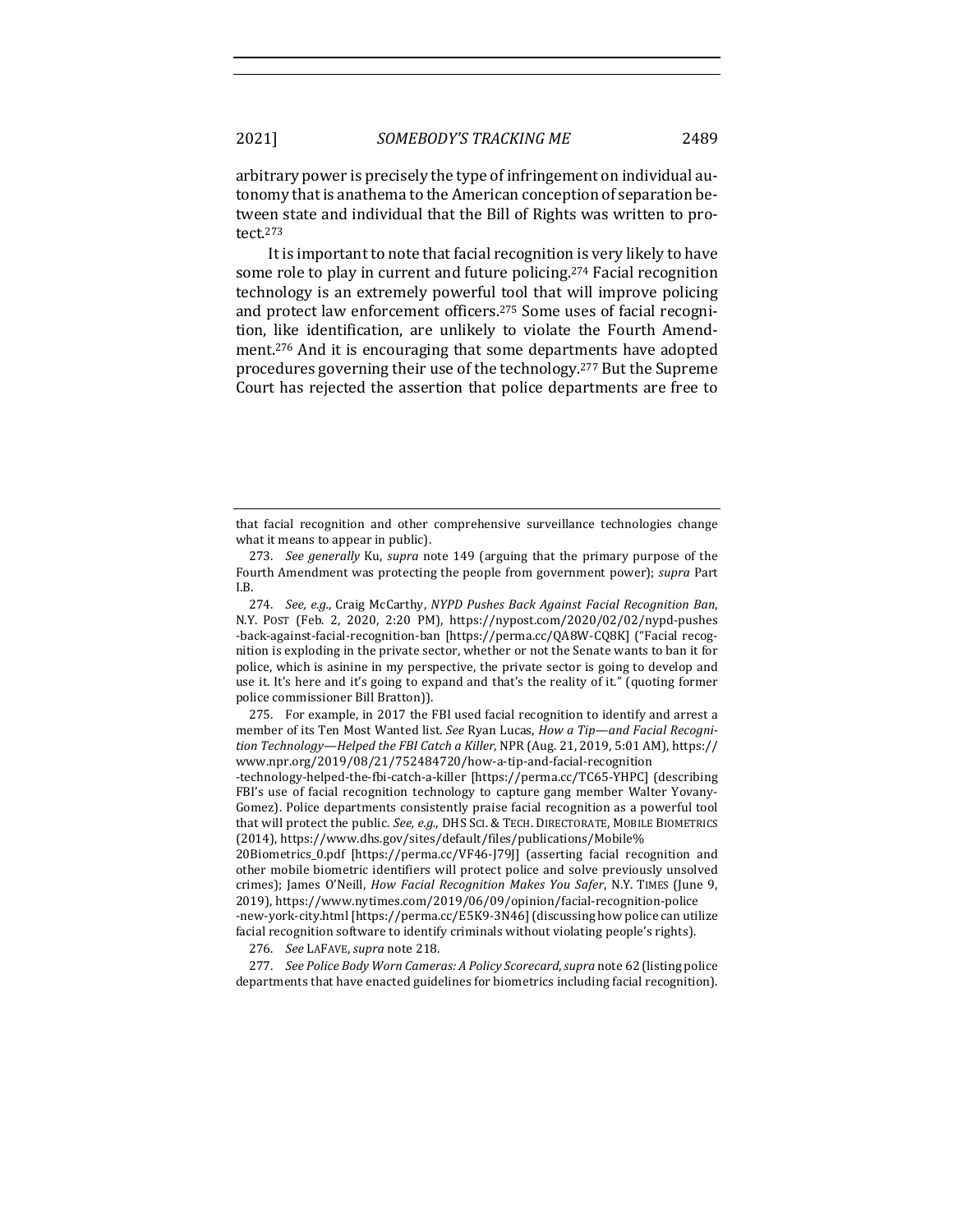regulate themselves.<sup>278</sup> The Court is responsible for determining the constitutional floor.<sup>279</sup>

The Supreme Court has indicated its goal of "preservation of that degree of privacy against government that existed when the Fourth Amendment was adopted."<sup>280</sup> A Fourth Amendment analysis that does not consider police use of a comprehensive record of individual movements to be a "search" is fundamentally at odds with this approach, because such use represents a tremendous increase in government power over the individual.<sup>281</sup> In light of that, if the Fourth Amendment is to remain relevant to contemporary life, it must have a role to play here.<sup>282</sup> *Carpenter's* new questions and modes of analysis show that the Court agrees.<sup>283</sup> The next Part argues that the proper way to ensure Fourth Amendment protections for comprehensive movement data like facial recognition tracking is by analyzing the use of that data as a search.

# III. THE WAY FORWARD—APPLYING USE RESTRICTIONS TO FACIAL RECOGNITION DATA

This Part argues that to protect the Fourth Amendment, courts should apply the factors described in *Carpenter* to the use of facial

283. *See supra Part I.C.* 

<sup>278.</sup> *E.g.*, Riley v. California, 573 U.S. 373, 382 (2014) (describing the importance of judicial oversight to the "often competitive enterprise of ferreting out crime" (quoting Johnson v. United States, 333 U.S. 10, 14 (1948))).

<sup>279.</sup> *See generally Aziz Z. Huq, Fourth Amendment Gloss, 113 Nw. U. L. REV. 701* (2019) (arguing that the Court looks to police practices in determining constitutional floor).

<sup>280.</sup> United States v. Jones, 565 U.S. 400, 406 (2012) (quoting Kyllo v. United States, 533 U.S. 27, 34 (2001)). Professor Kerr describes the struggle to maintain this balance as the "equilibrium-adjustment theory" of the Fourth Amendment. See Kerr, supra note 206. This understanding of the Fourth Amendment recognizes that the role of the Court is to adjust Fourth Amendment standards as technology changes in order to maintain a relatively constant balance between the individual and the state. As the technology underpinning or inhibiting that surveillance develops, judges must strike a balance. On the one hand, they fear that the unchecked expansion of government power will lead to a dystopian state. But they also fear that too much limitation on government power will lead to anarchy. The equilibrium-adjustment theory is their attempt to solve this problem.

<sup>281.</sup> *See* Ku, *supra* note 149, at 1331 ("[T]he decision to allow law enforcement to use emerging surveillance technologies is effectively a decision to expand government power at the expense of the public's privacy and security.").

<sup>282.</sup> See Christopher Slobogin, *Is the Fourth Amendment Relevant in a Technological Age?, in* CONSTITUTION 3.0: FREEDOM AND TECHNOLOGICAL CHANGE (Jeffery Rosen & Benjamin Wittes eds., 2011) (arguing that the Court must impose use restrictions to ensure that the Fourth Amendment remains relevant to modern life).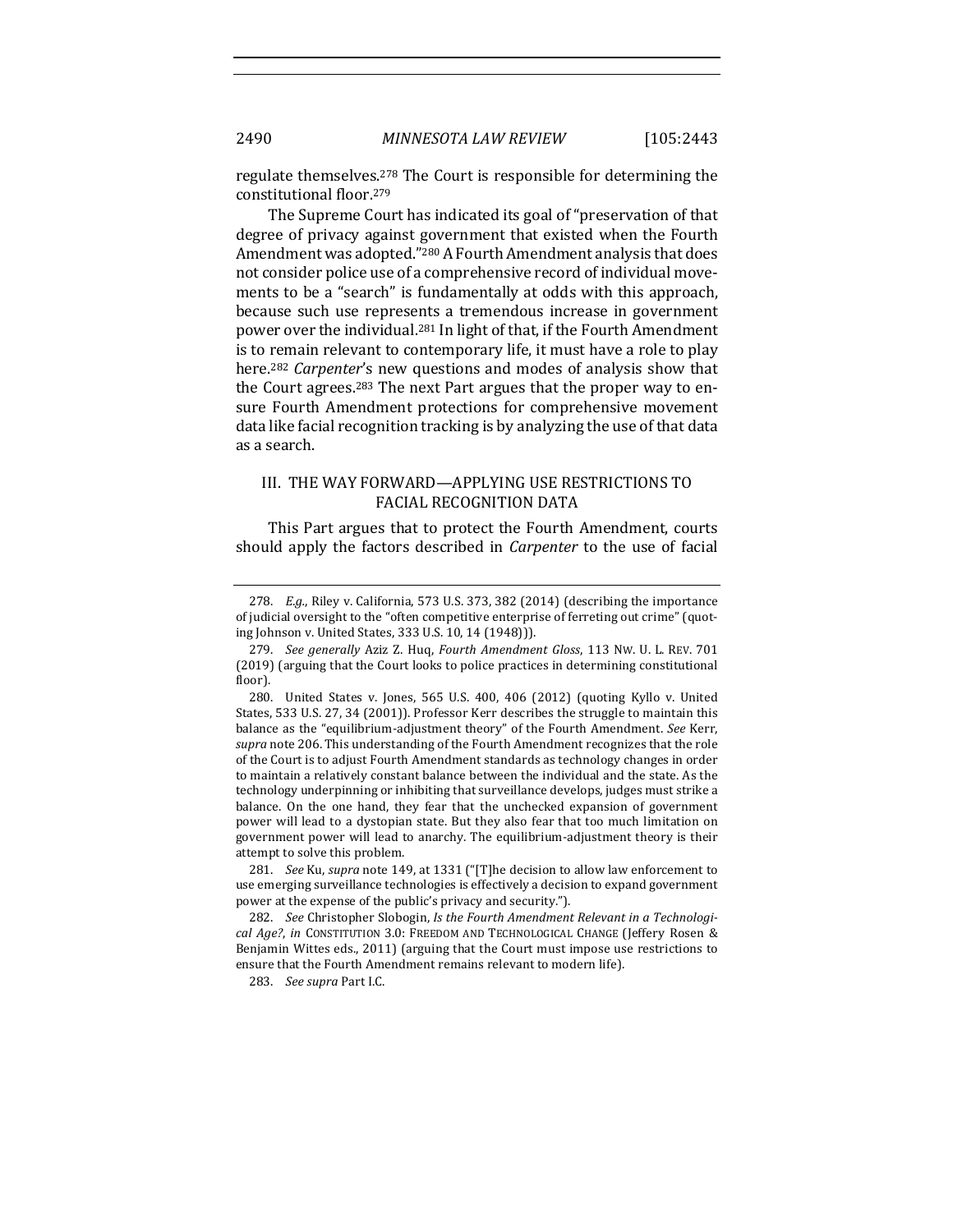2021] *SOMEBODY'S TRACKING ME* 2491

recognition tracking data to determine whether a Fourth Amendment search occurred. Accessing more than seven days of tracking data should be considered a search under current law,<sup>284</sup> but this Note argues that to protect the privacies of life, courts should treat any use of facial recognition to aggregate location data as a search. This Part concludes by arguing that a use-based approach to facial recognition technology can protect the constitutional rights of citizens while respecting the separation of powers and providing law enforcement with clear guidelines.

A. APPLYING *CARPENTER* TO THE USE OF FACIAL RECOGNITION TRACKING SHOWS SUCH USE SHOULD BE CONSIDERED A SEARCH

This Section argues that the application of *Carpenter* to the use of facial recognition tracking indicates that such use should be considered a search for Fourth Amendment purposes. *Carpenter* broadens the Fourth Amendment reasonable expectation of privacy test to include whether society reasonably expects the police to have access to certain types of information—namely, information that reveals the whole of a person's physical movements.<sup>285</sup> The use of aggregated facial recognition data implicates this factor in a way that its collection does not. To ensure the integrity of this constitutionally protected information, courts should apply a Fourth Amendment search analysis to the use of facial recognition tracking data. $286$ 

1. Applying *Carpenter* to the Aggregation of Movements Using Facial Recognition Databases

Recall that *Carpenter* provided three factors that guided its determination that accessing CSLI constituted a search: (1) its "depth, breadth, and comprehensive reach"; (2) "the inescapable and automatic nature of its collection"; and  $(3)$  its "deeply revealing nature."<sup>287</sup> These factors are the key to determining whether law enforcement's use of a particular set of data should be treated as a search under the Fourth Amendment. This Subsection shows how these factors apply to facial recognition tracking.

<sup>284.</sup> *See* Carpenter v. United States, 138 S. Ct. 2206, 2217 n.3 (2018) ("It is sufficient for our purposes today to hold that accessing seven days of CSLI constitutes a Fourth Amendment search.").

<sup>285.</sup> *See supra* Part I.C.3.

<sup>286.</sup> *See Lipman, supra* note 40, at 456 ("[T]he Court should find that certain uses are Fourth Amendment searches in their own right that can be analyzed for reasonableness independently of their antecedent collection.").

<sup>287.</sup> *See Carpenter*, 138 S. Ct. at 2223.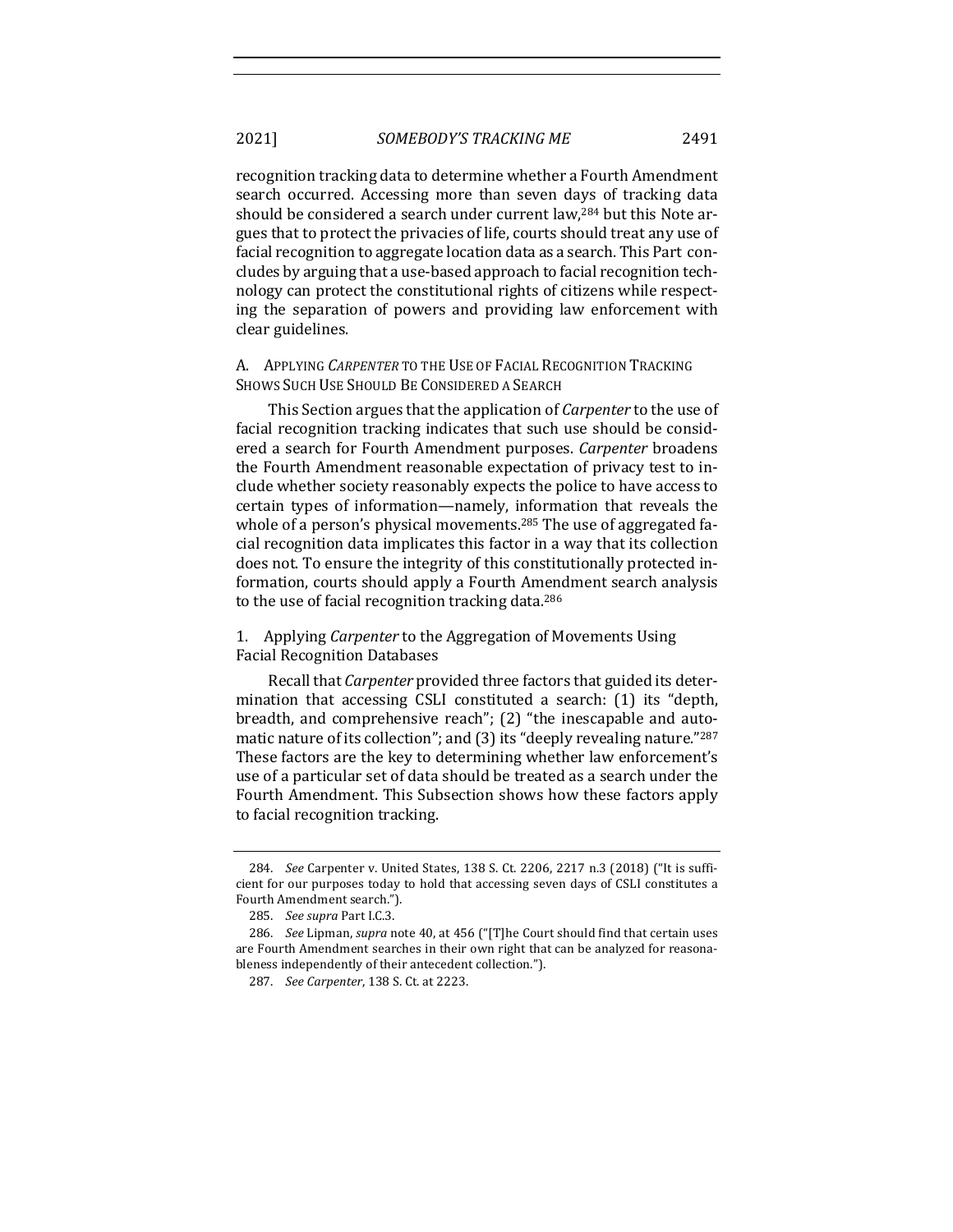The first *Carpenter* factor, "depth, breadth, and comprehensive reach," considers the size and scope of the data.<sup>288</sup> Data obtained via facial recognition systems possess each one of these qualities. These systems possess depth because of their precision—they are able to identify a particular individual at a particular location at a particular time.<sup>289</sup> They possess breadth because they are capable of constantly recording and identifying individuals, and storing that data indefinitely.<sup>290</sup> Finally, they are comprehensive because they are capable of tracking the whole of the population.<sup>291</sup> Thus, facial recognition data is precisely the type of information implicated by this factor.<sup>292</sup>

The "comprehensive reach" factor is also concerned with retroactive search capabilities, or the ability of law enforcement to trace one's movements from before they were suspected of any crime. In *Carpenter*, the Court notes that cell phone records allow police to compile records about a suspect retrospectively.<sup>293</sup> This effectively results

290. *See supra* Parts I.B (describing prevalence of cameras throughout American cities), II.B.1 (describing ease of storing data); *see also Hearing*, *supra* note 229 ("Locational tracking by facial recognition (both real time and using stored footage) is technically possible and raises hard Fourth Amendment questions.").

291. *See supra* Part I.B (describing vast networks of both cameras and databases); BAN FACIAL RECOGNITION, *supra* note 61 (interactive map showing facial recognition surveillance throughout the United States); cf. Carpenter, 138 S. Ct. at 2218 ("Critically, because location information is continually logged for all of the 400 million devices in the United States . . . this newfound tracking capacity runs against everyone.").

292. It is important to address the Court's statement in *Carpenter* that "[w]e do not ... call into question conventional surveillance techniques and tools, such as security cameras." *Carpenter*, 138 S. Ct. at 2220. This statement does not apply to facial recognition tracking for two reasons. First, facial recognition tracking is not a "conventional surveillance technique[]"-it is a paradigm shift in surveillance, for the reasons described in Part I.A of this Note. Second, facial recognition tracking implicates each of the factors described in the majority's opinion. A finding that the case does not apply to facial recognition tracking would undermine the majority's reasoning and the broader principles it invokes.

293. *Carpenter*, 138 S. Ct. at 2218 ("Unlike with the GPS device in *Jones*, police need not even know in advance whether they want to follow a particular individual, or when."); see also United States v. Jones, 565 U.S. 400, 415 (2012) (Sotomayor, J.,

<sup>288.</sup> *See supra* notes 153–55.

<sup>289.</sup> *See* GROTHER ET AL., *supra* note 13 (describing the rapid improvements in the accuracy of facial recognition technology); see also Donohue, supra note 41, at 621 ("Images can be read using facial recognition technology, placing particular individuals in particular places at particular times."). It is true that facial recognition today remains imperfect. See supra note 22 and accompanying text. But it is rapidly improving. See Castelvecchi, *supra* note 28 (describing rapid improvement in accuracy). And the *Carpenter* majority acknowledged that it "must take account of more sophisticated systems that are already in use or in development." *Carpenter*, 138 S. Ct. at 2218 (quoting Kyllo v. United States, 533 U.S. 27, 36 (2001)).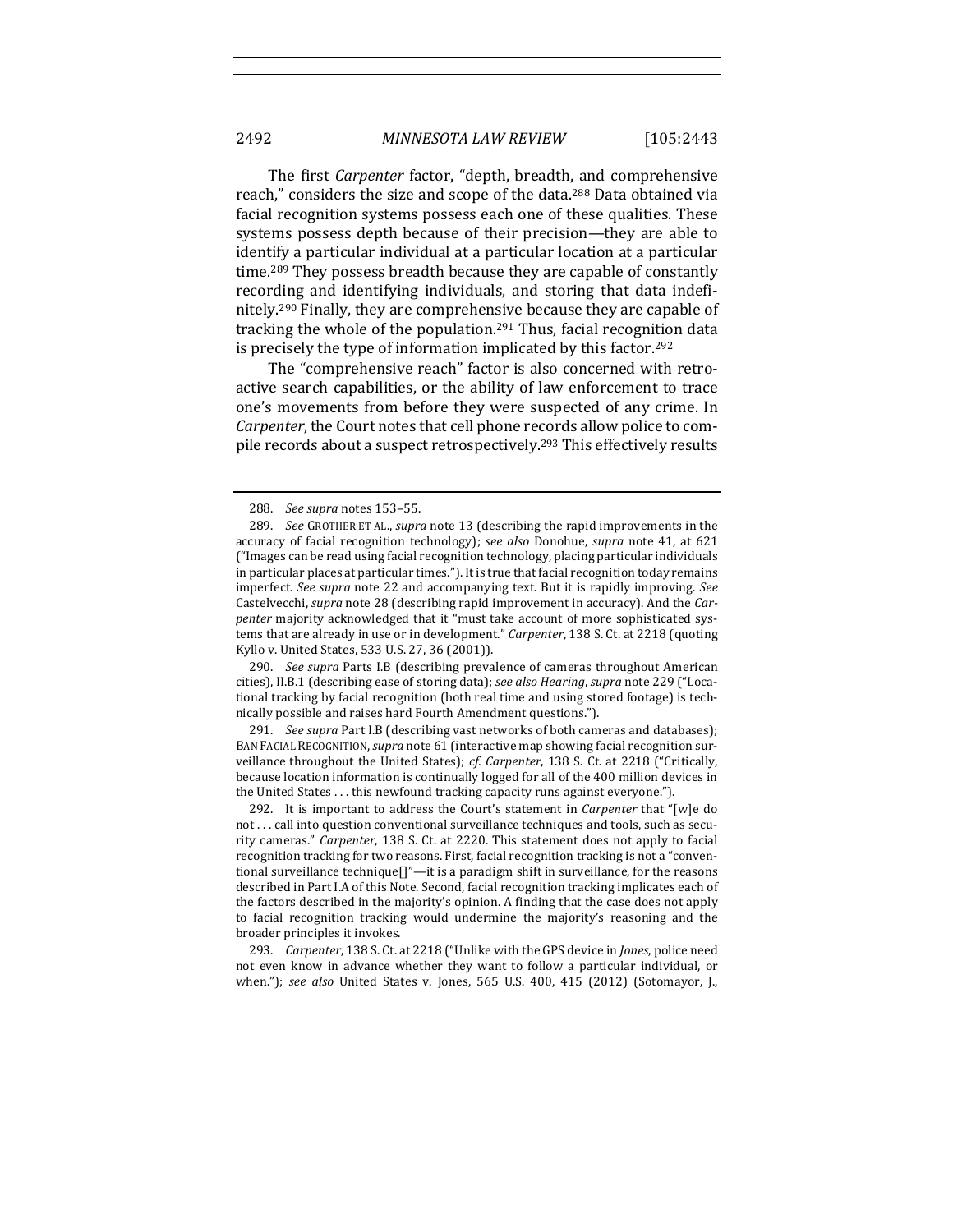in everyone becoming subject to "tireless and absolute surveillance," and the "police may  $\dots$  call upon the results of that surveillance without regard to the constraints of the Fourth Amendment."294 The Court rightfully rejected this dystopian vision in *Carpenter*, and the principles under which they did so are applicable to facial recognition track-

The second *Carpenter* factor is "the inescapable and automatic nature" of the collected data.<sup>296</sup> Again, this squarely applies to data collected via facial recognition systems, which can identify a person merely by their appearing in public.<sup>297</sup> As Chief Justice Roberts noted in *Carpenter*, "A person does not surrender all Fourth Amendment protection by venturing into the public sphere." $298$  A facial recognition system with cameras on every corner or on every patrolling police officer does not give a person meaningful choice about whether or not to be recorded. Facial recognition tracking works by aggregating this data to provide information about a person's movements. Because the location data is collected in an "inescapable and automatic nature," the second *Carpenter* factor is met.

It's worth noting that the concerns posed by the involuntary nature of cell phones are arguably even more true for facial recognition tracking. In both *Riley* and *Carpenter*, Chief Justice Roberts marvels at the degree to which cell phones have become a part of daily life, calling them "almost a 'feature of human anatomy."<sup>299</sup> The Chief Justice cites this pseudo-anatomical quality as part of the reason that cell phone tracking "achieves near perfect surveillance" and thus qualifies as an inescapable and automatic collection.<sup>300</sup> A person's face, of course, *is* a feature of human anatomy, inescapably accompanying a person wherever they go. It is difficult to conceive how one could logically have a reasonable expectation of privacy in the whole of their physical movements as chronicled in their cell phone (which, despite their popularity, remain an optional accessory) but not have that same expectation based on an actual feature of their anatomy.

- 298. *Carpenter*, 138 S. Ct. at 2217.
- 299. *Id.* at 2218 (quoting Riley v. California, 573 U.S. 373, 385 (2014)).
- 300. *Id.* at 2218, 2223.

ing as well.<sup>295</sup>

concurring) ("The government can store such records and efficiently mine them for information years into the future.").

<sup>294.</sup> *Carpenter*, 138 S. Ct. at 2218.

<sup>295.</sup> *See Hearing, supra* note 229, at 10 ("Such a digitally aware Fourth Amendment [as in *Jones, Carpenter,* and *Riley*] would, of course, apply to the problem of facial recognition surveillance and any constitutional challenges to proposed legislation.").

<sup>296.</sup> *Carpenter*, 138 S. Ct. at 2223.

<sup>297.</sup> *See Garvie & Moy, supra note 43.*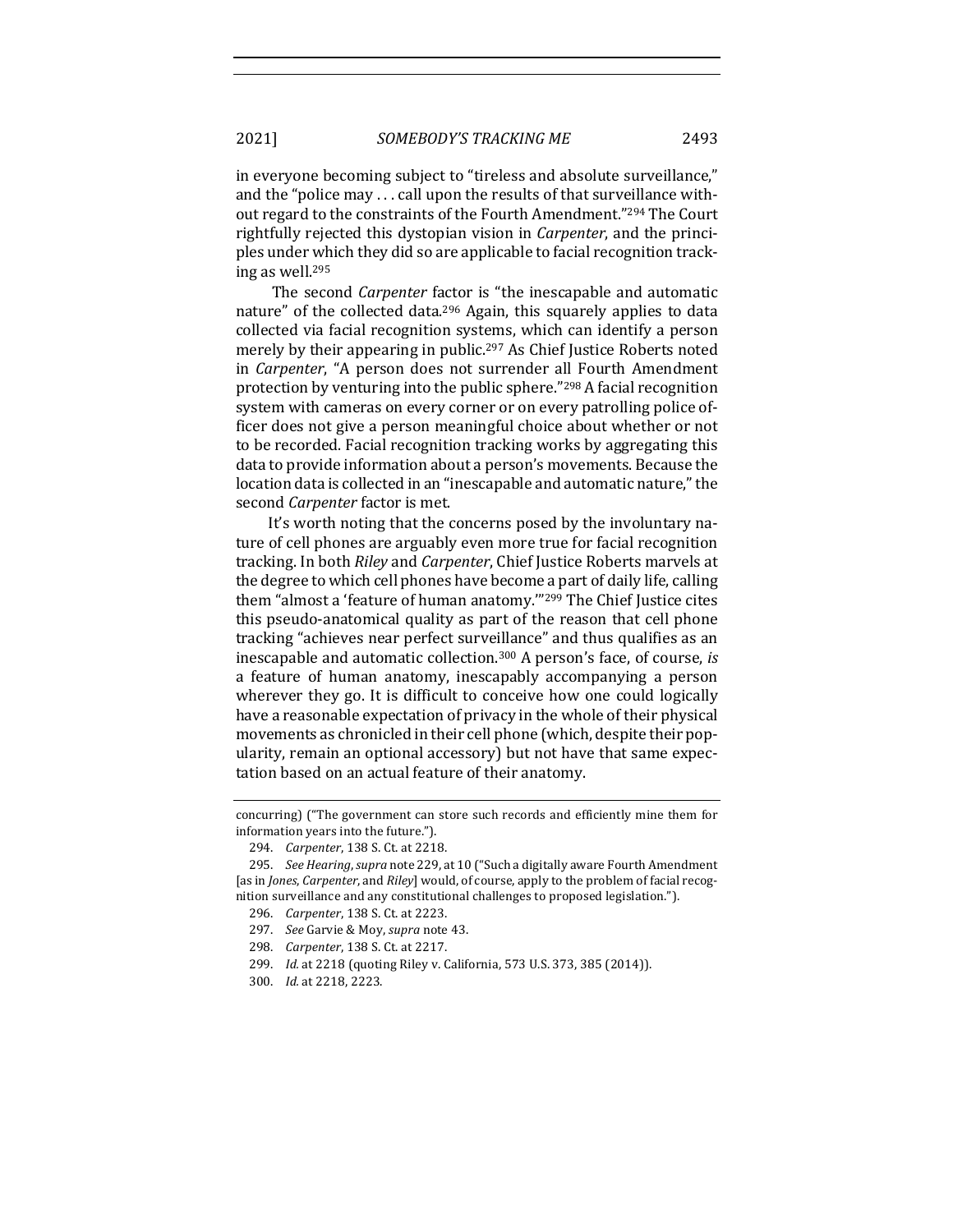The third prong of the *Carpenter* test asks whether a set of data is of a "deeply revealing nature." $301$  Echoing the concerns described in Justice Sotomayor's *Jones* concurrence, this prong seeks to protect the "privacies of life" by limiting how much the police can learn about a person.<sup>302</sup> The use of facial recognition data to track a person's movements implicates this factor for the same reasons that using CSLI did in *Carpenter*: the use of aggregated data can potentially reveal the whole of a person's movements rather than their location at a particular point in time.<sup>303</sup> An individual's Fourth Amendment interest in avoiding government scrutiny into "an intimate window into [their] life, revealing  $\dots$  the 'privacies of life'" is not dependent on whether the data is obtained via cell phone or face.<sup>304</sup>

Determining whether information is "deeply revealing" on a caseby-case basis is likely unworkable.<sup>305</sup> Moreover, just as the "government's purpose in collecting information does not control whether the method of collection constitutes a search,"306 the government's pur*pose* in a given use cannot control whether that use is a search—such an approach would lead to endless questions about whether a stated use was pretextual. In *Carpenter*, the Court held that that accessing more than seven days of an individual's movements via CSLI is a search but declined to decide whether a shorter interval would also qualify as a search.<sup>307</sup> The Court's decision to cite a particular amount of time passing in finding that a search occurred without indicating the specific point at which it became a search leads to questions—at what point does the aggregation of information become "deeply revealing"? Is it time-based, or could other forms of aggregation constitute a search as well? These remain open questions for CSLI, facial recognition data, and other types of data that may be implicated by

<sup>301.</sup> *Id.* at 2223.

<sup>302.</sup> *See id.* at 2217.

<sup>303.</sup> *See id.*; *see also* United States v. Jones, 565 U.S. 400, 428 (2012) (Alito, J., concurring in the judgment).

<sup>304.</sup> *Carpenter*, 138 S. Ct. at 2217.

<sup>305.</sup> The "deeply revealing nature" factor shares this problem with the mosaic theory, because both approaches seek to address the problem that aggregation of information about a person can reveal much more about them than any one piece of that data. The mosaic theory is much maligned in part because it is so difficult to administer: how is an officer supposed to know the point at which she has compiled a "mosaic"? See Kerr, supra note 108, at 329-33 (describing problems with the mosaic theory including, "What test determines when a mosaic has been created?").

<sup>306.</sup> Grady v. North Carolina, 575 U.S. 306, 309 (2015) (per curiam).

<sup>307.</sup> *See Carpenter*, 138 S. Ct. at 2217 n.3 ("It is sufficient for our purposes today to hold that accessing seven days of CSLI constitutes a Fourth Amendment search.").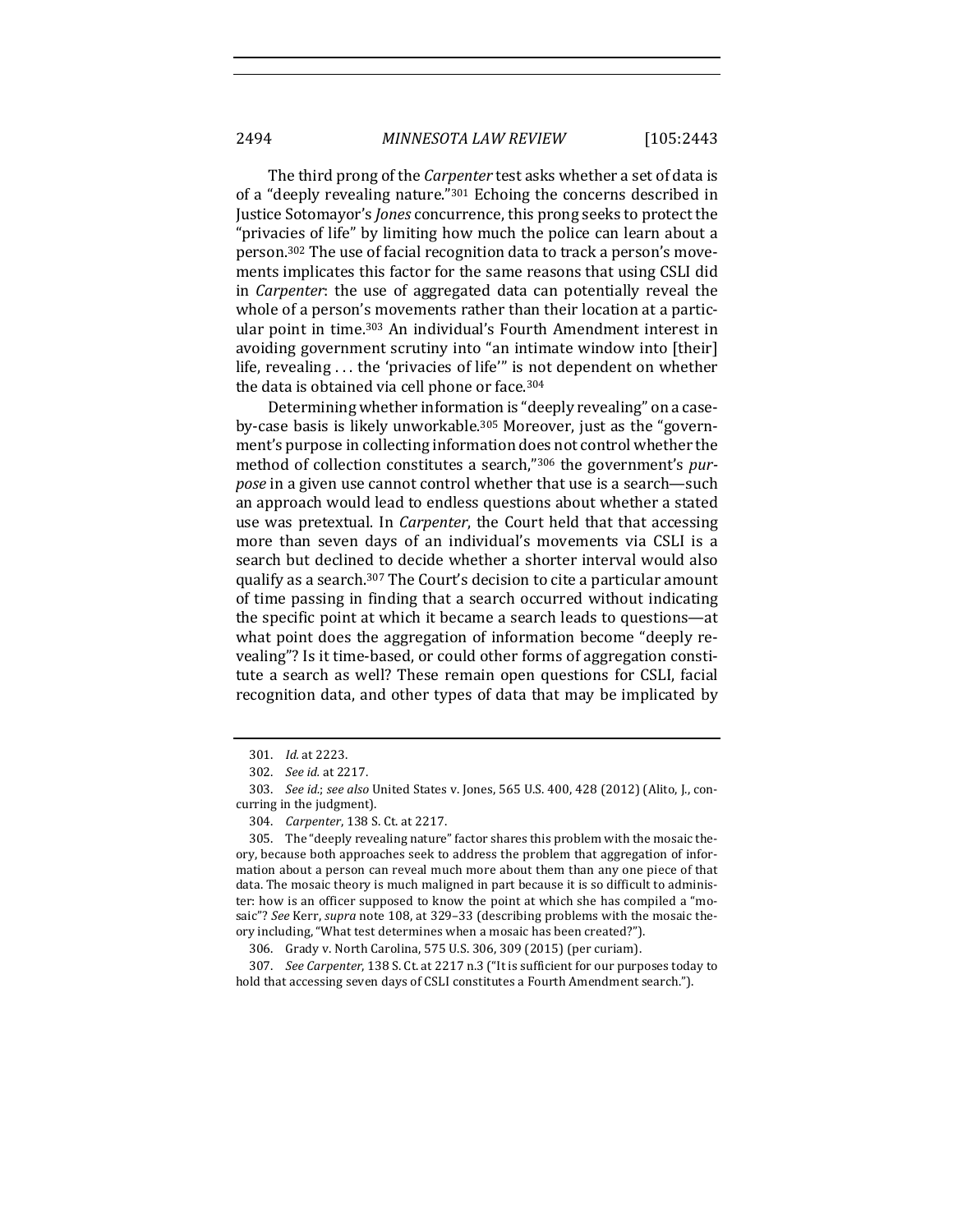the *Carpenter* factors. The next Subsection attempts to analyze these questions in the case of facial recognition tracking.

2. Aggregation of Location Data Should Be Considered "Deeply Revealing"

It is unlikely that there is a perfect answer for the point at which location aggregation becomes deeply revealing, but the practical demands of policing require that courts attempt to provide clear guidance. There are two approaches that courts could take here. First, they could hold that the aggregation of data spanning some predetermined amount of time constitutes a search. In *Carpenter*, the Court indicated its willingness to use this type of metric to determine whether a search occurred.<sup>308</sup> A second approach is to go further and hold that any aggregation of facial recognition-based location data constitutes a search. 

In determining that a search had occurred in *Carpenter*, the Court indicated that seven days of CSLI was sufficient but not necessary.<sup>309</sup> The main difficulty with a time-based approach is determining the amount of time that *is* necessary. Setting a bright-line rule (e.g., seven days or twenty-four hours) may be helpful but is somewhat arbitrary, and the constitutional basis for doing so is not clear. Moreover, many of the concerns raised by *Carpenter* are implicated by aggregating even short periods of a person's travels.

Time-based approaches attempt to delineate the point at which the state interest in effective policing gives way to an individual's constitutional right to be free from unreasonable searches. As discussed in Part II, it is unlikely that using facial recognition technology to identify a person at a single point would be considered a search,  $310$  and the regulation of facial identification is a matter for legislatures rather than the courts. A proponent for a time-based standard would argue that the aggregation of a single person's movements over a short period of time (say, while fleeing the scene of a crime) is analogous enough to existing methods of policing to avoid being a constitutional violation.311

Should courts choose to use a time-based rule, twenty-four hours would be superior to seven days. While both are arbitrary, twenty-

<sup>308.</sup> *See id.* at 2217; *see also Jones*, 565 U.S. at 430 (Alito, J., concurring) (failing to articulate an exact point at which GPS monitoring became a search but noting "the line was surely crossed before the 4-week mark").

<sup>309.</sup> *See Carpenter*, 138 S. Ct. at 2217 n.3.

<sup>310.</sup> *See supra* notes 217-24 and accompanying text.

<sup>311.</sup> *See supra* notes 225-26 and accompanying text.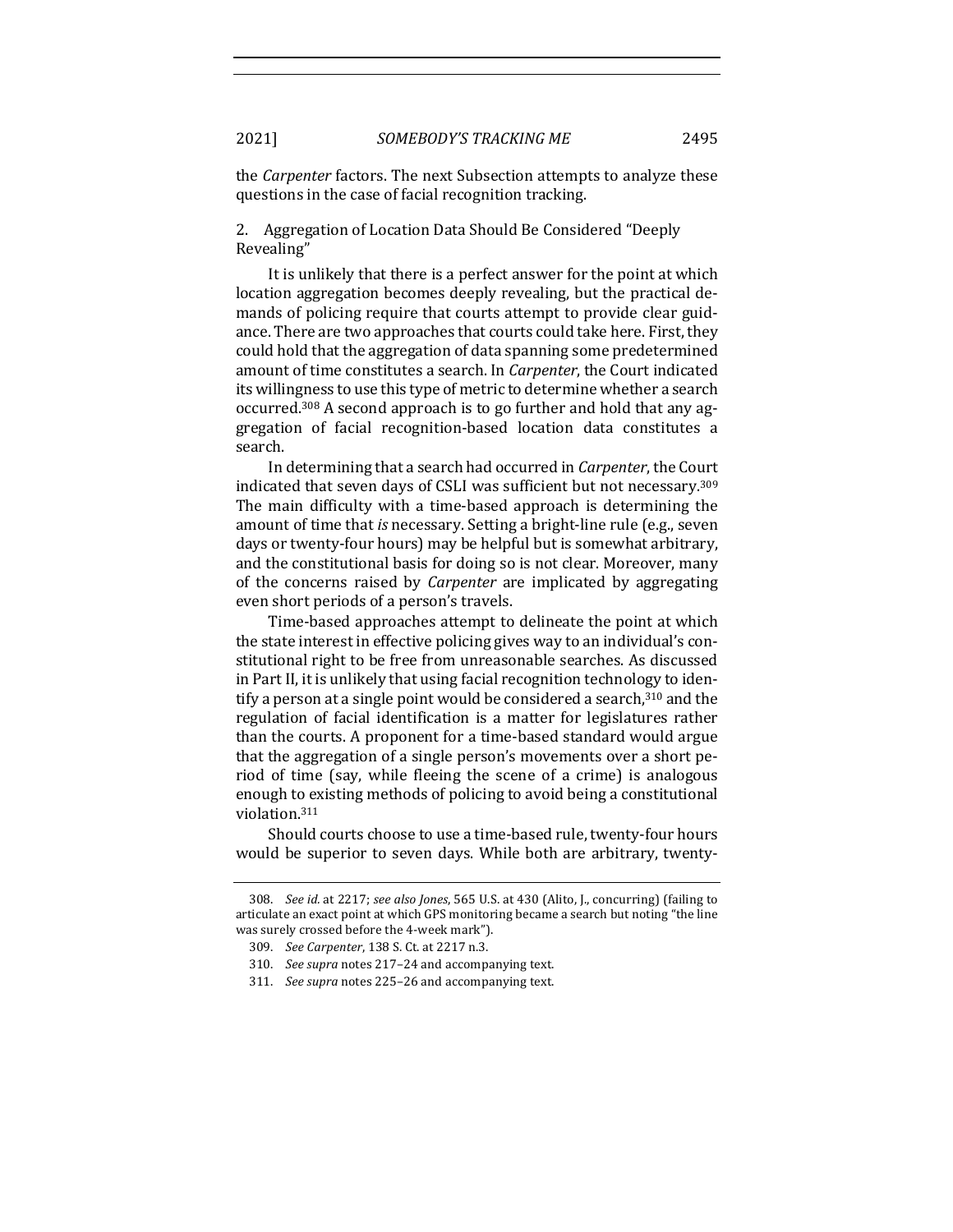four hours is a better point at which to set the cutoff because it would do a better job of protecting "deeply revealing information" while still allowing police to use such data in more typical or emergent instances. It is significantly more difficult to learn about a person's life based on their travels over the course of a single day than over the course of a week.

A second route is holding that any aggregation of location data constitutes a search. Under this theory, using any sort of facial recognition tracking would require a warrant, whether it was over five minutes or five weeks. The reasoning behind this approach is that location information is inherently deeply revealing, even over very short periods. Some courts have endorsed the principle of this approach in holding that the procurement of any CSLI by the state requires a warrant.312

The disadvantage of holding any aggregation of location data to be a search is that it may be overinclusive—requiring a warrant for short bursts of location monitoring is more restrictive than analogous methods in the pre-digital age. However, because many of those analogues are themselves suspect under a power-based/original understanding of the Fourth Amendment, this Note argues that the second route is the better of the two options. Therefore, courts should hold that any aggregation of facial recognition data to track a person's movements is a Fourth Amendment search.

Regardless of the viability of either of these approaches, the use of facial recognition records to track an individual for more than seven days should be considered a search under *Carpenter*, where the Court held that accessing seven days of CSLI records constituted a search.<sup>313</sup> For the reasons described above, the factors that the Court used to determine that CSLI was protected apply to facial recognition tracking as well.<sup>314</sup> So, because facial recognition tracking implicates the *Carpenter* factors in the same way as CSLI, the use of more than seven days of facial recognition tracking should constitute a search under current law.

<sup>312</sup>*. See, e.g.*, Zanders v. State, 118 N.E.3d 736, 739 (Ind. 2019) ("*Carpenter* made clear that seven days' or more worth of CSLI accessed constitutes a search—and also left open the possibility that accessing even fewer days of CSLI could constitute a search. This means that the State generally must obtain a warrant before procuring a person's CSLI."); United States v. Kealoha, No. 17-00582, 2019 WL 573409, at \*2 (D. Haw. Feb. 12, 2019) ("Government will generally need a warrant to access CSLI." (quoting *Carpenter*, 138 S. Ct. at 2222)).

<sup>313</sup>*. See Carpenter*, 138 S. Ct. at 2217 n.3.

<sup>314</sup>*. See supra* Part III.A.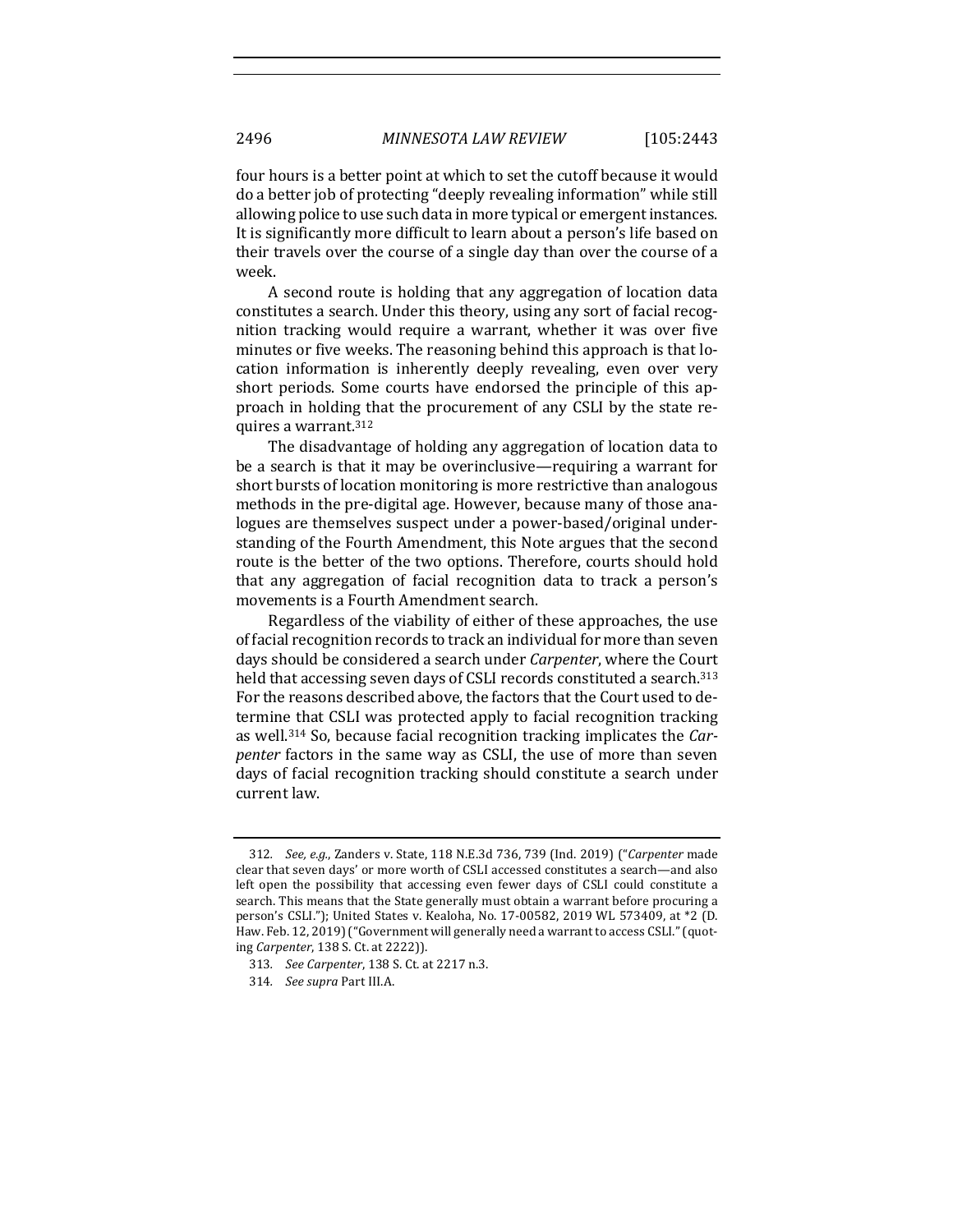The main counterargument to this proposal is that the use of facial recognition data is not a search because it occurs after the data has already been collected. This issue goes to the heart of the discussion distinguishing between data collection and use. Under the old, pre-*Carpenter* rules, this argument may have been correct. The fact that the collection itself did not constitute a search would have absolved law enforcement from constitutional scrutiny. However, as discussed throughout this Note, facial recognition tracking is precisely the type of digital innovation addressed in *Carpenter*. The inclusion of the "deeply revealing nature" factor shows that the Court has recognized that data can be constitutionally protected based on what it may reveal as well as how it was collected.

The fulcrum on which this argument rests is the degree to which the aggregation of data can provide new and better information than the data can provide in isolation. Those that argue that there is no need to consider use restrictions are effectively arguing that there is no difference between a policeman on the beat jotting down notes about one's movements and an army of cameras creating an eternal record of movements for every person in the city. This Note asserts that there is a difference, $315$  and a practical consideration of Fourth Amendment rights must account for it.

A second counterargument posits that police will only have access to data that was collected in public areas, and because a person does not have any sort of reasonable expectation of privacy in public, then anything captured in public is fair game for law enforcement. But each of these premises is flawed.

First, there could be cameras both inside buildings and out. Private businesses as well as public entities may choose to employ facial recognition identification, and businesses may voluntarily (or potentially be required to) hand such records over to police at their request.

Second, as the Court noted in *Carpenter*, a person does not forego Fourth Amendment protection simply by appearing in public. As discussed, comprehensive surveillance technologies like CSLI and facial recognition have the ability to capture vast amounts of information at low cost, creating the possibility of "tireless and absolute surveillance" for police.<sup>316</sup> Because "[a] person does not surrender all Fourth Amendment protection by venturing into the public sphere," it is no longer clear that the fact that information was collected in public renders it free from constitutional scrutiny.<sup>317</sup>

<sup>315.</sup> *See supra Part II.B.* 

<sup>316.</sup> *See Carpenter*, 138 S. Ct. at 2218.

<sup>317.</sup> *Id.* at 2217.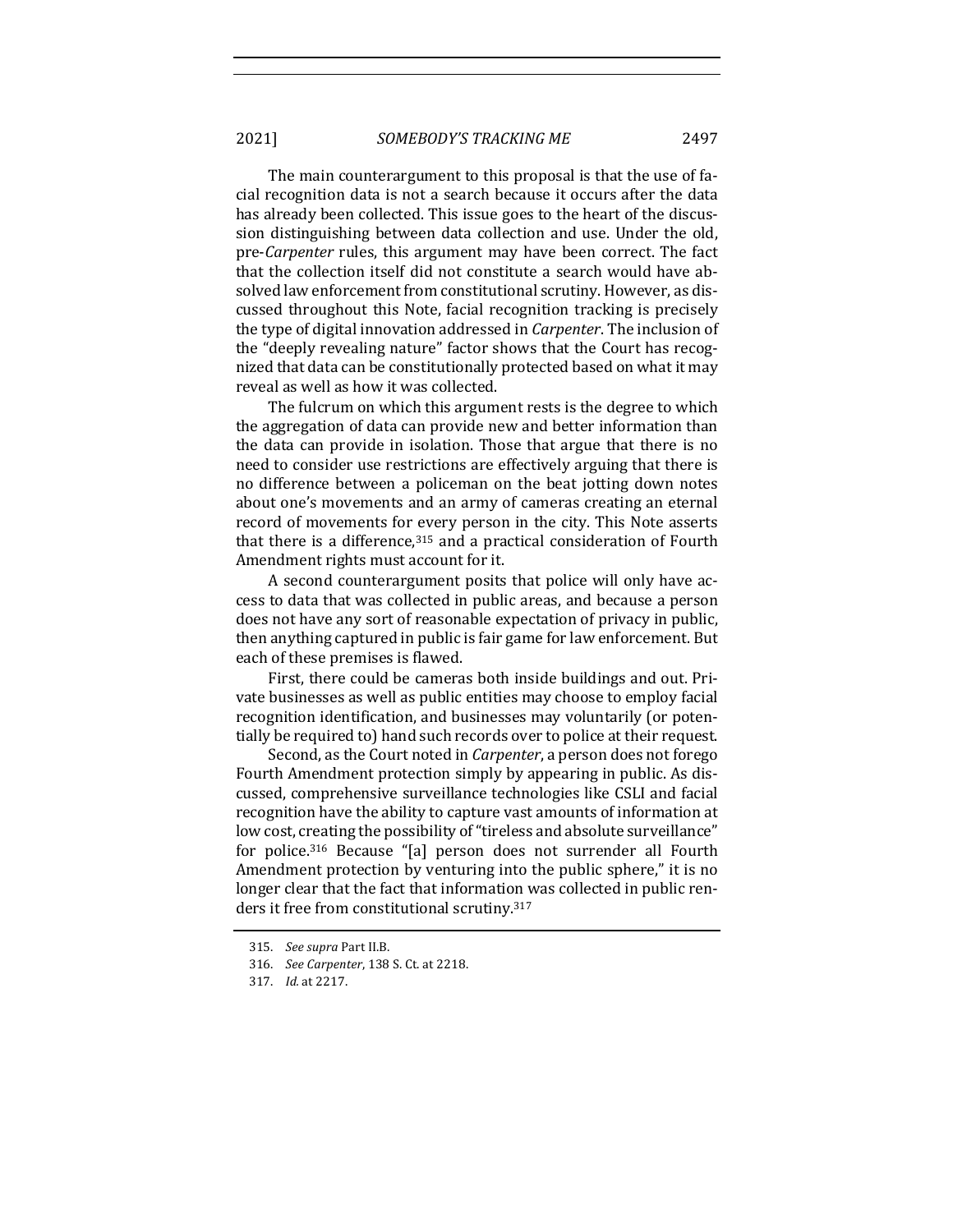B. THIS APPROACH BALANCES FOURTH AMENDMENT RIGHTS AND BROADER PUBLIC POLICY

Applying use restrictions to facial recognition tracking strikes the proper balance between the Fourth Amendment rights of the individual and the broader interests of society. As discussed in Part I, Fourth Amendment jurisprudence is currently in the process of reckoning with these changes. $318$ 

There are benefits to both security and liberty in permitting broad collection of data and scrutinizing its use. When bulk data is collected, any one data point is unlikely to reveal much information.<sup>319</sup> As discussed throughout this Note, it is the aggregation and use of that data by the police that can raise concerns related to both privacy and liberty.<sup>320</sup> As a result, it is possible to design a surveillance system that can reap the benefits of data aggregation while still protecting the individual liberties guaranteed by the Constitution by shifting the primary focus of the law from collection to use.<sup>321</sup>

This approach recognizes the constitutional rights of individuals by ensuring that the Fourth Amendment plays an oversight role for modern policing. The Fourth Amendment commands that searches be reasonable.<sup>322</sup> By recognizing the use of facial recognition data to track individuals as a search, this rule ensures that the Fourth Amendment will remain relevant to current and future policing. It recognizes that the unrestrained use of a massive surveillance apparatus based on the recording of Americans' faces can threaten every individual's Fourth Amendment rights. Thus, an analysis that accounts for use continues the Court's effort to ensure the "preservation of that degree of privacy against government that existed when the Fourth Amendment was adopted."323

Relatedly, a use-based approach provides constitutional oversight to the use of facial recognition data that the government collects from third parties. Many private entities also collect data through

<sup>318.</sup> *See supra Part I.C.* 

<sup>319.</sup> Kerr, *supra* note 206, at 7-8 ("[C]omputer surveillance and modern camera surveillance tend to work by gathering more information that is less invasive per datum . . . .").

<sup>320.</sup> *See supra Part II.B.* 

<sup>321.</sup> *See, e.g.*, Kerr, *supra* note 206, at 7 ("To reap those benefits [of surveillance systems], the best way to design surveillance systems is to allow the initial collection but then place sharp limits on the later stages such as disclosure.").

<sup>322.</sup> U.S. CONST. amend. IV.

<sup>323.</sup> Kyllo v. United States, 533 U.S. 27, 34 (2001); see also Carpenter v. United States, 138 S. Ct. 2206, 2214 (2018) (quoting *Kyllo*).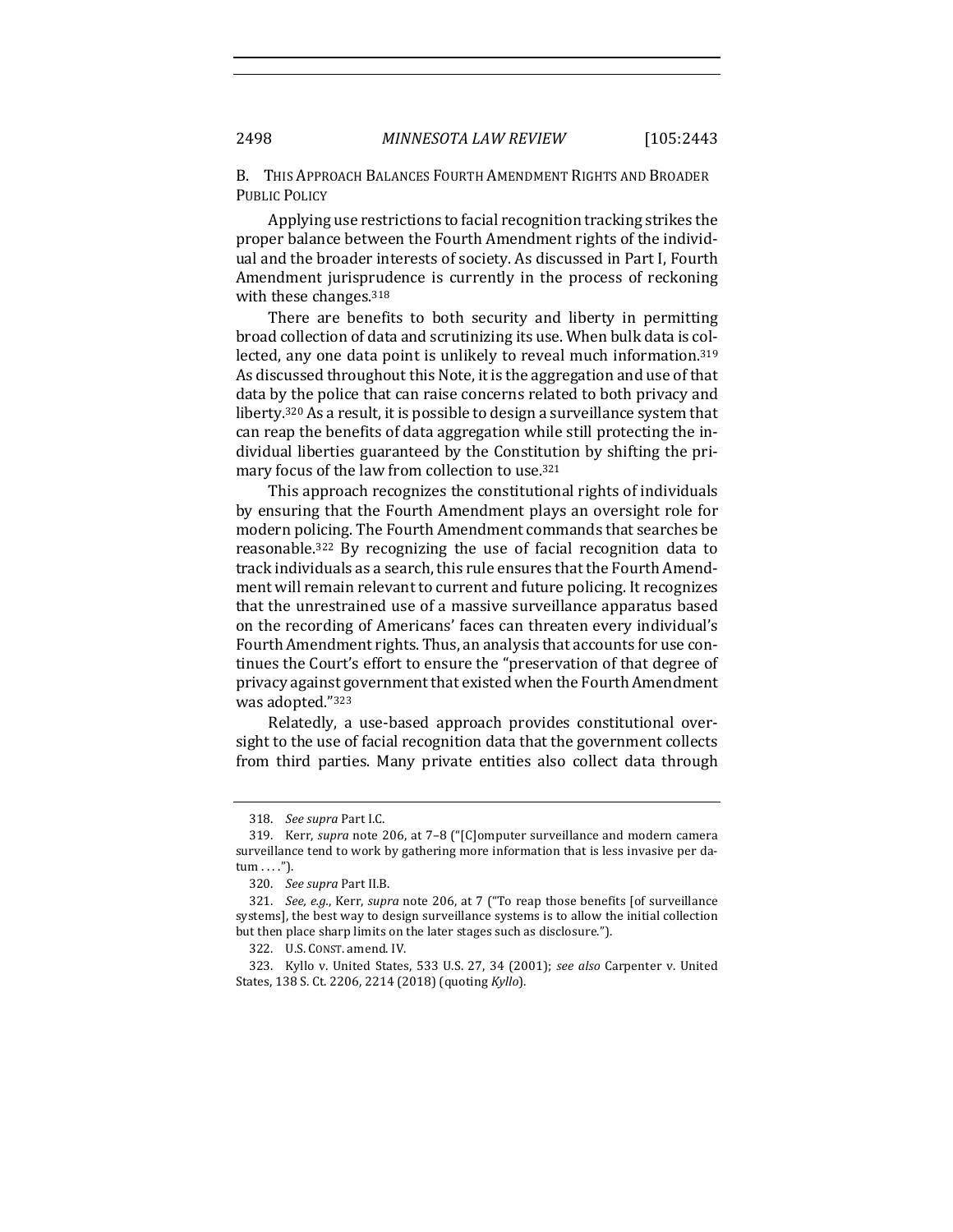facial recognition technology.<sup>324</sup> Though the future of the third-party doctrine is somewhat uncertain in light of *Carpenter*, it is difficult to imagine banning the police from accessing third-party records at all.<sup>325</sup> The Constitution does not regulate the ability of private entities to engage in such collection. This fact once again underscores the importance of focusing on how that information is *used* when considering questions of surveillance.

This approach also is cognizant of the government interests at stake. First, applying *Carpenter* to the use of facial recognition data tracking rather than deeming all facial recognition collection a search properly reserves the question of how to comprehensively regulate facial recognition technology to the legislature.<sup>326</sup> There are a number of questions legislatures must consider regarding facial recognition technology, beginning with whether to allow it at all.<sup>327</sup> At the time of this writing, some cities<sup>328</sup> and states<sup>329</sup> have decided to ban the use

<sup>324.</sup> *See, e.g.*, SCHNEIER, *supra* note 183 ("In countries like the United States, [the surveillance apparatus] is being built by corporations in order to influence our buying behavior, and is incidentally used by the government."); *see also* Seabrook, *supra* note 254 ("Where the U.S. leads the world is in the commercial use of face recognition by private companies."). For an excellent discussion of the role of surveillance as a driver of the modern technology economy, see generally SHOSHANA ZUBOFF, THE AGE OF SUR-VEILLANCE CAPITALISM (2019).

<sup>325.</sup> A full exploration of this concept would require an extensive discussion of the third-party doctrine, including its viability following *Carpenter*, both of which are outside the scope of this Note. It is sufficient for present purposes to assert that there is a reasonable chance the police will continue to be able to access records created in the private sector, including facial databases. See supra notes 143, 145.

<sup>326</sup>*. See supra* note 229.

<sup>327.</sup> Note that the legislative question of whether to allow police to use facial recognition technology is a distinct question from whether that use is prohibited by the Fourth Amendment.

<sup>328.</sup> San Francisco was the first major American city to ban government use of facial recognition. See Kate Conger, Richard Fausset & Serge F. Kovaleski, *San Francisco* Bans Facial Recognition Technology, N.Y. TIMES (May 14, 2019), https://www.nytimes .com/2019/05/14/us/facial-recognition-ban-san-francisco.html [https://perma.cc/ L29T-CQCR]. Somerville, Massachusetts, and Oakland, California, followed. See Caroline Haskins, Oakland Becomes Third U.S. City To Ban Facial Recognition, VICE (July 17, 2019, 6:41 AM), https://www.vice.com/en\_us/article/zmpaex/oakland-becomes -third-us-city-to-ban-facial-recognition-xz [https://perma.cc/S72L-3UCQ]. For an updated map of cities that have banned the technology, see *supra* note 61.

<sup>329.</sup> In October 2019, California passed the Body Camera Accountability Act (AB 1215), banning the use of facial recognition technology in police-worn body cameras for three years. See Anderson, *supra* note 62; *The Body Camera Accountability Act* (AB *1215)*, ACLU S. CAL., https://www.aclusocal.org/en/legislation/body-camera -accountability [https://perma.cc/J76V-Z6MF]. The Massachusetts legislature voted to ban police use of facial recognition, but Governor Charlie Baker refused to sign the legislation into law. Adi Robertson, *Massachusetts Governor Won't Sign Facial*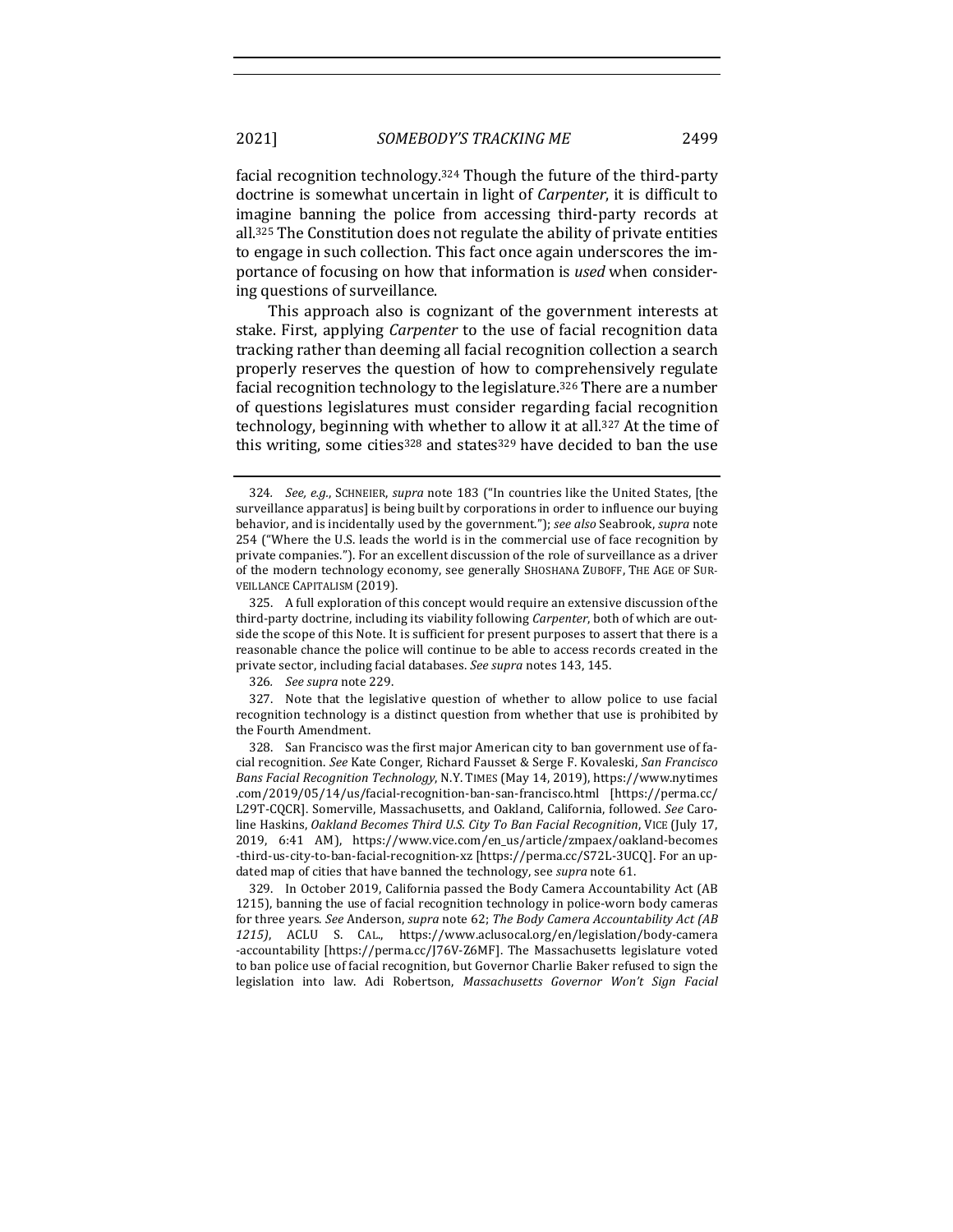of facial recognition technology by law enforcement, while others have embraced it.<sup>330</sup>

Additionally, the approach described here is pragmatic. It balances the invasiveness of facial recognition technology with the public interest in allowing some uses of the technology. The use-based approach advocated here allows much of law enforcement's use of facial recognition to go forward as it would under the current model (e.g., identification on the street is not a search or is a reasonable search). But when the use becomes sufficiently invasive, as it does with tracking, the government must justify its actions.<sup>331</sup>

Finally, this approach is administrable. It provides clear notice to police departments that attempts to use facial recognition data to track individuals are subject to Fourth Amendment scrutiny.<sup>332</sup> Departments are already developing standard operating procedures for the use of facial recognition, $333$  and the approach described here can easily be conveyed to rank-and-file officers through the use of SOPs and similar documents. Importantly, this rule does not attempt to deny police departments the benefits of facial recognition technology altogether by deeming the collection of facial data or identification using that data to be an unconstitutional search.

#### C. OF WARRANTS AND REASONABLENESS-TWO PATHS

Once it is determined that the information at issue meets the *Carpenter* test, the use of that information is a search. But what then? The Fourth Amendment prohibits *unreasonable* searches and seizures.<sup>334</sup> The Court's typical approach has been to deem searches in the criminal context per se unreasonable in the absence of a warrant, with

*Recognition Ban*, VERGE (Dec. 16, 2020), https://www.theverge.com/2020/12/16/ 22179245/facial-recognition-bill-ban-rejected-massachusetts-governor-charlie -baker-police-accountability [https://perma.cc/K6XN-TKBB]. Other states have introduced similar legislation; for an up-to-date overview of facial recognition policies at the state level, see *State Facial Recognition Policy*, EPIC, https://epic.org/state-policy/ facialrecognition [https://perma.cc/J9U9-PRQ9].

<sup>330.</sup> *See supra* Part I.B (describing cities that have embraced facial recognition technology).

<sup>331.</sup> Importantly, as the Court recognized in *Riley*, there is a distinction between preventing such searches altogether and the warrant requirement. See Riley v. California, 573 U.S. 373, 401 (2014) ("Our holding, of course, is not that the information on a cell phone is immune from search; it is instead that a warrant is generally required before such a search  $\dots$ ").

<sup>332.</sup> *Id.* at 398 ("[O]ur general preference [is] to provide clear guidance to law enforcement through categorical rules.").

<sup>333.</sup> See, e.g., CRIME INTEL. UNIT, supra note 256.

<sup>334.</sup> U.S. CONST. amend. IV.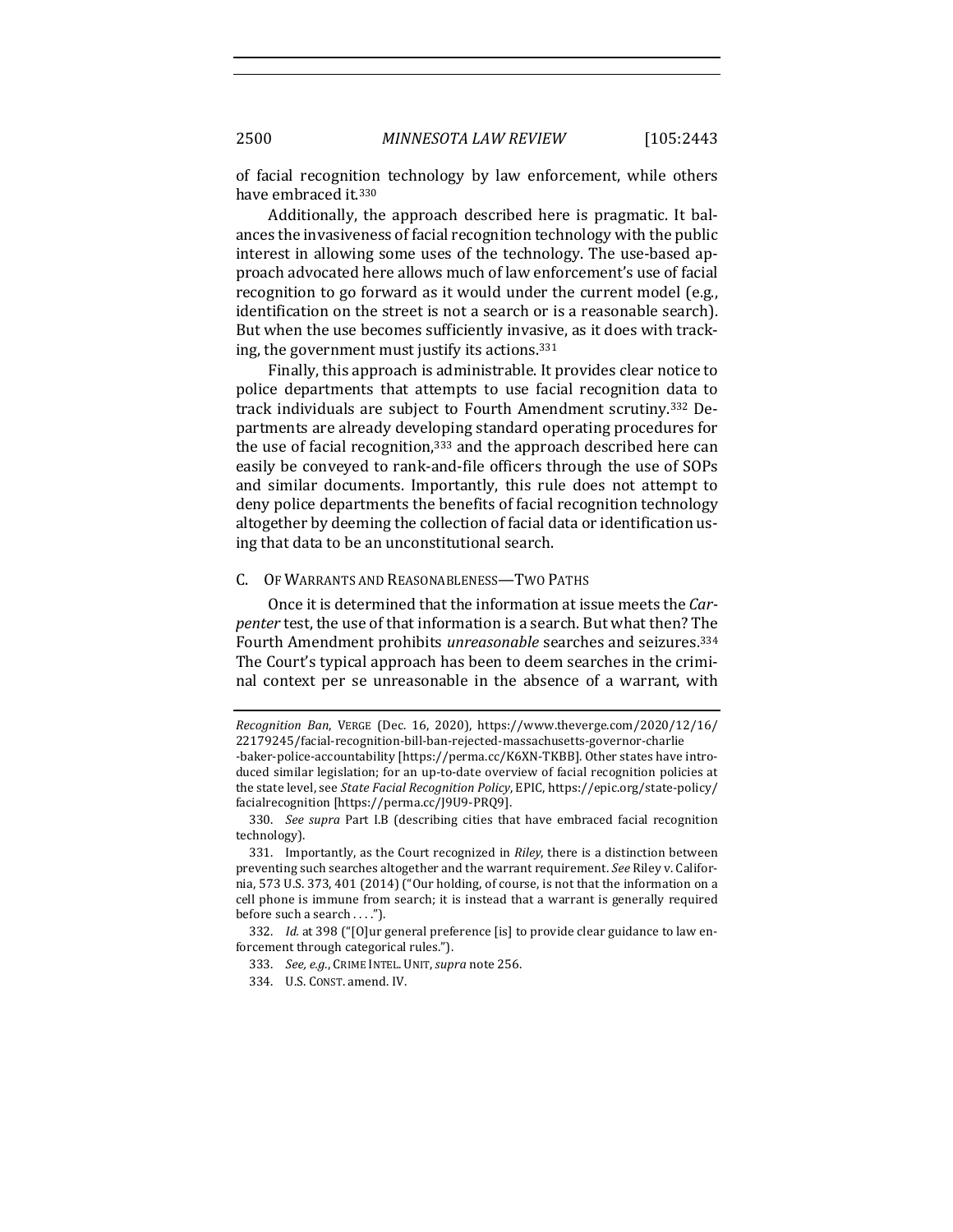some exceptions.<sup>335</sup> As many commentators have observed, this approach has likely made the Court reluctant to label a given practice a search, because the warrant requirement is severe.<sup>336</sup>

In *Carpenter*, after determining that a search had occurred, the Court held that a warrant was required without much discussion.<sup>337</sup> The warrant requirement for anything deemed a search in the criminal context is an even poorer fit in the post-*Carpenter* world, where the Fourth Amendment applies to searches of information.<sup>338</sup> This is apparent in how the lower courts have applied *Carpenter*, generally seeking to limit it to the facts of that case.<sup>339</sup> The tension between the lofty principles articulated throughout *Carpenter* and the reality of modern policing suggests that the Court will eventually need to reconsider the warrant requirement in the context of digital searches.

The Court has two paths to choose from. On the one hand, it could continue on course and deem *Carpenter* searches of facial recognition databases per se unreasonable without a warrant. If that's the case, the analysis ends here—the officer must obtain a warrant supported

337. Carpenter v. United States, 138 S. Ct. 2206, 2221 (2018) ("Having found that the acquisition of Carpenter's CSLI was a search, we also conclude that the Government must generally obtain a warrant supported by probable cause before acquiring such records.").

<sup>335.</sup> *See Riley*, 573 U.S. at 382 ("Our cases have determined that '[w]here a search is undertaken by law enforcement officials to discover evidence of criminal wrongdoing, ... reasonableness generally requires the obtaining of a judicial warrant.' ... In the absence of a warrant, a search is reasonable only if it falls within a specific exception to the warrant requirement." (first and second alterations in original) (citation omitted)).

<sup>336.</sup> *See, e.g.*, Anthony G. Amsterdam, *Perspectives on the Fourth Amendment*, 58 MINN. L. REV. 349, 388 (1974) ("[The] all-or-nothing approach to the amendment puts extraordinary strains upon the process of drawing its outer boundary lines."); Akhil Reed Amar, *Fourth Amendment First Principles*, 107 HARV. L. REV. 757, 769 (1994) ("Because it creates an unreasonable mandate for all searches, the warrant requirement leads judges to artificially constrain the scope of the Amendment itself by narrowly defining 'search' and 'seizure.""). Justice Scalia, writing for the majority in *Kyllo v.* United States, noted this tendency himself. 533 U.S. 27, 32 (2001) ("But in fact we have held that visual observation is no 'search' at all—perhaps in order to preserve somewhat more intact our doctrine that warrantless searches are presumptively unconstitutional.").

<sup>338.</sup> *See* Alan Rozenshtein, *Fourth Amendment Reasonableness After Carpenter,* 128 YALE L.J.F. 943, 944 (2019) (arguing that "*Carpenter's* embrace of a categorical warrant requirement was a mistake"). Professor Rozenshtein also points out the difficulty of applying the warrant requirement to emerging police techniques where the identity of a given individual may not be known at the outset of the investigation. See *id.* at 951.

<sup>339.</sup> *Id.* at 950-51 nn.33-40 (summarizing how courts are narrowly applying *Carpenter*).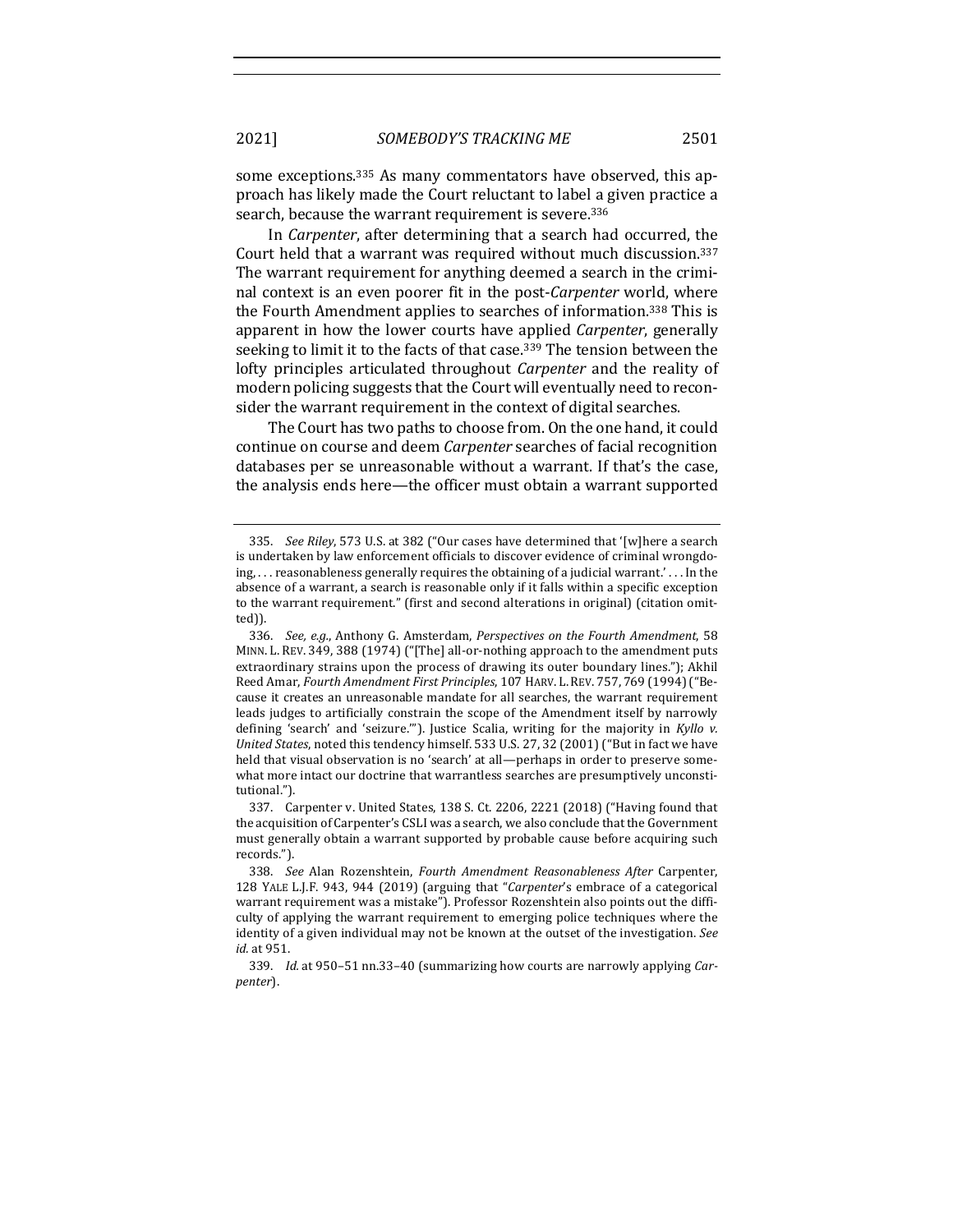by probable cause to conduct the search or it is inadmissible under the exclusionary rule.<sup>340</sup> Alternatively, the Court could continue the restoration of Fourth Amendment principles embodied in the *Carpenter* shift by returning to the language of the Fourth Amendment and asking whether the search was *reasonable*.

There is strong support for an approach based on reasonableness. First, the text of the Fourth Amendment itself prevents *unrea*sonable searches.<sup>341</sup> Second, the Court has acknowledged it in its jurisprudence, noting that the "touchstone of the Fourth Amendment is reasonableness."<sup>342</sup> Finally, an approach that centers on reasonableness would enable the application of the Fourth Amendment to the array of searches that current jurisprudence does not consider as such, including the identification of an individual using facial recognition technology<sup>343</sup>

Professor Alan Rozenshtein provides a helpful framework for contrasting these two approaches. In his article *Fourth Amendment Reasonableness After* Carpenter, Professor Rozenshtein contrasts *selective* and *regulatory* approaches to the Fourth Amendment.<sup>344</sup> The selective approach is "a narrow-scope, high-requirements position that captures much of contemporary Fourth Amendment doctrine."345 The regulatory approach, in contrast, embraces the view that "[t]he touchstone of the Fourth Amendment is reasonableness."346 This approach would apply the Fourth Amendment to a much broader range of activity, but would weigh the interests of the government against the rights of the individual in determining whether a given search was reasonable.<sup>347</sup> Professor Slobogin describes this concept as the

<sup>340.</sup> See Bernard A. Berkman & Gerald S. Gold, *Excluding Illegally Obtained Evi*dence, 5 AM. JUR. TRIALS 331 (2020).

<sup>341.</sup> U.S. CONST. amend. IV ("The right of the people to be secure in their persons, houses, papers, and effects, against unreasonable searches and seizures, shall not be violated  $\dots$ .").

<sup>342.</sup> Riley v. California, 573 U.S. 373, 381  $(2014)$  ("As the text makes clear, 'the ultimate touchstone of the Fourth Amendment is "reasonableness."" (citations omitted)); Grady v. North Carolina,  $575$  U.S.  $306$ ,  $310$   $(2015)$  ("The reasonableness of a search depends on the totality of the circumstances, including the nature and purpose of the search and the extent to which the search intrudes upon reasonable privacy expectations.").

<sup>343</sup>*. See supra* Part II.B.2.a.

<sup>344.</sup> Rozenshtein, *supra* note 338, at 949-52.

<sup>345</sup>*. Id.* at 949.

<sup>346</sup>*. Id.* at 952.

<sup>347</sup>*. Id.*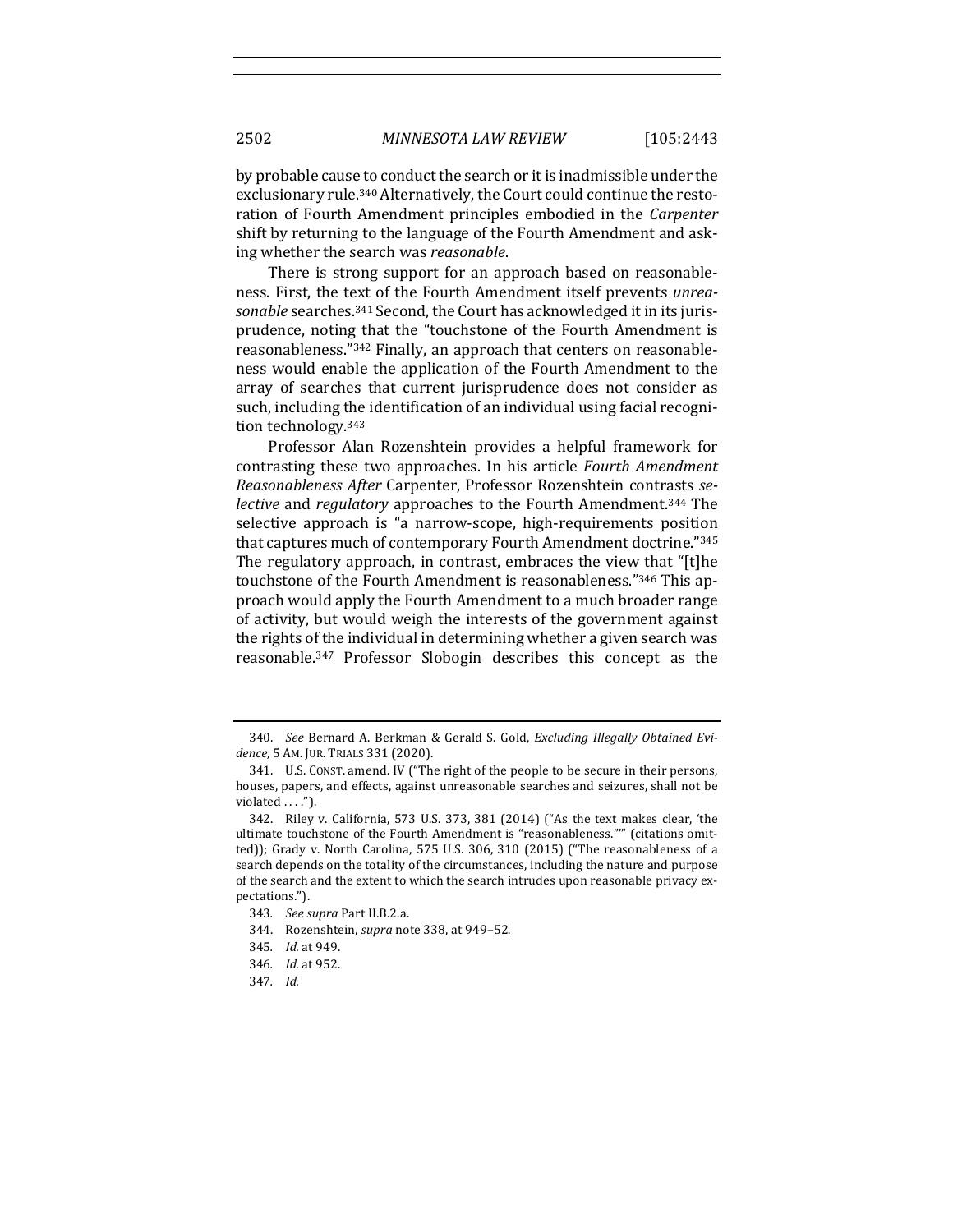2021] *SOMEBODY'S TRACKING ME* 2503

"proportionality principle." $348$  At its core, this approach embraces an idea that is both intuitive and fundamentally reasonable: some searches are more justified than others.

A Fourth Amendment analysis based on reasonableness, rather than on the present search/non-search binary, would have implications for the assertions made throughout this Note. Most significantly, a number of "identification" scenarios, which would not be searches under current doctrine, would likely be considered searches.<sup>349</sup>

Should the Court travel down this road, it would be a sea-change for Fourth Amendment jurisprudence. That probably makes it unlikely in the near term. However, it is nevertheless worth mentioning here because the realities of the digital age will continue to exert pressure on the Court to consider aspects of Fourth Amendment jurisprudence it has long taken for granted.

Note too that this approach is by no means fantasy, nor is it unworkable. *Naperville Smart Meter Awareness v. City of Naperville* showed what a judicial application of this model might look like. $350$ Additionally, courts could look to legislative guidance to determine whether a given practice is generally held to be reasonable.<sup>351</sup> Professors Maria Ponomarenko and Barry Friedman convincingly argue that the public can and should set rules for how the police operate.<sup>352</sup> As the public decides, through the legislative process, how it wants the police to use facial recognition technology, the contours of what constitutes a reasonable search will become clearer.

A full exploration of the warrant requirement and its downstream effects is well beyond the scope of this Note. And to be sure, a model where the Court determines that law enforcement must obtain a warrant to conduct a search using certain kinds of facial recognition data would be an improvement over the pre-*Carpenter* state of affairs, where the Fourth Amendment played no role in such an analysis. However, an embrace of reasonableness as the touchstone of the

<sup>348.</sup> CHRISTOPHER SLOBOGIN, PRIVACY AT RISK: THE NEW GOVERNMENT SURVEILLANCE AND THE FOURTH AMENDMENT 17 (2007) ("[W]hen contemplating surveillance (or any other investigative technique), government should be required to provide justification proportionate to the intrusiveness of the surveillance  $\dots$ ").

<sup>349.</sup> But importantly, many such scenarios would likely be considered reasonable searches and thus not Fourth Amendment violations.

<sup>350.</sup> 900 F.3d 521, 527, 529 (7th Cir. 2018) (finding that a *Carpenter* search had occurred in collection of smart meter data, but applying a reasonableness balancing test to determine that search was reasonable).

<sup>351.</sup> *See supra* note 229. 

<sup>352</sup>*. See* Barry Friedman & Maria Ponomarenko, *Democratic Policing*, 90 N.Y.U. L. REV. 1827 (2015).